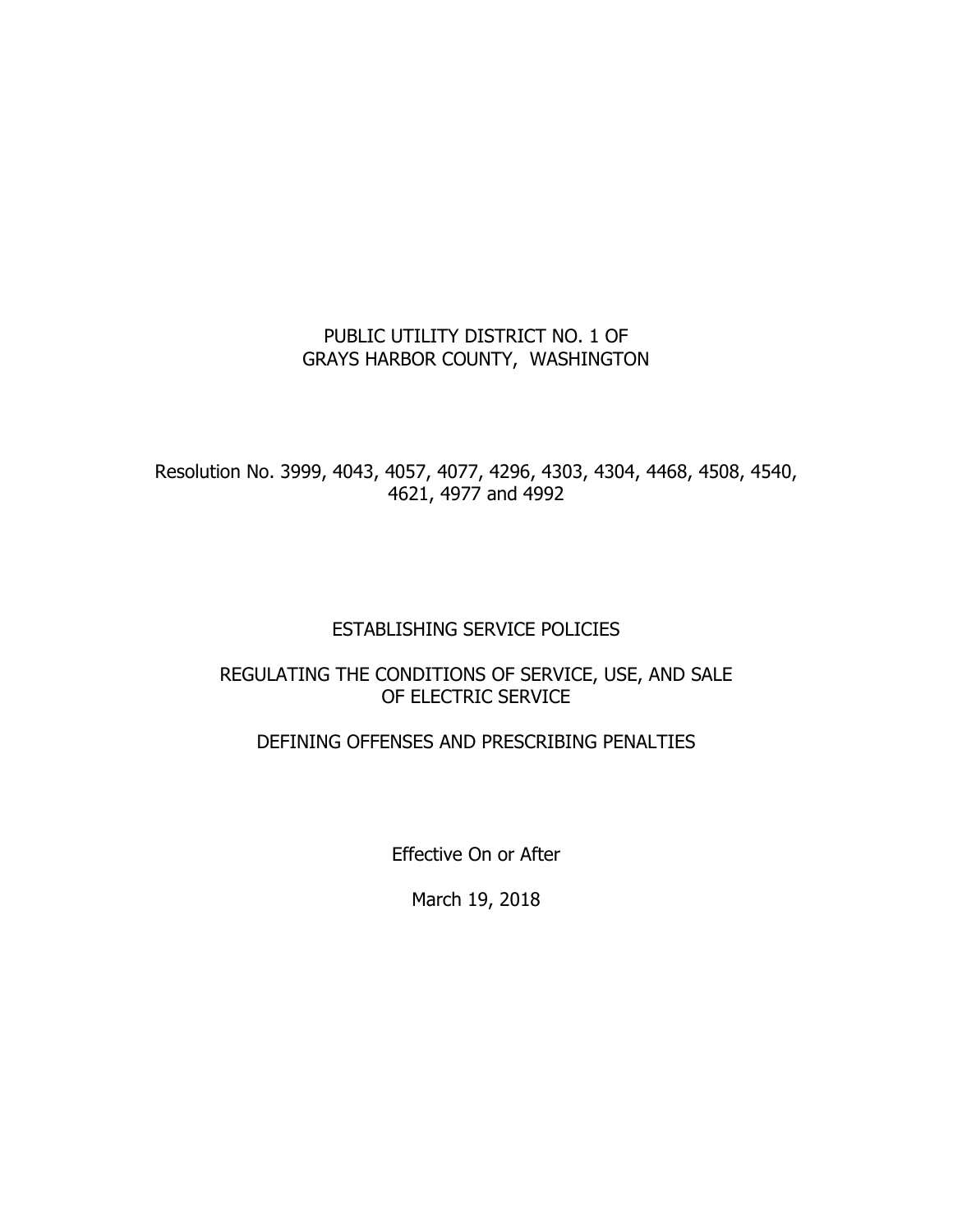#### PUBLIC UTILITY DISTRICT NO. 1 OF GRAYS HARBOR COUNTY, WASHINGTON

#### Resolution No. 3999, 4043, 4057, 4077, 4296, 4303, 4304, 4468, 4508, 4621, 4977, and 4992

#### ESTABLISHING SERVICE POLICIES REGULATING THE CONDITIONS OF SERVICE, USE, AND SALE OF ELECTRIC SERVICE DEFINING OFFENSES AND PRESCRIBING PENALTIES

#### I N D E X

| Section | <b>GENERAL</b> |
|---------|----------------|
|         |                |

- Scope
- Conditions and Use of Service
- Definitions
- 
- 
- 

## Section **CUSTOMER ACCOUNTS**

- Application for Service
- Effective Date of Service
- Rental Property
- Service Charges
- 11 Security Deposits
- Other Deposits
- Payment of Bills
- 14 Transfer of Previous Unpaid Accounts
- Discontinuance of Electric Service
- Meter Reading
- Billing
- New Service, Service Modification
- 19 Reconnection of Electric Services Disconnected for more than 12 months

- 
- 
- 
- 
- 
- 
- 
-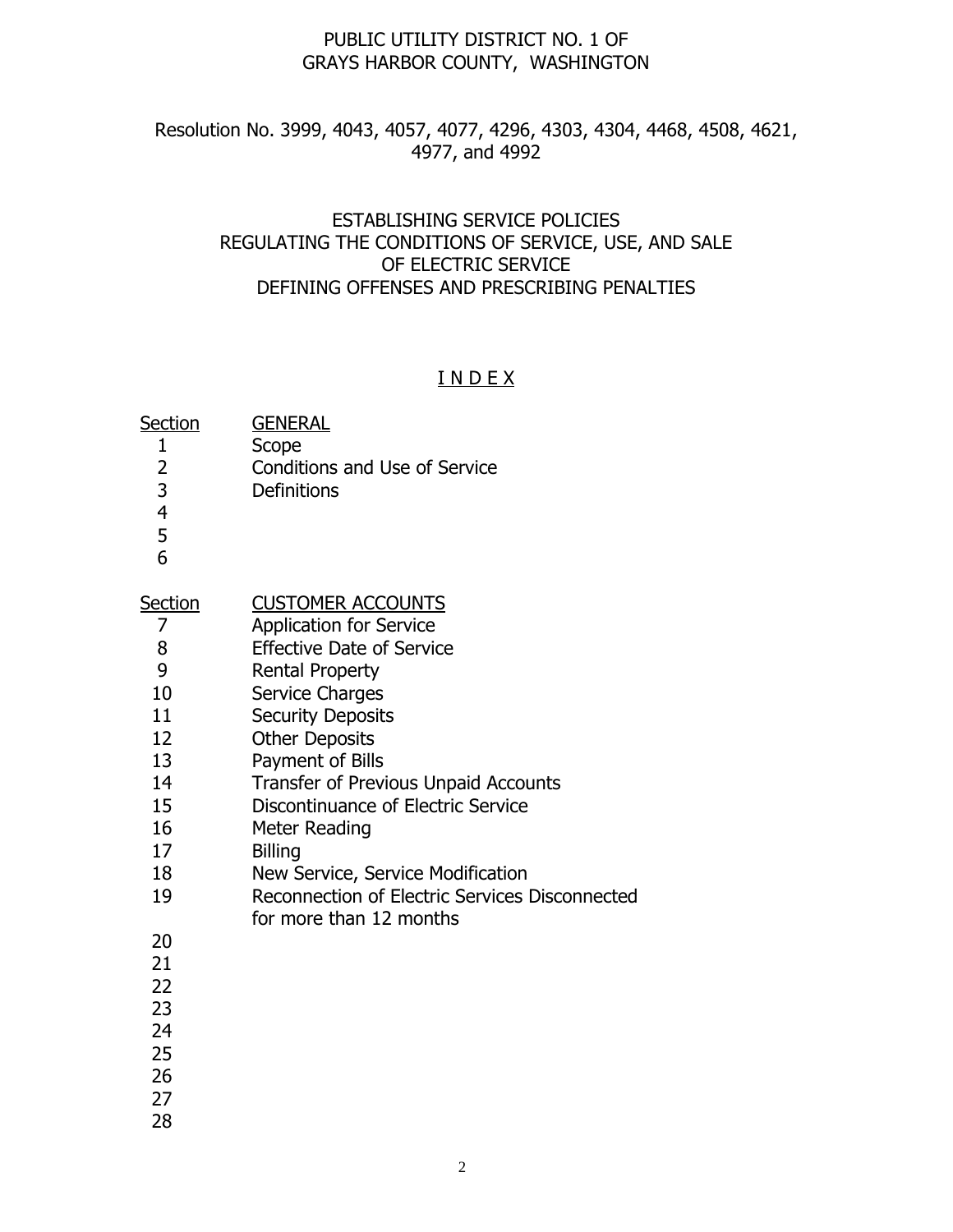| <b>CUSTOMER RESPONSIBILITIES</b><br><b>Access to Premises</b><br><b>Increased Use</b><br><b>Customers Equipment Operation</b><br><b>Customer Power Outages</b><br>Temporary Removal of District Facilities<br><b>Underground Facilities</b><br><b>District Property</b><br>Vegetation Management & Tree Trimming                                                                                         |
|----------------------------------------------------------------------------------------------------------------------------------------------------------------------------------------------------------------------------------------------------------------------------------------------------------------------------------------------------------------------------------------------------------|
| <b>ELECTRIC SERVICE</b><br>Service Entrances and Meter Locations<br>Metering<br>Voltage, Frequency and Phase<br>District Poles and Equipment<br><b>Customer Poles and Equipment</b><br>Relocation of District Poles and Equipment<br>Service Interruptions<br><b>Standby Service</b><br><b>Refusal of Service</b>                                                                                        |
| <b>SPECIAL CONDITIONS</b><br><b>Involuntary Load Curtailment</b><br><b>Tax Additions</b><br>Conflict<br>Validity                                                                                                                                                                                                                                                                                         |
| <b>SERVICE POLICIES</b><br>Service Policy for General Facilities<br>Service Policy for Permanent Residences<br>Service Policy for Apartment Buildings,<br>Condominiums, and Mobile Home Parks<br>Service Policy for Camping Clubs, Campgrounds, and Recreational<br><b>Vehicle Parks</b><br>Service Policy for Property Developments<br>Service Policy for Submetering<br>Service Policy for Netmetering |
|                                                                                                                                                                                                                                                                                                                                                                                                          |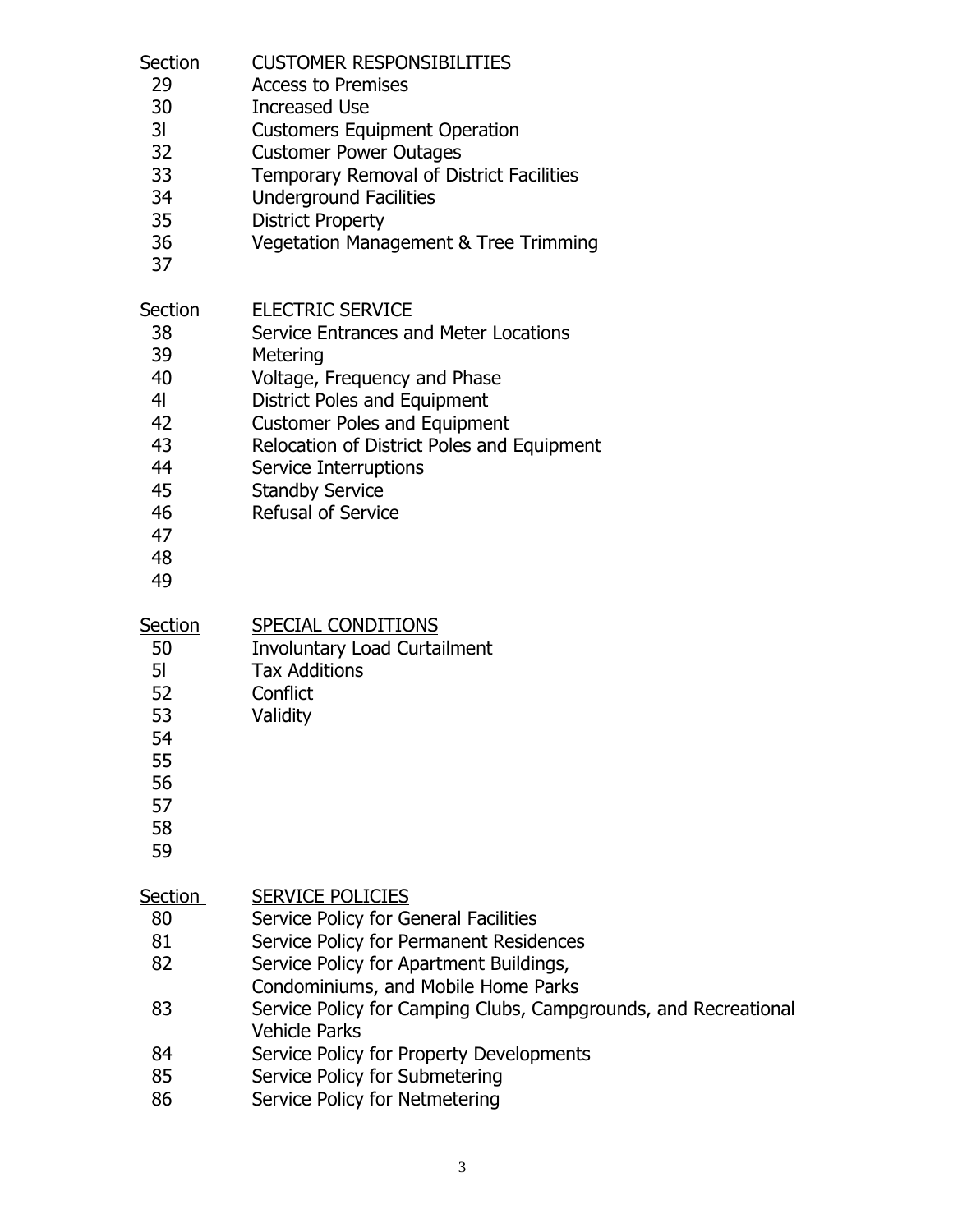# G E N E R A L

#### SECTION 1. SCOPE

The service policies are a part of all contracts, whether oral or written, for delivery of electric energy. Copies of the service policies and rates shall be available for inspection in the office of the District, and on the District's website.

#### SECTION 2. CONDITION AND USE OF SERVICE

The service policies, and conditions for electric service specified in this policy are subject to change by order of the District's Commissioners.

The District's rates are based upon the furnishing of electric service to a customer at a single point of delivery through a single meter. When optional rate schedules are available, the customer may not change from one rate schedule to another more frequently than once in any l2-month period.

When electric service is provided through one meter which serves multiple classes of service, the higher rate shall apply. If several buildings are occupied and used by one customer in a single business or other activity, the District may furnish electric service for the entire group of buildings at one point of delivery provided all such buildings are located on contiguous property and not divided by other ownerships, streets, roads, alleys, or other public thoroughfares.

Electric service shall be supplied only under and pursuant to this policy, and any modification thereto made, and under such applicable rate schedule or schedules as may from time to time be adopted by the District. Electric service shall be used by the customer only for the purposes specified in the service agreement and applicable rate schedule or schedules.

No customer shall connect his/her service with that of another person, or in any way resell, rebill or supply any other person or premises with electric current through his/her service unless covered by the terms of a written contract with the District. The District, when considered appropriate, may modify existing policies and adopt new policies relating to the conditions under which electric service will be provided.

Current policies shall be available to applicants or customers upon request and shall be on file in District offices, and on the District's website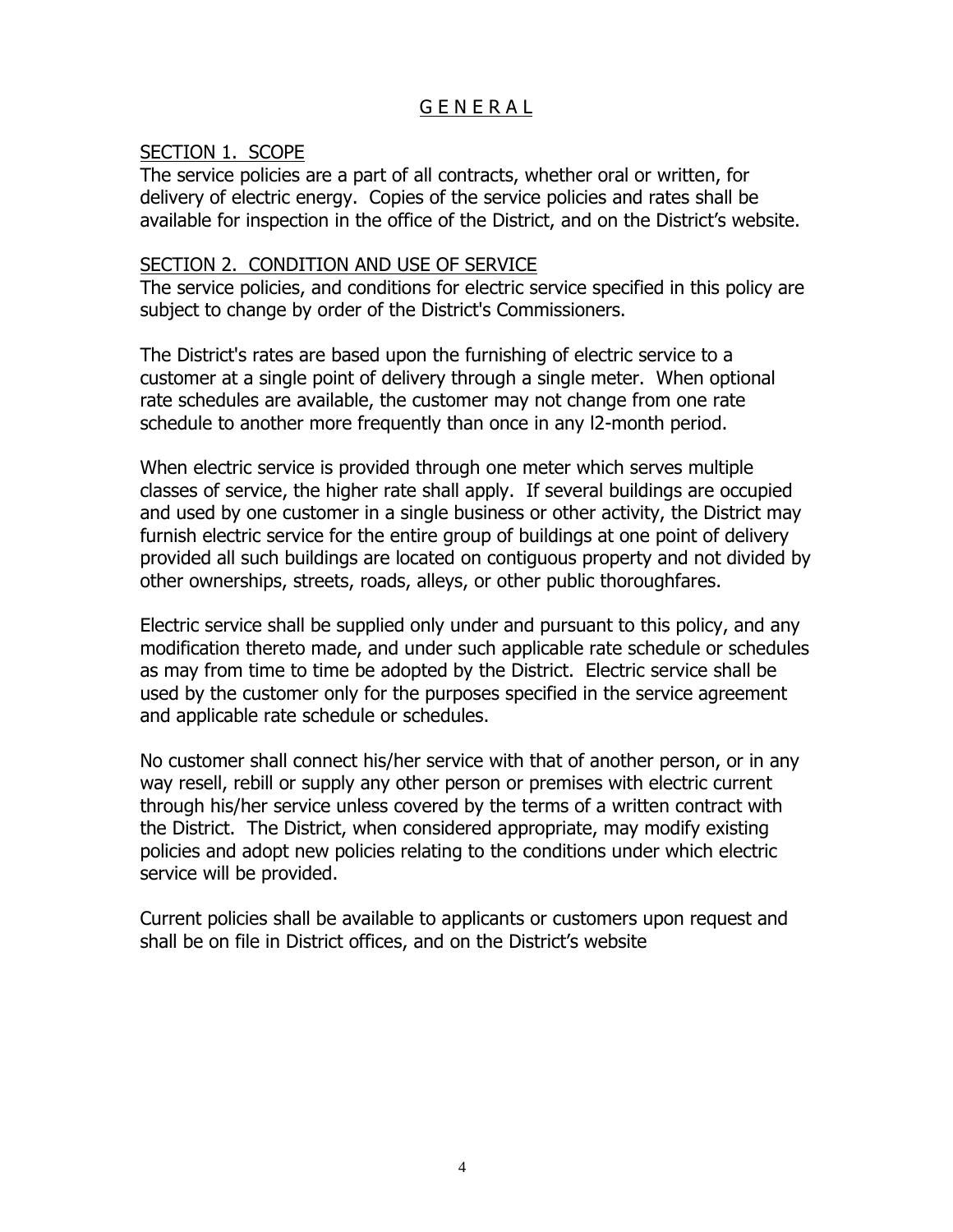## SECTION 3 - DEFINITIONS

The following terms when used in this resolution and in the application or agreement for electric service shall have the meanings given below unless otherwise indicated.

- a. Calculated Demand: The total connected load multiplied by a diversity factor, as determined by the District.
- b. Customer: Any person, partnership, firm, corporation, organization, municipality, governmental agency, etc., who is supplied with electric service from the District.
- c. Customer Facility: Building, structure or equipment, capable of using electric energy, that has electric service by the District or for which a customer requested electric service by the District.
- d. Demand: The rate of delivery of electric energy, measured in kilowatts (kw), over a fixed time period (15 minutes unless otherwise specified).
- e. District: Public Utility District No. 1 of Grays Harbor County, Washington, also known as Grays Harbor PUD.
- f. Duplex: A detached building containing two dwelling units.
- g. Dwelling Unit: A single unit providing complete independent living facilities for one or more persons, including provisions for living, sleeping, eating, cooking, and sanitation.
- h. Electric Service: The availability of electric energy at the point of delivery for use by the customer.
- i. Energy: Electric energy, measured in kilowatt-hours (kwh).
- j. Firm Quote: cost to provide electrical service as determined by the District.
- k. Load Profile Metering: With a specified meter and a telephone communication line, energy usage is collected and viewed in 15-minute or hourly intervals. The energy consumed during each 15-minute interval is accumulated and retained in the meter's memory. This data can then be formatted in either 15 minute or 1 hour intervals for viewing. Once a month or more often by special request, this interval data can be downloaded for use by the District or the customer. In addition, the six highest kilowatt-hour and kilovar-hour peaks for a billing period (normally monthly) can be provided, along with the calculated power factor.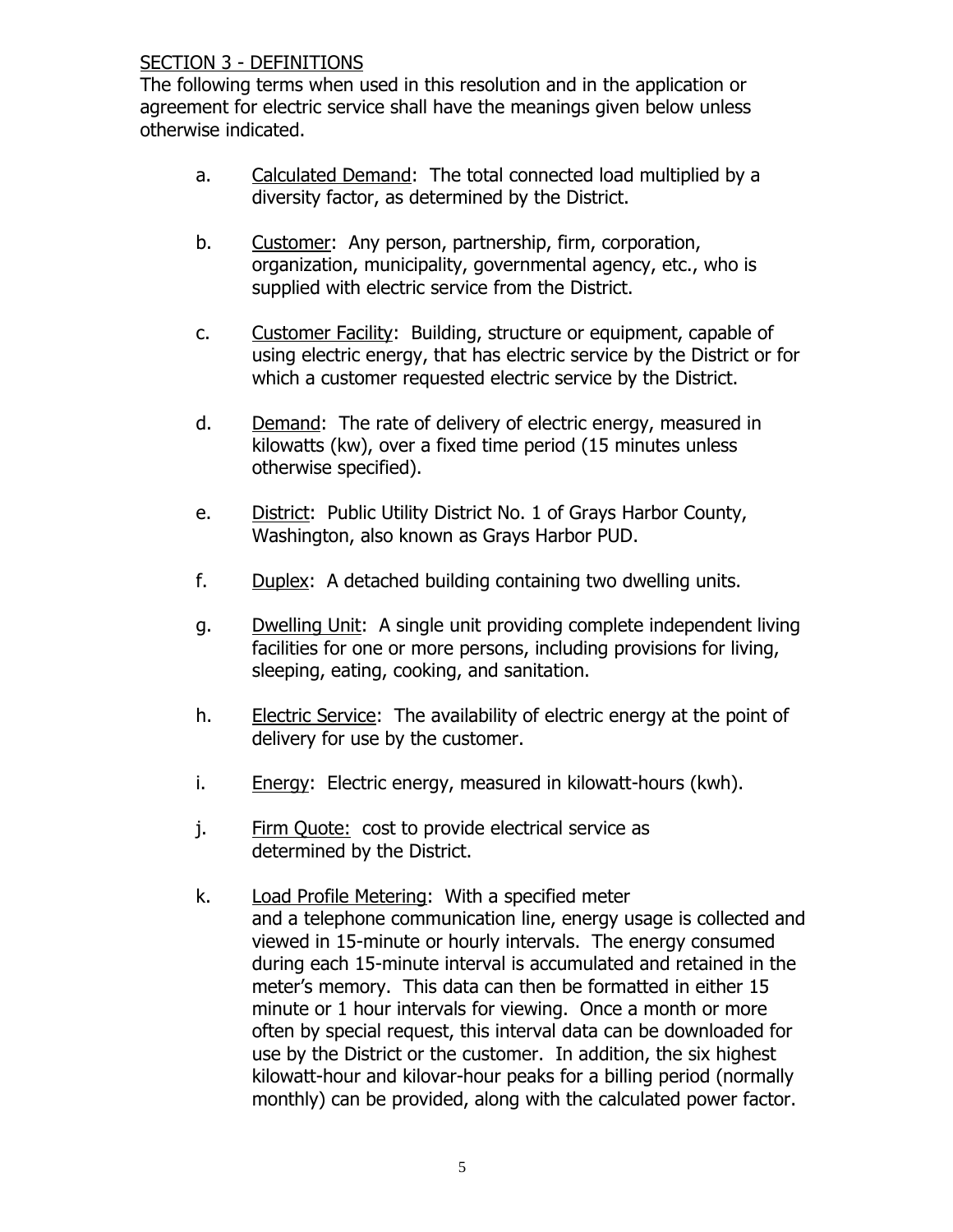- l. Mobile Home Park: A park that accommodates mobile homes. A mobile home is a residence with a minimum of 600 square feet of floor space. It does have the potential of being transportable and requires special moving equipment and permits. The electrical connection for each unit is 50 amperes or more capacity.
- m. Month: An interval of approximately 30 days between successive designated meter reading dates.
- n. Multiple Dwelling Building: Any building or any portion of the building which contains three or more dwelling units used, rented, leased, let, or hired out to be occupied, or which are occupied and having provisions for living, sleeping, eating, cooking, and sanitation.
- o. Permanent: Permanent service is electric service to a facility constructed to and/or located by applicable code and ordinance requirements with associated permits on the customer's property (taxpayer of county record), and requiring continuous electric service sufficient to amortize. District investment in facilities. In the event a facility does not clearly fall Within the above category, the District's decision shall be conclusive.
- p. Point of Delivery: The point where the District owned and maintained conductors connect to a customer's owned and maintained conductors. The point of delivery location for specific types of services shall be as detailed in the District's individual service policies.
- q. Power Factor: The ratio of working power or energy (kilowatts or kW) to apparent or total power (kilovolt-amperes or kVA) delivered by the District.
- r. Premises: All of the real property at a single geographic location utilized by a customer.
- s. Primary: Service or facilities constructed to operate at greater than 600 volts.
- t. Residence: A family dwelling unit.
- u. Secondary: Service or facilities constructed to operate at less than 600 volts.
- v. Service, Services, Service Lines: Facilities of the District, excluding transformers and meters, between the District's transmission or distribution system and the point of delivery to the customer.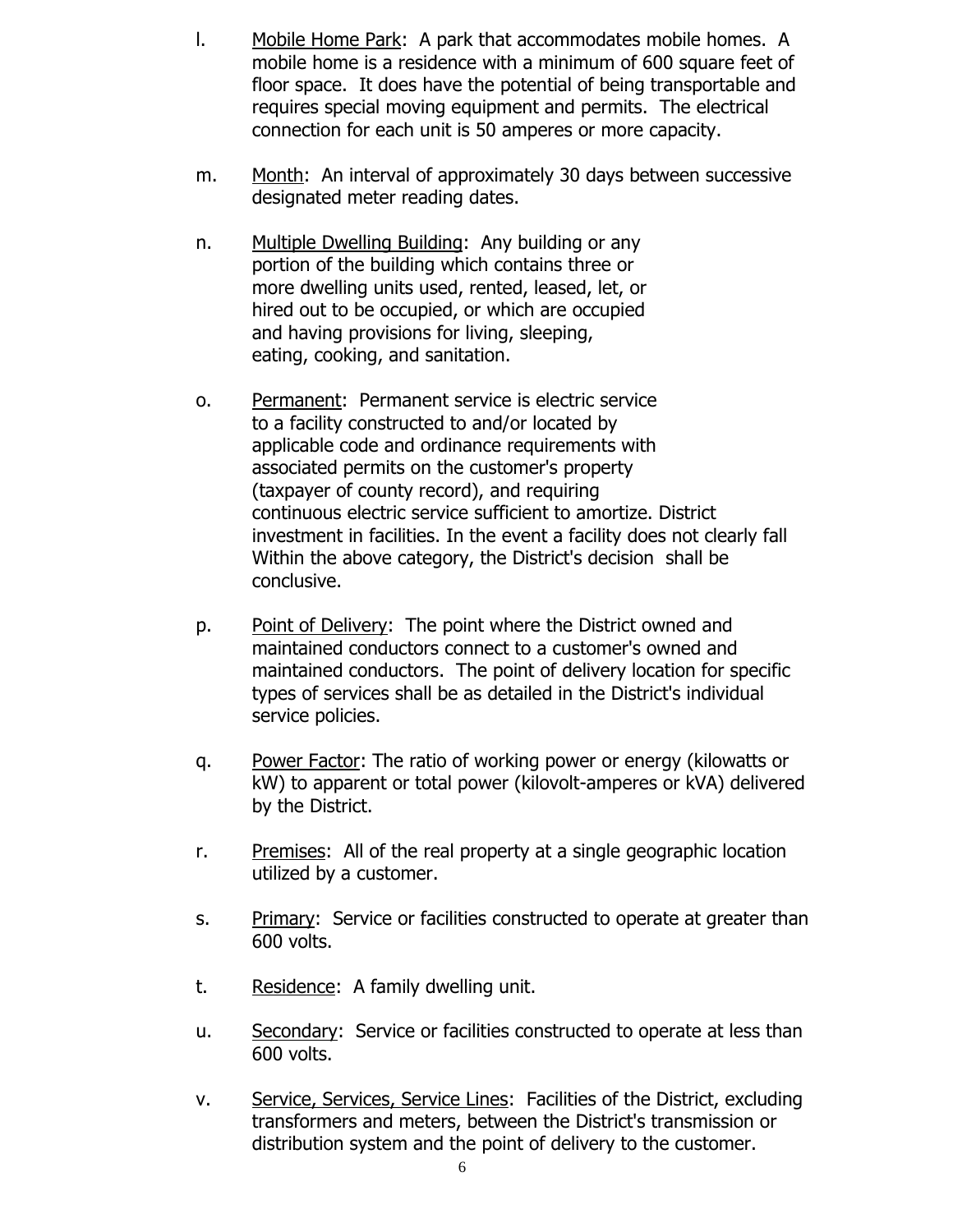- w. System Capacity: The District's complete electric system capacity required to serve the customer's load as determined by the District.
- x. Temporary: Temporary service is electric service, which will be required for a period not to exceed two years. Examples include, but are not limited to, gravel pits, carnivals, circuses, Christmas tree lots, Fourth of July fireworks stands, service for construction power, etc. In the event a facility does not clearly fall within the above category, the District's decision shall be conclusive.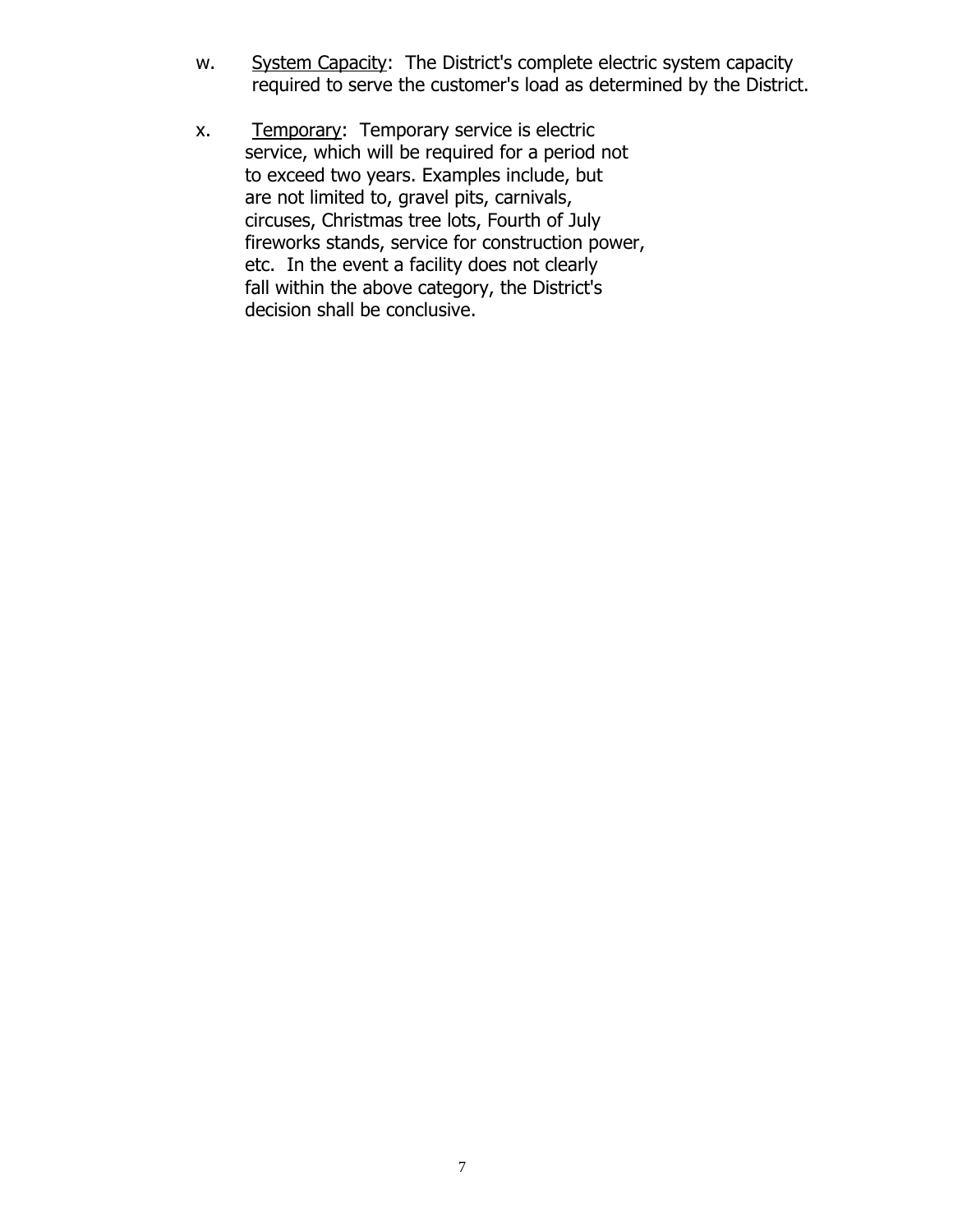## CUSTOMER ACCOUNTS

#### SECTION 7. APPLICATION FOR SERVICE

Customers desiring electric service must contact the District to request service and may be required to sign the District's electric service contract or other evidence of agreement before electric service is supplied by the District.

Each applicant for electric service shall provide to the District the electrical load characteristics, voltage required, and the purpose for which electric service is to be used.

The District may require that the applicant or customer present identification satisfactory to the District before receiving electric service. The District may also require information establishing acceptable credit status.

In the absence of an application for electric service, the delivery of electric service by the District and the acceptance thereof by the customer shall be considered to constitute a contract between the customer and the District for electric service under the applicable rate schedule and policies of the District.

Electric service may be supplied to customers not coming within the scope of the regular rate schedules of the District provided that such service shall be covered by special contract. No such contract or any modification thereof shall be binding upon the District until executed by its duly authorized representative; if executed, it shall be binding upon heirs, administrators, executors, and assigns of the parties thereto. Transfer or assignment of term contracts must first be approved by the District and shall be limited to owner(s), purchaser(s), or long term lessee(s) of the premises served. All conditions of the original contract shall be applicable to successors or assignees.

#### SECTION 8. EFFECTIVE DATE OF SERVICE

Subject to Section 7, all contracts shall be effective the date of signing by the applicant or customer and acceptance by the District; however, if the District is unable to obtain the necessary operating rights, the contract may be cancelled.

Except as otherwise provided in special contracts, the District's rates or minimum charges shall commence the date that electric service is first made available to the applicant or customer.

Installation of District facilities will be scheduled as near as possible to the date electric service is required by the applicant or customer. It shall be the District's option to schedule major projects in advance of the date electric service is required by the applicant or customer and delay billing of the applicable charges so as to coincide with the applicant's or customer's electric service requirements.

In the event the applicant or customer desires to cancel or delay his/her service connection, he/she may do so at no cost provided notice is given to the District 30 days prior to construction or installation of facilities by the District and no expense has been incurred by the District.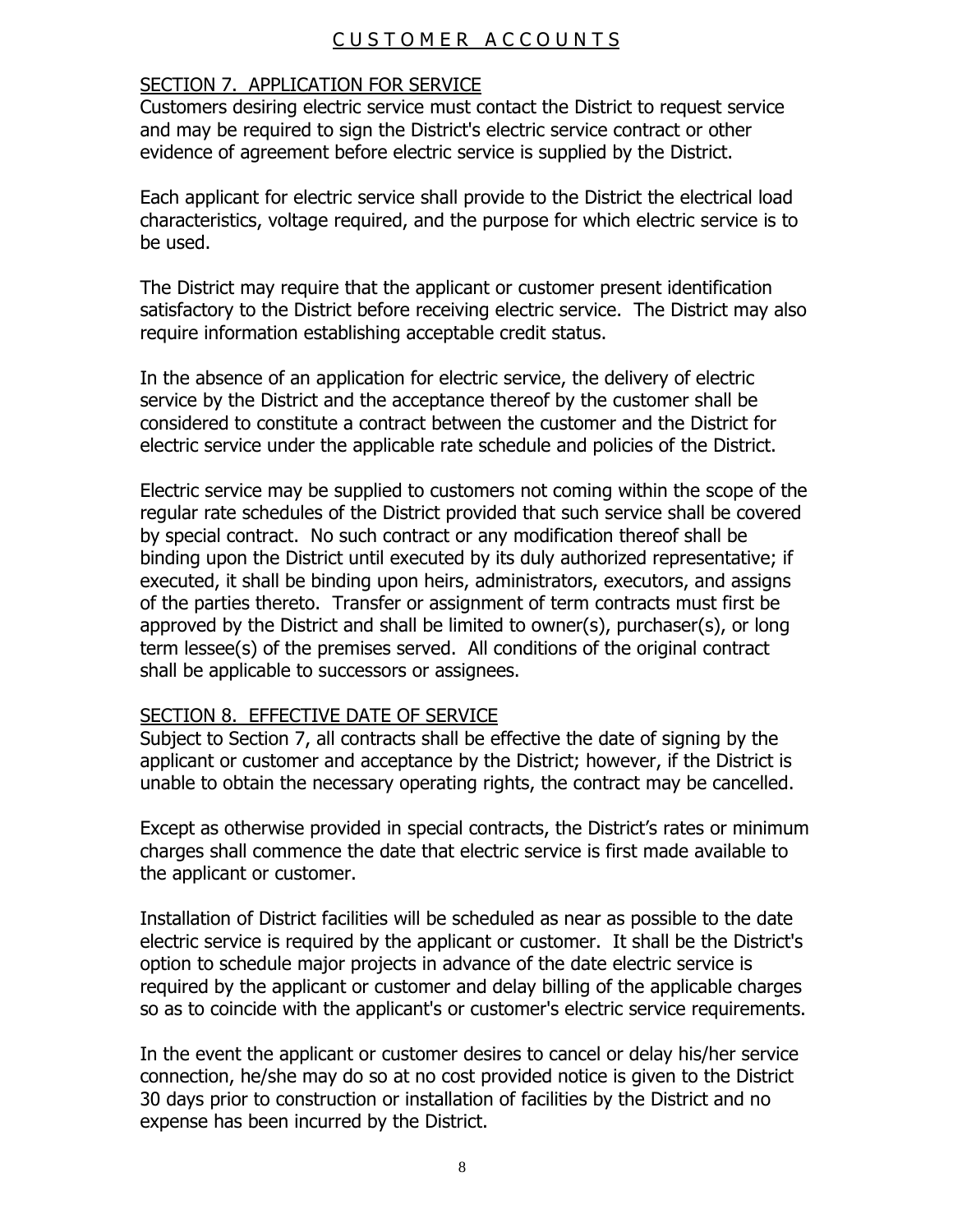In the event an applicant or customer cancels his/her contract prior to installation of facilities by the District, and the District has ordered or purchased special equipment to serve the applicant or customer, the applicant or customer shall be obligated to pay the District for any loss incurred.

If for any reason the installation of facilities of the District is delayed by more than l2 months after the applicant or customer has been notified of the cost, contract shall become null and void.

#### SECTION 9. RENTAL PROPERTY

Continuity of electric service to rental residential property may be provided under special agreement between the District and the landlord.

#### SECTION 10. SERVICE CHARGES

- A. Application Fee
	- (1) Applications for new service, or service disconnected over 5 years.
	- (2) Applications are valid for one year from the date of acceptance by the District.

#### B. Account Service Charge

- (1) An account service charge shall be paid by each applicant for permanent electric service, including changing an existing account into a new customer's name.
- (2) The account service charge shall not be applicable to applicants or customers for electric service in the following conditions:
	- a. A new or separate account established for the convenience of the District.
	- b. Additional electric service or meter on the same premisis is to be billed on an existing account number.
	- c. Name change involving conditions where another person or entity assumes the responsibility of an account, or providing such change does not require a special reading, connection, or reconnection of the meter.
	- d. When an owner assumes temporary responsibility through a continuity of service agreement for electric service to rental property that may be used while the premises are vacant.
	- e. When the account is initiated and a connection fee is applicable.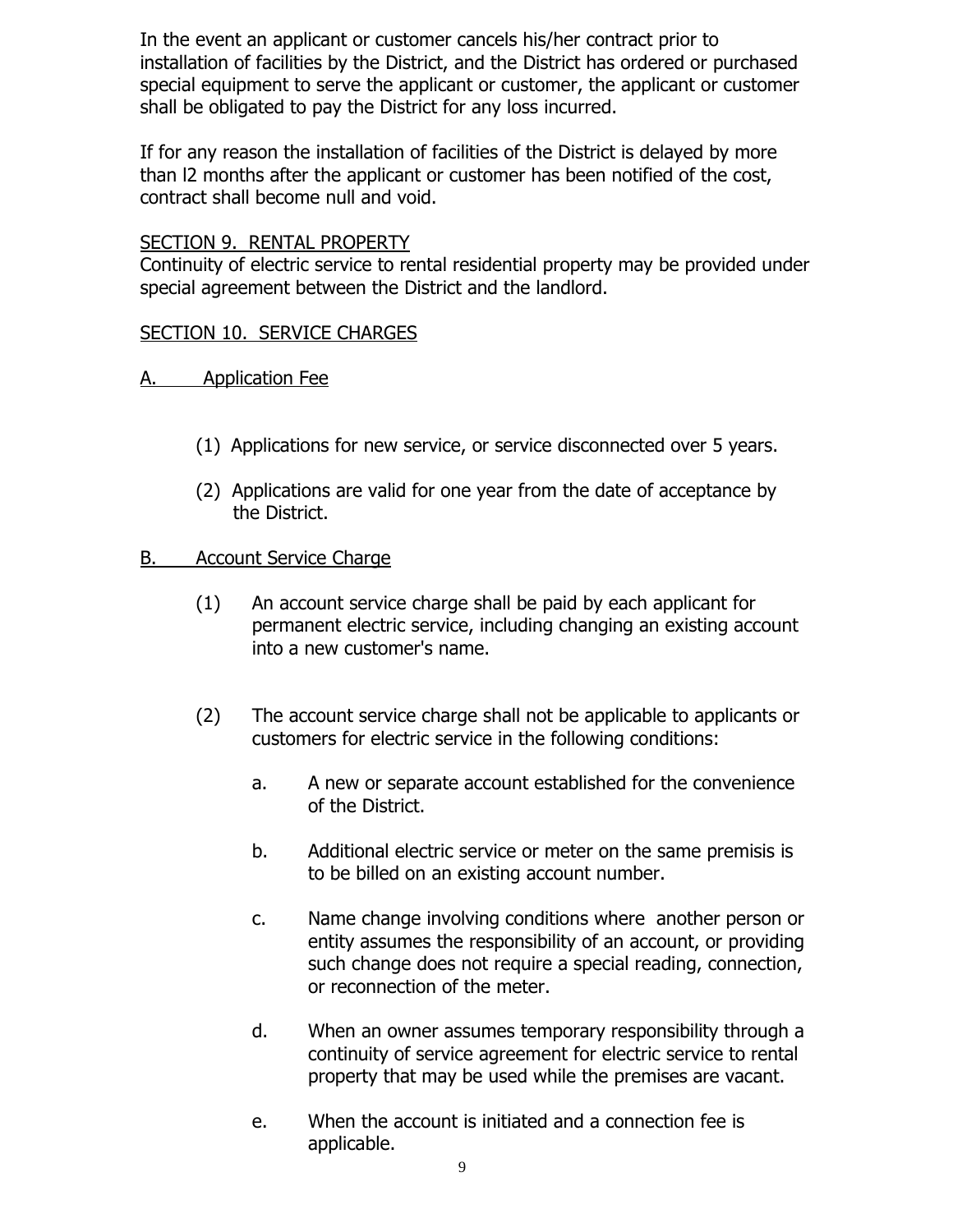(3) The account service charge is nonrefundable.

## C. Seasonal Service Fee

Seasonal service shall consist of reestablishment of Electric Service to the same customer at the same location within ten (10) months.

There shall be a charge for the District to maintain electric service facilities to an account while a customer has that account discontinued. This charge shall be on a per month basis with a maximum limit as specified in the District Fee Schedule.

If a new customer (not last customer signed for this particular account) requests electric service connected to an existing account there shall be no charge for maintaining service prior to that new customer's connection request.

The District has no obligation to maintain electrical facilities serving an account after a customer requests discontinuance of Electric Service (Section 15 of District Service Policies). If the District's electric service facilities have been removed the Seasonal Service Fee shall not apply.

# D. New Service Connection Fee

Prior to installation of new facilities, each applicant for electric service which requires the installation of new District facilities shall pay a connection fee based on the type of service, number of meters, etc., as provided in the District's Fee Schedule.

When the applicant for electric service requires more than one service installation at the same location, i.e., temporary construction power and permanent connection, or installations to separate points of delivery, each installation shall be considered a new service and the applicable connection fee to each shall apply.

The connection fee is based on the installation of facilities during regular working hours of the District's personnel.

# E. Return Payment Charge

If any payment to the District is returned unpaid to the District , an accounting service charge in the amount specified in the District's Fee Schedule shall be added to the account.

# F. Reconnection Charge

When electric service to a customer has been disconnected for noncompliance with the District's service policies, electric service will not be restored until the situation requiring such action has been corrected to the satisfaction of the District and reconnection charges paid.

# G. After Hours Service Connection

When a customer desires residential service connected outside of normal business hours at an existing service address, customer will be required to pay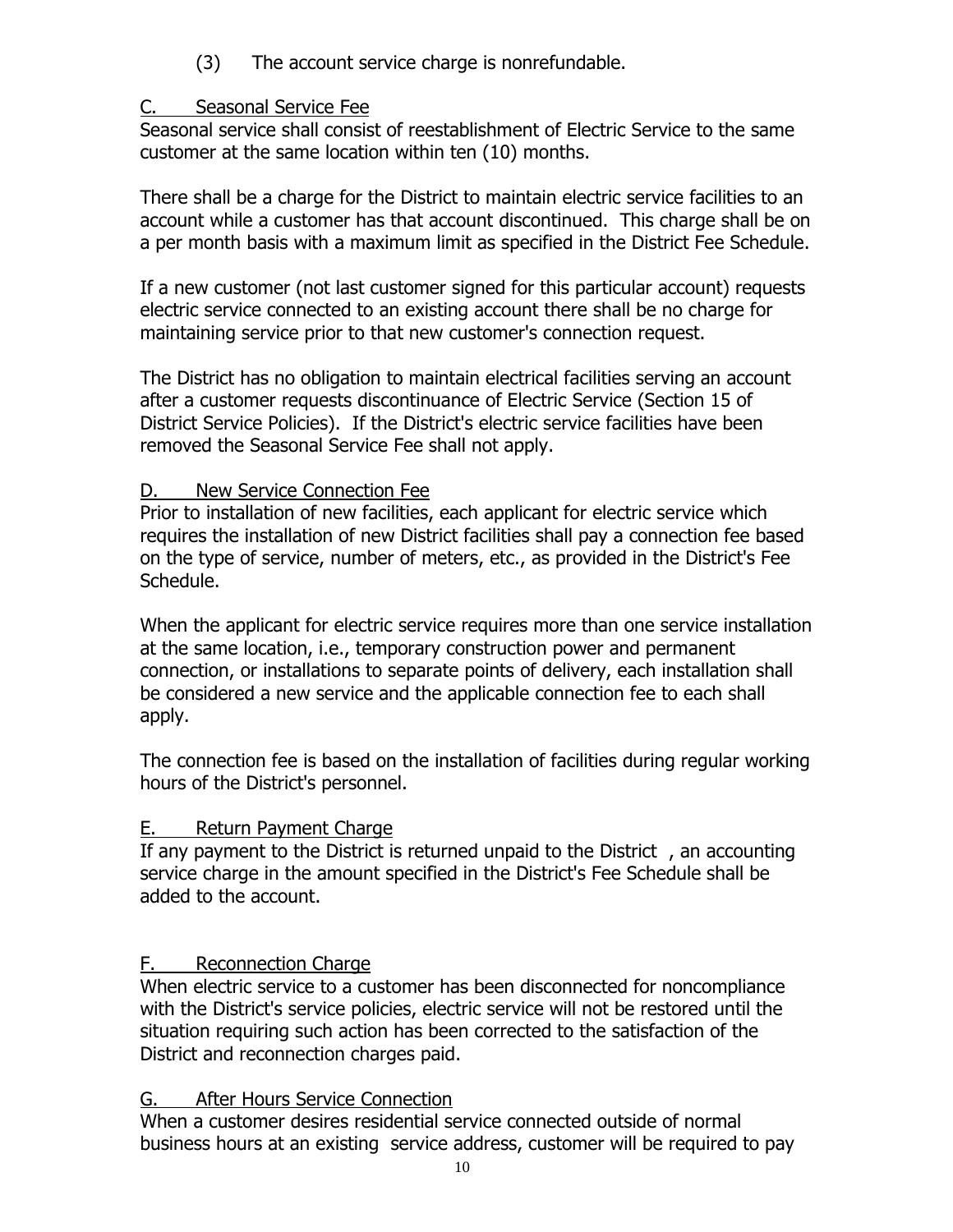the charge specified in the District's Fee Schedule. The charge shall be paid to the District Serviceman prior to connection and shall be in the form of a check or Postal Money Order made out to Grays Harbor PUD.

If connection is for a new customer, the customer must agree, in writing, to identify themselves at a District office or Pay Station within two working days and make formal application for service. Customer must further agree that if acceptable formal application is not satisfactorily completed within the two working days that the District may disconnect service (subject to Section 7 and Section 15 of District Service Policy).

After hours connection is available to residential services only.

### H. Field Collection Fee

In the event the customer has not paid his/her bill or made satisfactory payment arrangements with the District after mailing of disconnection notice, said customer will be subject to a field collection fee.

A field collection fee will be assessed when District personnel hand deliver a notice of unpaid balance at customer's premises. There shall be a collection fee for each such trip required to collect the unpaid balance. This field collection fee shall be in the amount specified in the District Fee Schedule.

# SECTION 11. SECURITY DEPOSITS

## A. New Residential Customers

As a general rule, a new residential customer will be required to pay a security deposit. The District may waive the deposit requirement of a new residential customer if the applicant can furnish the District with a satisfactory letter of credit from a previous utility (should have had at least one year's continuous service with the prior utility), or has established satisfactory credit with the district for at least one year. In determining whether a security deposit will be required, the District will consider any pertinent information presented by the applicant or customer.

# B. New Commercial and Industrial Customers

The District will evaluate the financial position of new commercial and industrial customers at the time of application for electric service. In evaluating a new customer the District will consider such things as utility credit history here or in other locations, financial condition of the customer, or other appropriate information indicating financial security.

After reviewing this information, the District will determine the necessity for a security deposit. Stockholders of recently formed, closely held, corporations may be required to guarantee electric service payments.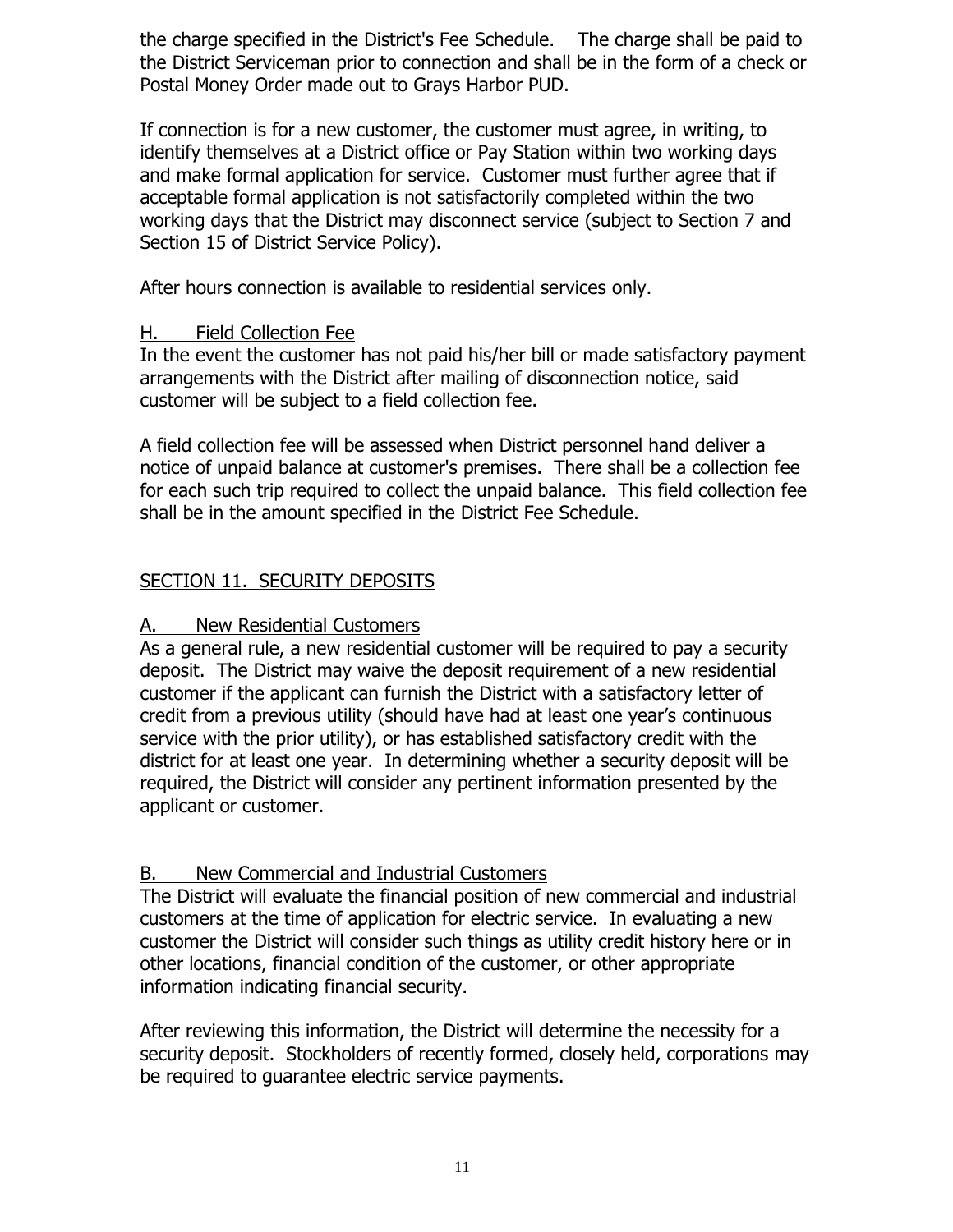# C. Existing Customers

The District may require an existing customer to provide a security deposit as a condition for further electric service if the customer payment record is unsatisfactory or the District learns that the customer has misrepresented his or her identity to avoid payment of an outstanding bill.

# D. Nature and Amount of Security Deposit

The security deposit may be in cash or in other collateral acceptable to the District. The amount of the security deposit required shall not exceed the estimated maximum billing for any two month period within any 12 month period.

The District will provide a receipt to the customer for the amount deposited.

# E. Disconnection for Nonpayment of Security Deposit

If the District determines that a security deposit is required and such deposit is not made at the time of application for electric service, or additional electric service is requested and additional security deposit is required, or if arrangements between the District and customer for payment of the deposit have not been consummated, the District shall send to the customer by first class mail written notice of the requirement for a security deposit. Said notice shall advise the customer that he/she has a right to an informal conference with the District's credit department to review the security deposit requirement and to discuss the arrangements for making payment. If the customer fails to pay the security deposit, or to make satisfactory payment arrangements within ten days of the District mailing of said written notice, the District may disconnect the electric service. The customer shall have the right to a formal appeal with the utility hearing officer established in Section 13C hereinafter, and the procedures set forth in said section shall be applicable to an appeal regarding a security deposit.

# F. Refund of Security Deposit

Deposits held by the District shall be non-interest bearing, and upon termination of service and payment of accounts in full the customer's deposits will be refunded. Deposits shall be held by the District for a minimum period of one year and may be refunded at any time thereafter at the option of the District if satisfactory payment history has been established.

# G. Transfer of Security Deposits

If a customer with a security deposit takes electric service at another location, the District may transfer the deposit to the new electric service address, and may adjust the amount of the deposit as provided in Section 11D.

# H. Application of Security Deposit

The District at its discretion may apply the security deposit towards past due accounts and charges.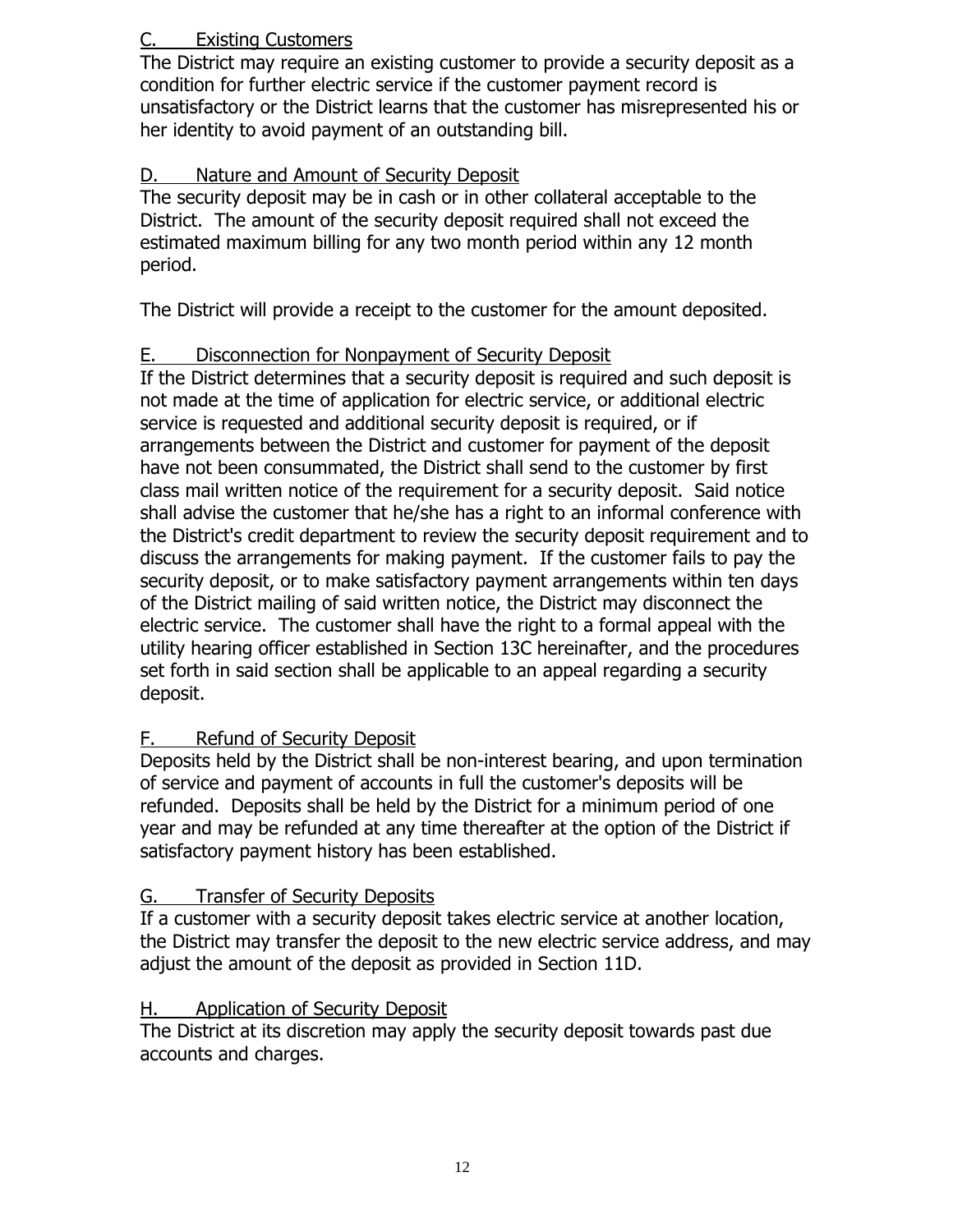#### SECTION 12. PAYMENT OF BILLS

All District bills are due and payable when issued. Unless otherwise specified, the bill becomes "past due" 15 days after issuance.

The maximum payment per customer/entity that can be made by a debit or credit card is \$5,000.00 in a billing period. Customer who exceed this amount, upon notification by the District, may be required to pay by the following methods:

Cash, check, electronic check, bill payer, or automatic ACH

#### A. Notices to Customers

#### 1. Final Notice

If full payment is not received by the District a final notice will be delivered or sent to the customer approximately 30 days after the statement. If payment or payment arrangements are not made within seven days of the date of notice the service will be subject to disconnect.

#### 2. Collection Contact

If the District receives no response to the final notice, a personal contact by phone or by a visit to the premises may be attempted. If payment is not made at this time, service may be disconnected.

#### 3. Landlord Delinquencies

Tenants who pay for electric service as part of their rent in master metered buildings will be notified prior to any proposed electric service disconnection because of failure of the landlord to pay their bill.

#### 4. Notice of Policies and Customer Rights

To residential service customers the District shall send a brochure as an enclosure with each disconnection notice or shall have imprinted on the reverse side of

such notice in detail the District's credit and disconnection policies and the residential service customer's rights including:

### a. Informal Conference

The customer's right to an informal conference to adjust a disputed bill or to work out a deferred payment agreement.

### b. Appeal

The customer's right to appeal the outcome of the informal conference to a hearing officer.

#### c. Procedures

The procedure for the informal conference and the appeal.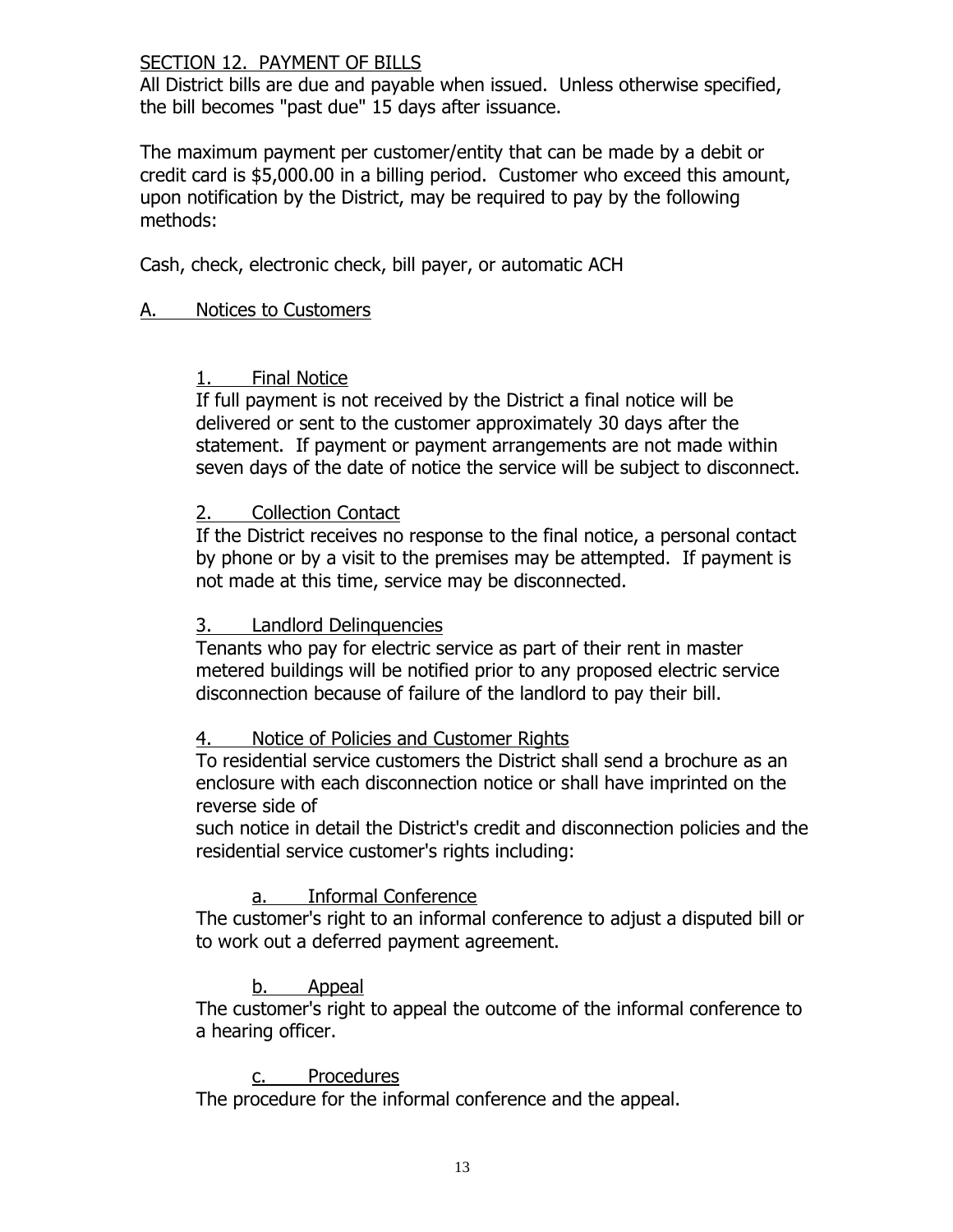### d. Specific Rights

The customer's rights, during regular business hours, to inspect the District's records regarding the customer's account; to question specific District employees; to present independent evidence; and to be represented by an attorney, relative, or friend.

#### B. Informal Conference

A customer who disputes the amount of their bill, or is unable to pay the full amount of their bill due to temporary financial difficulties, shall have the right to an informal conference with designated employees in the District's credit department on any business day prior to the date shown on the disconnection notice. Said designated credit department employees shall have the authority to make arrangements with the customer for a deferred payment schedule of the particular bill.

#### Disputed Bills

The designated credit department employees shall have the authority to review and recommend adjustments concerning the amount of the bill, if deemed appropriate. Decisions concerning the adjustments of disputed bills shall be made by supervisory personnel designated by the Manager.

### Temporary Financial Difficulties

The designated credit department employees shall make every effort to arrange a reasonable and feasible deferred payment program for a customer with a bona fide temporary financial difficulty making it impossible to pay the full amount of the current bill. Said deferred payment program shall be based upon a number of factors, including the amount of the delinquent account, the time the bill has been owed, and other relevant factors presented by the customer; however, the District shall not be required to enter into a deferred payment program arrangement with a customer who has not fully and satisfactorily complied with the terms of a previous arrangement. Also, in evaluating whether the financial difficulties of a particular customer are "temporary", the credit department employee may consider the credit history of the customer as well as extenuating circumstances. For example, a customer who has been financially unable to pay a bill on numerous previous occasions may be considered a repetitive credit problem and said customer's financial difficulties may not be considered to be temporary.

#### Dangers to Health

Special consideration will be given to customers, particularly the elderly and handicapped, when it has been proven disconnection of service will be dangerous to health.

#### Procedure

The procedure shall be informal. The customer may appear in person in the District's office, or may confer by telephone. Informal conferences shall take place during normal business hours (8 a.m. to 5 p.m.,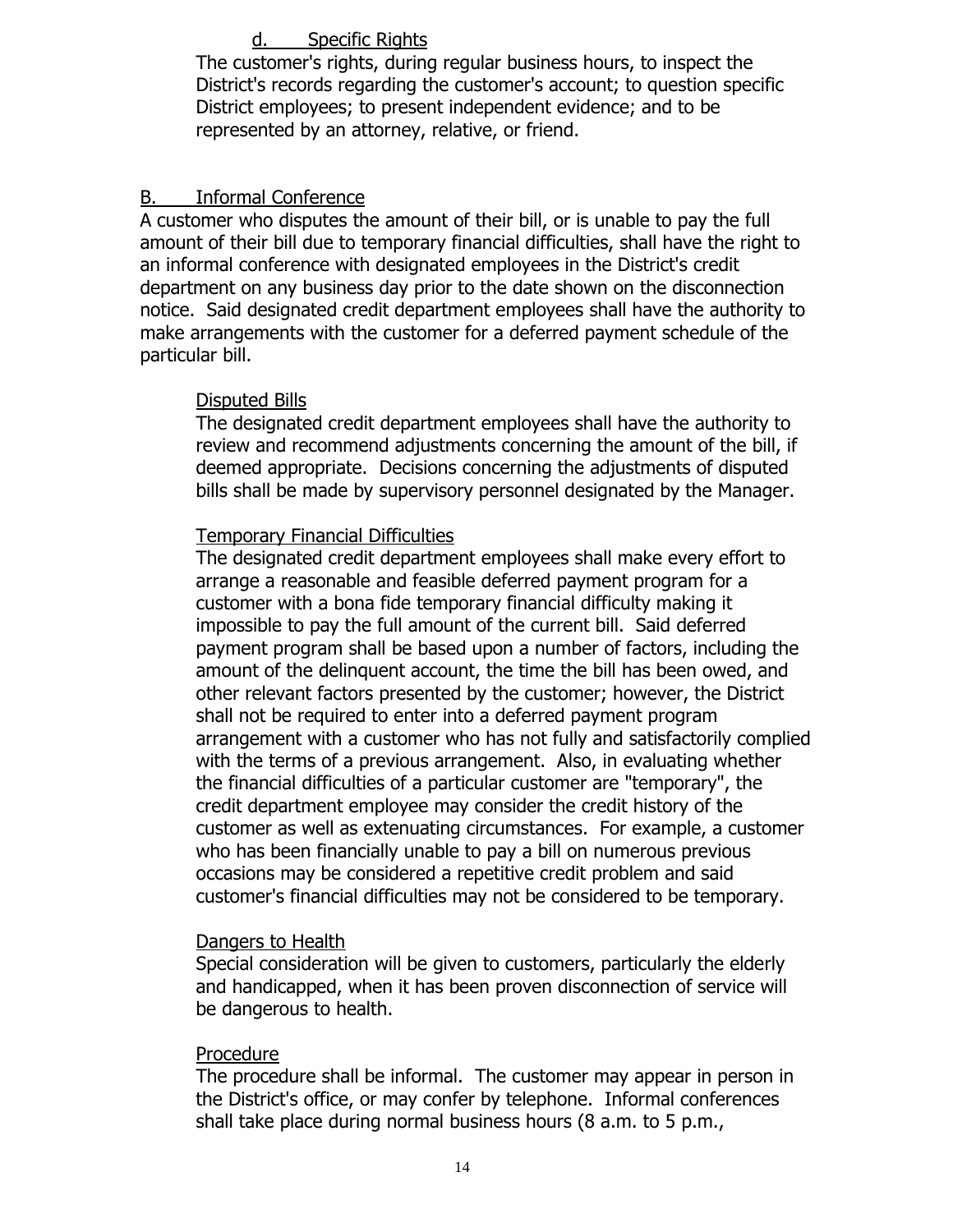Monday through Friday, excluding holidays). The customer shall be entitled to present his/her position to the District's designated employee. The District shall advise the customer of the reasons for the District's determination.

C. Appeal and Hearing - Applicable to Service Customers Only The customer shall have the right to appeal from the determination of the informal conference to a utility hearing officer.

#### Utility Hearing Officer

The utility hearing officer and any deputy or assistant hearing officers shall be management-level employees and shall be selected by the Commissioners for the purpose of hearing appeals. Such individuals should not be connected with the credit department and may have other responsibilities and duties for the District in addition to serving as hearing officers.

#### Notice of Appeal

Any appeal by a residential service customer must be made to the hearing officer within 72 hours of the determination of the informal conference. The appeal may be made in writing, in person, orally, or by telephone.

#### Hearing Procedures

The customer shall have the option of a personal hearing before the hearing officer in the District's main office or, alternatively, a telephone conference call with the hearing officer and the appropriate District personnel. The hearing must take place during regular business hours (8 a.m. to 5 p.m., Monday through Friday, holidays excluded) and within seven days of the determination of the informal conference. If the customer requests, a record will be made of the proceedings. The customer shall have right to counsel. The customer shall open the hearing with a statement of the nature of his/her appeal and shall present whatever evidence the customer considers relevant. The customer shall have the right to examine the records of the District relating to his/her account. After the customer has completed presenting his/her appeal, the appropriate District personnel shall present the District's position. The customer shall have right to rebuttal.

### Written Decision

The hearing officer shall provide the customer with a written decision setting forth (a) the nature of the customer's appeal, (b) the decision of the hearing officer, and (c) the reasons for the decision of the hearing officer. The written decision shall either be hand-delivered to the customer immediately following the hearing, if possible; or it shall be sent to the customer by certified mail.

### D. Disconnection

Electric service will not be disconnected while an appeal is pending provided that the customer has complied with the above procedural requirements. The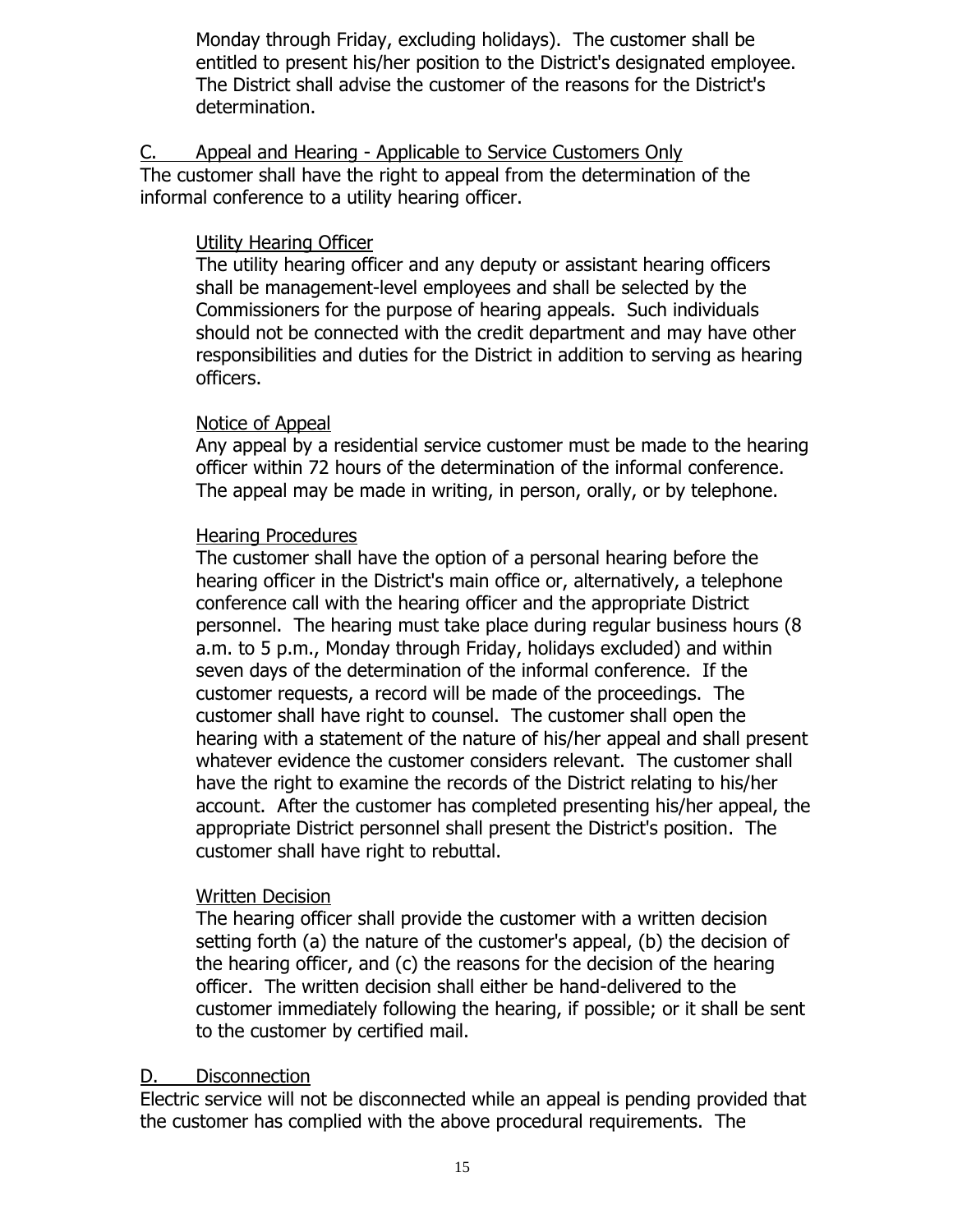customer shall have three days following receipt of the written decision of the hearing officer to comply with the terms and conditions of the decision.

If the customer fails to take the action required by the hearing officer, including the payment of a past due bill, or if he/she refuses to accept receipt of the hearing officer's decision, the District may disconnect electric service without further notice to the customer.

## Notice of Disconnection

Upon disconnection there shall be left with the customer, or at the premise, a notice which shall inform the customer of the disconnection and the required action for reconnection of service.

## E. Place of Payment

Payments made at District's pay stations or by mail after the final notice has been mailed from the District shall not prevent disconnection of the delinquent account unless such payments are received at a District office prior to the date of scheduled disconnection as stated on the final notice or in the written decision of the hearing officer.

## F. Collection of Unpaid Accounts

The District may employ any and all reasonable methods for collecting unpaid accounts, including disconnection of electric service, assignment to collection agencies, or direct suit against the delinquent customer.

# G. Insolvent Accounts

If the District believes a customer is insolvent, is in financial difficulty, or considering bankruptcy, the District may take appropriate action to secure payment of previous and present charges for electric service. Such action may include obtaining an adequate security deposit, collecting payment personally on a daily or weekly basis, and such other actions as the District's manager feels necessary and reasonable under the circumstances.

### H.

In the event a customer makes a payment of less than the total amount of the bill rendered, which bill includes any previous balance owing from present or prior premises, the District shall apply said payment first to the previous billing charges and the remainder, if any, to the current billing charges unless otherwise agreed to by the District.

# I.

Advance payment for electric service by a customer to the District is acceptable and the District will provide a regular statement to the customer indicating the status of the account.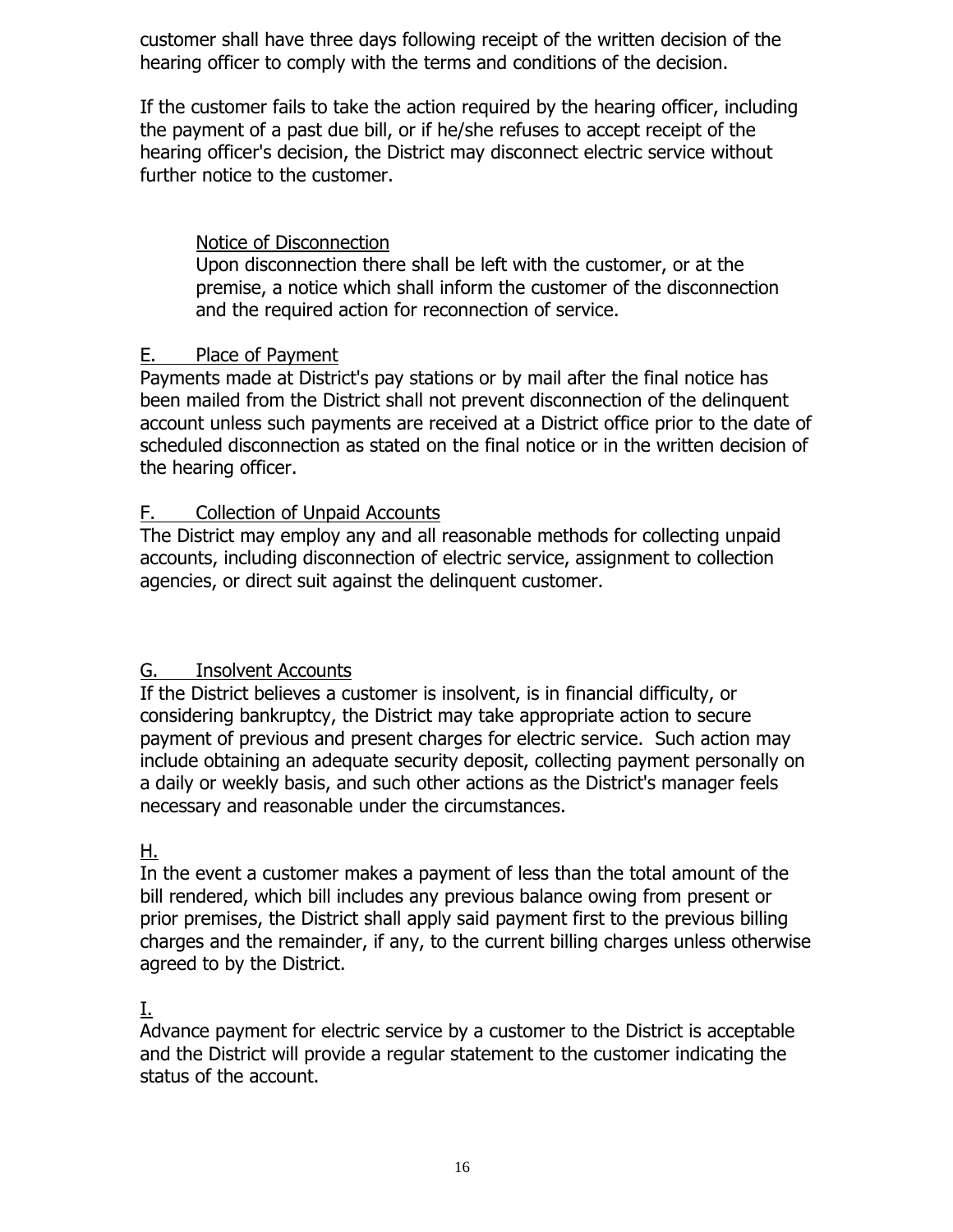J.

Failure to receive a bill does not release a customer's obligation for payment of electric service or other appropriate charges.

# K.

Prior to reconnection of service of an account which has been disconnected for nonpayment, all delinquent charges, deposit requirements, reconnection fee, or other appropriate charges must be paid.

# SECTION 13. TRANSFER OF PREVIOUS UNPAID ACCOUNTS

The District may transfer to an existing or new electric service account any unpaid charges for electric service previously rendered at any location in the District's service area. Such transferred balance shall be considered part of the customer's current obligation to the District as though the previous unpaid balance had been incurred at the present service address. The District may permit arrangements for payment of such transferred balance under the guidelines and procedures of Section 13 of this resolution. The District may apply any payment received from the customer toward the customer's transferred balance if the customer (a) has not paid the transferred balance, (b) has not made arrangements in writing with the District for payment of the transferred balance, or (c) has not made the payments set forth in the written arrangement for payments. The District, upon learning of an unpaid balance, shall notify the customer in writing of said unpaid balance including the dates and location of the electric service, the District's policies concerning transferred balances, and the possibility of disconnection of electric service.

The above provisions are applicable to guarantors of others' electric service charges.

It shall be the District's option to refuse service connections to customers indebted to the District for previous electric service.

# SECTION 14. DISCONTINUANCE OF ELECTRIC SERVICE

# A. By Customer Request

When a customer requests discontinuance of electric service, notice of such discontinuance must be given at the office or to an agent of the District prior to the date of such discontinuance, and such notice shall terminate any obligation of the District to furnish electric service to that customer or maintain facilities after the effective date of such discontinuance. The District reserves the right to take the final meter reading within a three working day period from the date discontinuance of electric service has been ordered by the customer. The outgoing customer shall be held responsible for all electric service supplied at the premises, including other proper charges applicable by contract, agreement, or application of provisions of this resolution.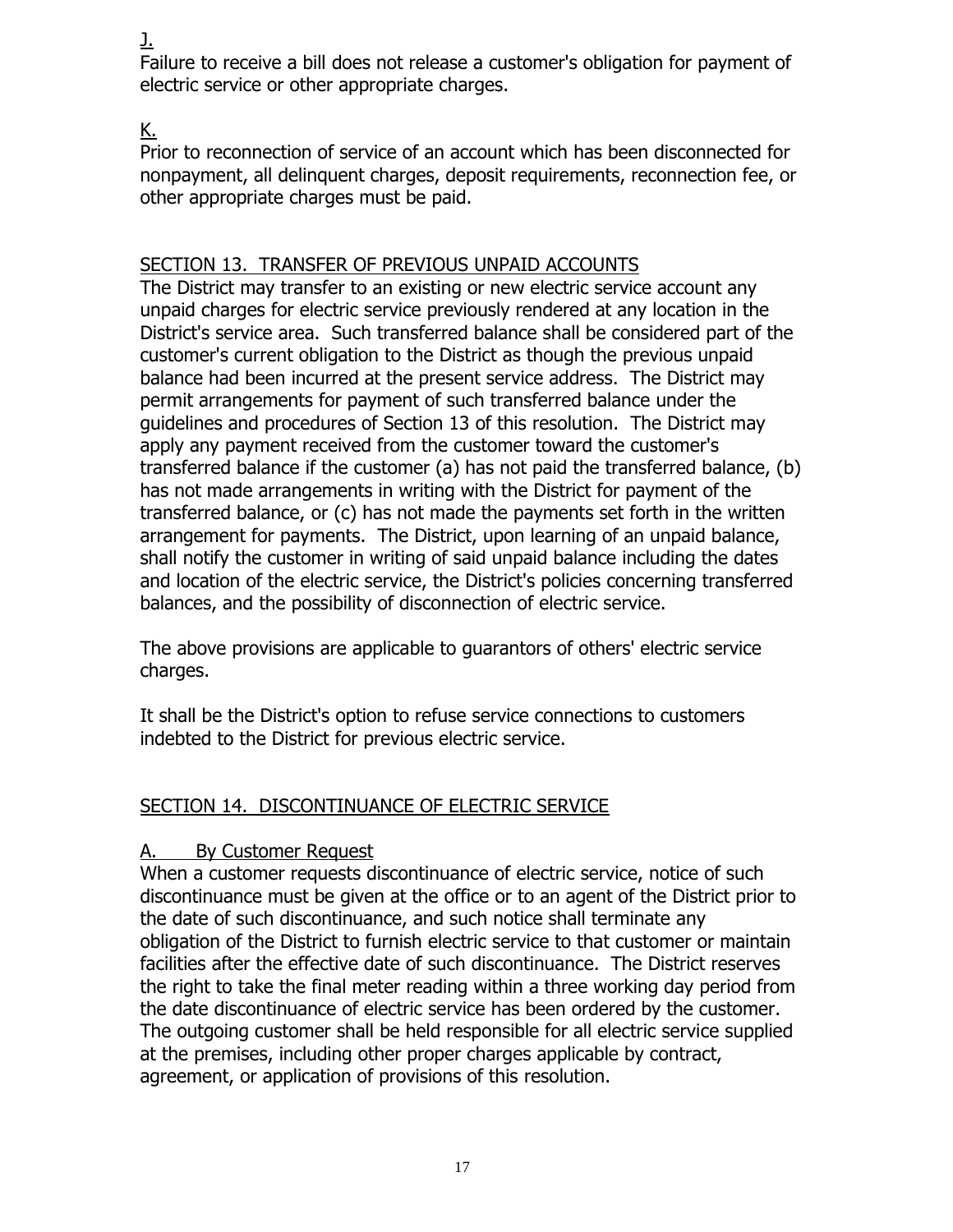B. Discontinuance of Electric Service by the District

Electric service may be discontinued by the District for any of the following reasons:

- (1) Failure by the customer to make formal application for electric service.
- (2) For nonpayment of bills or any proper charges including deposit, connection fee, or account service charge as provided in this resolution or any special agreement.
- (3) For use of energy for purposes or properties or in quantities other than specified in the application and service contract.
- (4) Under the flat rate service, for increased use of energy without the approval of the District.
- (5) For tampering with the District's property.
- (6) When the customer's wiring or equipment does not meet District standards, or fails to comply with other applicable codes and regulations.
- (7) For unauthorized connection by occupant or others.
- (8) For refusal of reasonable access to premises by the agents or employees of the District for the purpose of reading meters, performance of necessary maintenance, testing, inspecting, and installation or removal of its facilities.
- (9) For use of equipment which adversely affects the District's service to other customers.
- (10) For partial or improper metering.

The right to discontinue electric service for any of the above reasons may be exercised whenever and as often as such default shall occur, and neither delay or omission on the part of the District to enforce these rules at any one or more times shall be a waiver of its right to enforce the same at any time, except as provided below, so long as default continues.

At least ten calendar days' written notice shall be given the customer before electric service is discontinued under this provision, except in the case of danger to life or property, unauthorized connection of service, failure to make formal application for electric service with the District, for tampering with District property, or other illegal method used by the customer to obtain electrical service.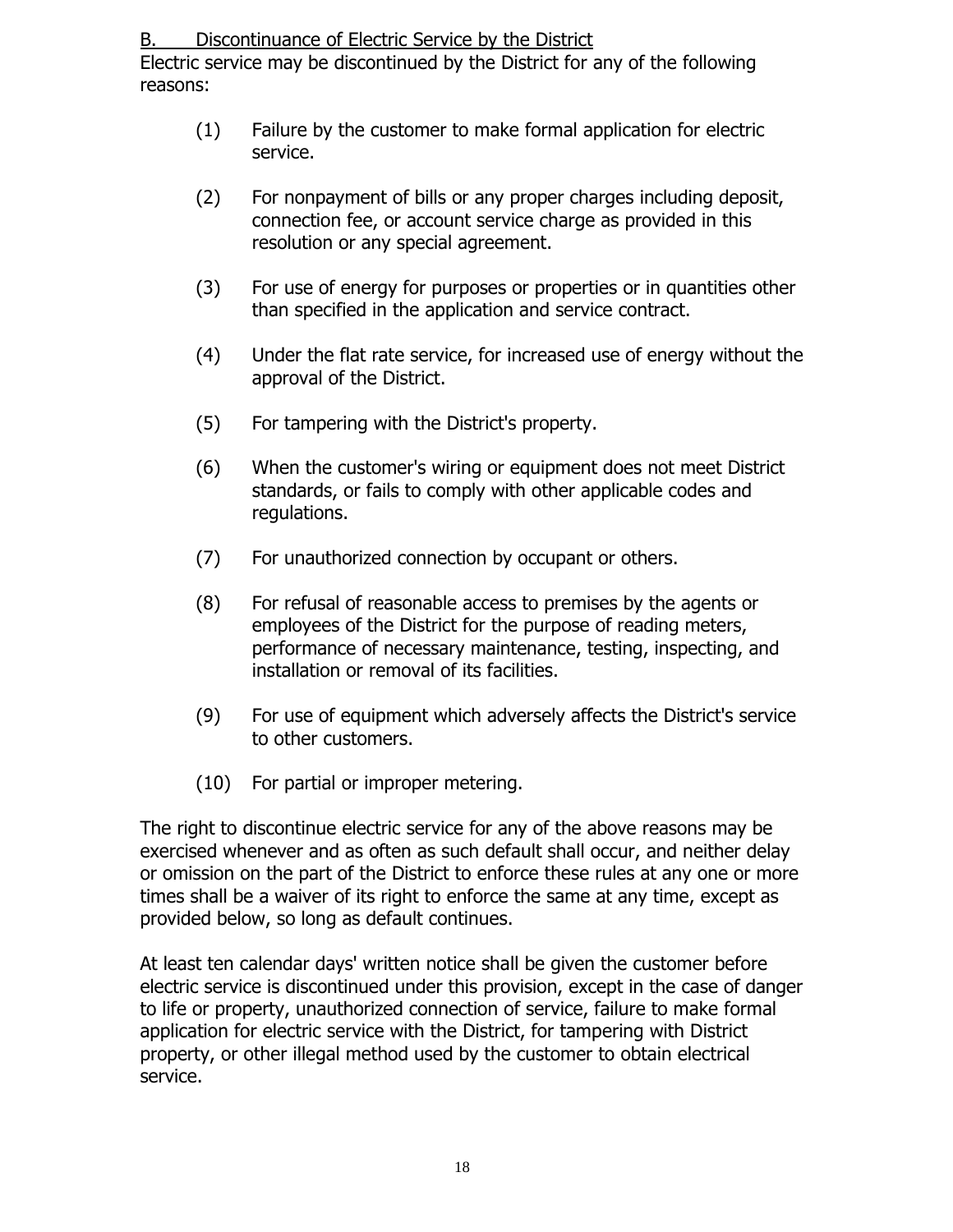Such notice shall be considered received upon personal delivery to the customer or three calendar days following the mailing of the notice by first class mail to the customer's last known address.

Each customer receiving such notice shall have a right to a hearing, with or without counsel, with the Manager of the District or his appointed representative. Such request will be honored by the District if received by the District at least two working days prior to the effective date of electric service termination.

If electric service is not discontinued within ten working days of the disconnection date stated in the notice and in the absence of other mutually acceptable arrangements, that disconnection notice shall become void and a new notice shall be sent to the customer prior to discontinuing electric service.

Discontinuance of electric service does not necessarily constitute termination of the agreement under which electric service was being supplied. The District's right to discontinue electric service and to cancel or terminate the agreement are in addition to its other rights and remedies at law or in equity.

The District shall restore electric service when the causes for discontinuance have been removed and payment for all proper charges due from the customer, including the reconnection fee, set forth in this resolution has been made.

Termination of electric service by the District for any of the above reasons shall not obligate the District for any loss or damage incurred by the Customer as a result of such termination.

#### SECTION 15. METER READING

Electric service meters will normally be read monthly, except that irrigation service meters may be read on an annual basis.

Meter reading dates for each location shall be scheduled as near as possible on the same dates during each monthly billing period. If for any reason an accurate meter reading cannot be obtained for any particular period, the meter readings may be based on estimated energy use and demand or based upon a previous like period of demand-energy requirement. If an estimated meter reading is later determined to be high or low, the energy consumption, demand, and electric service charge will be adjusted accordingly.

Each special meter reading, with or without a special billing, made at the request of the customer, shall be subject to a charge as designated in the District's Fee Schedule.

The customer upon request may have the meter reread at District expense provided the customer does not make a request for rereading more frequently than once in any 24-month period. If, at the customer's request, the meter is reread more frequently than once in any 24-month period and rereading shows the previous reading to be correct, the customer shall then be obligated to pay the special meter reading fee. If the District finds the previous reading to be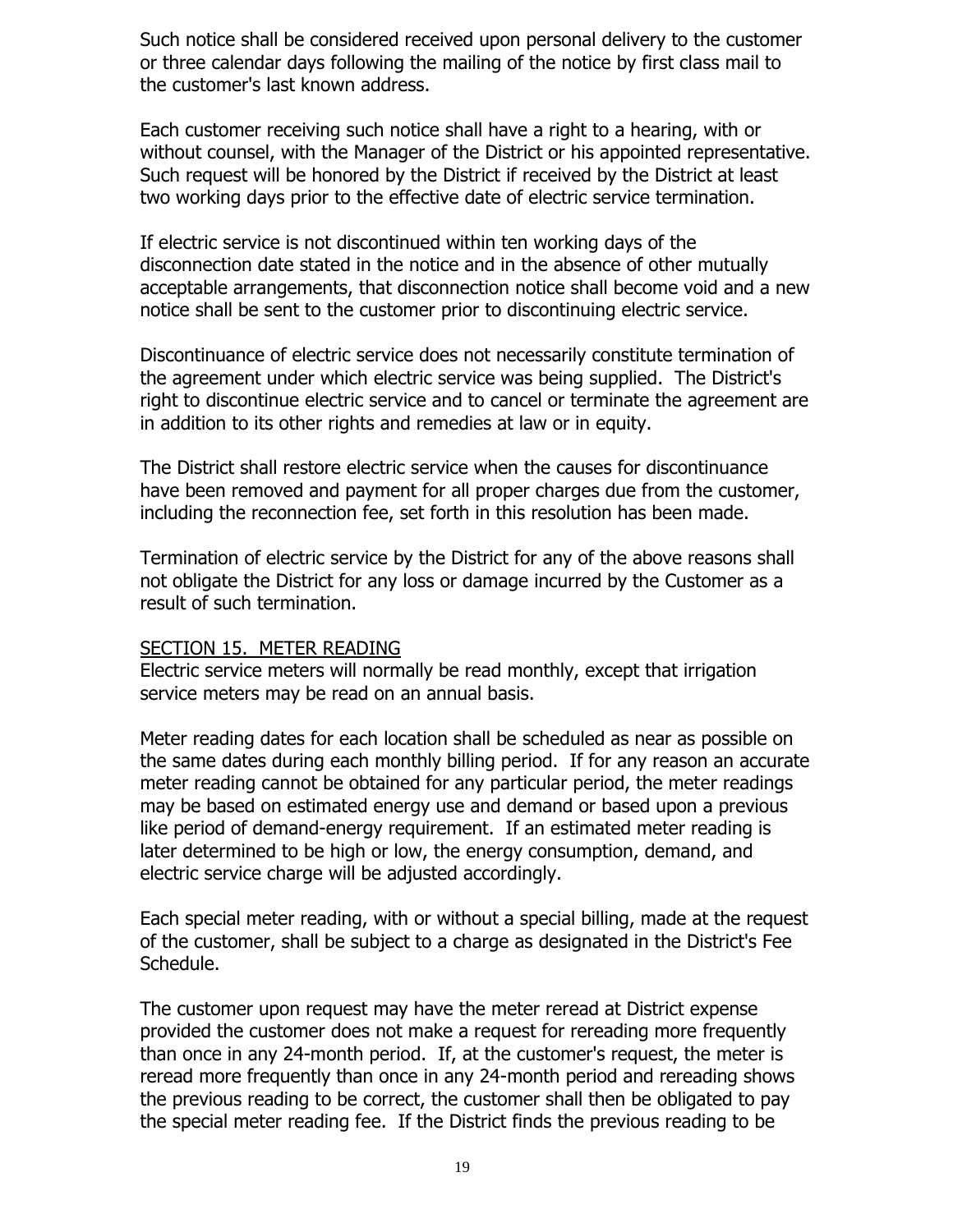incorrect, the District shall assume the cost of the rereading and will adjust the customer's bill.

## SECTION 16. BILLING

Monthly accounts shall be considered as accounts billed for a period of 16 days and not to exceed 35 days.

A billing period of l5 days or less shall be considered as a one-half month period, and the charges shall be calculated accordingly. A billing period of 36 days to 45 days shall be considered as a one and one-half month period, and the charges shall be calculated accordingly.

Annual charges specified in schedules of this resolution shall be prorated monthly or bimonthly and billed accordingly unless otherwise provided by contract or rate schedule.

Accounts connected and/or disconnected for the same customer at the same location within a billing period shall be billed at no less than the monthly billing rate.

Bimonthly billings shall be calculated by dividing the energy consumption by two, applying the monthly rate, and multiplying the monthly charges by two.

Minimum and demand charges on bimonthly accounts shall be twice the charge of the monthly rate.

Discrepancies in energy consumption and billing: All electrical accounts are subject to audit, adjustment, and reconciliation for a period of one year after the District becomes aware of the discrepancy to correct District errors. If the District fails to act during that one-year period, no billing adjustments will be made.

Customers who have been undercharged for electrical consumption due to District errors shall be billed for the electrical consumption used during the duration of the error, up to a maximum of 18 months of service. Bills issued to correct District undercharged errors shall not include any late fees. A customer may pay amounts undercharged as a result of District error, without interest, in installments of approximately equal amounts during a period that is no longer than the period for which the customer is being charged for undercharged electrical consumption or such other repayment plan as the District deems reasonable. If a customer does not agree to pay for undercharged electrical consumption or, if having agreed fails to make payment, normal District collection practices will be followed.

Customers who have been overcharged for electrical consumption due to District errors shall be credited/rebated the amount of the overage for the electrical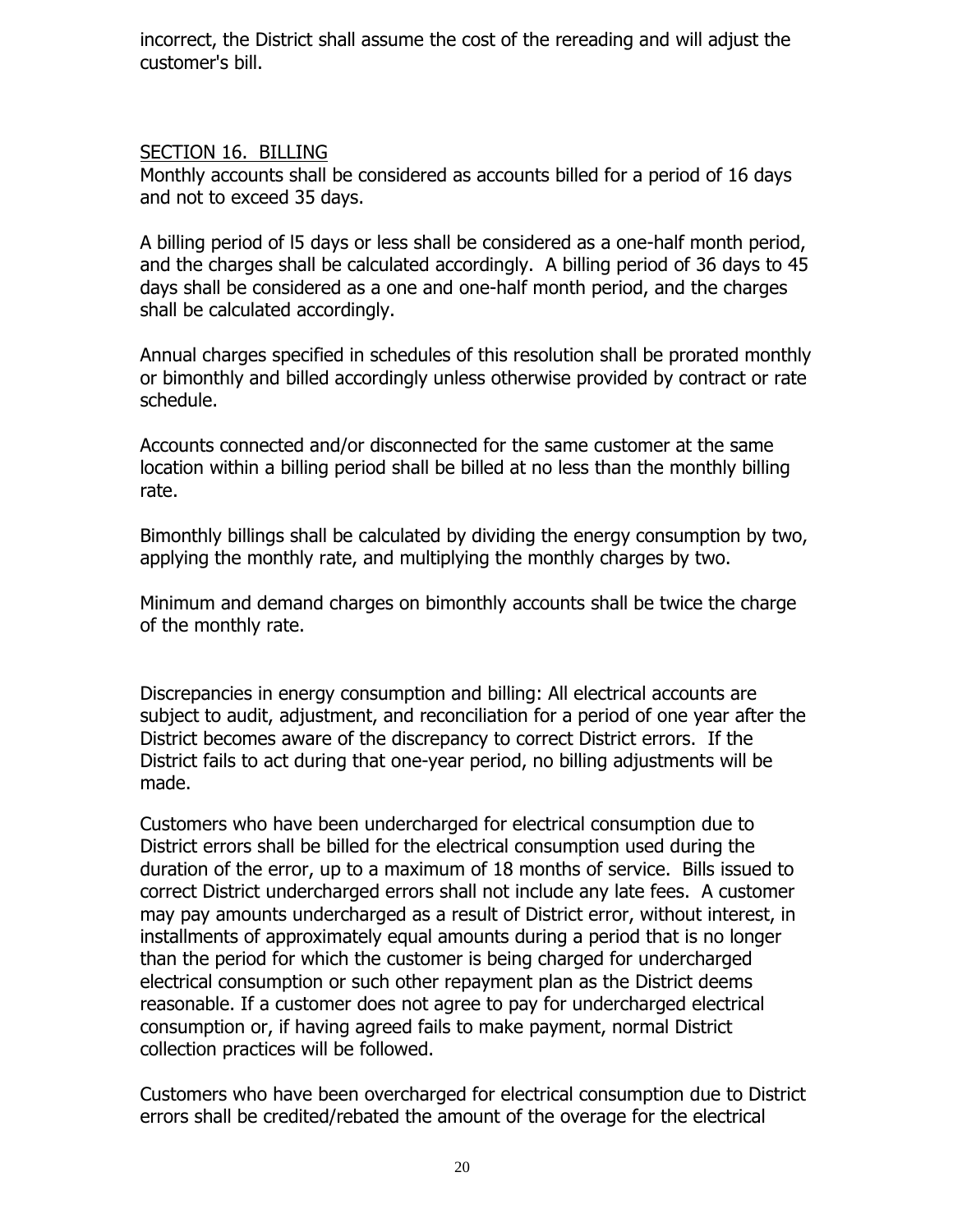consumption during the duration of the error, up to a maximum of 60 months of service.

Electrical accounts may be estimated when:

the meter is not accessible to the meter reader; the meter malfunctions; or other circumstances beyond District control interfere with meter reading.

#### SECTION 17. NEW SERVICE, SERVICE MODIFICATION

The District shall extend and provide electric service to consumers in all the District service area in accordance with policies adopted by the District.

The District shall have the right within contract restrictions to connect additional customers to the District's electric facilities.

Electric service may be supplied to customers not coming within the scope of the District's rate schedules, line extension policies, and service policies provided such service shall be covered by a special contract and shall be approved by the Commissioners of the District.

See Sections 80 through 84 for service policies for specific additional District facilities.

#### SECTION 18. RECONNECTION OF ELECTRIC SERVICES DISCONNECTED FOR MORE THAN 12 MONTHS.

Customers requesting reconnection of electrical service for existing service entrances that have been disconnected for more than 12 months shall obtain an electric safe wiring permit and approved inspection prior to reconnection of District service and submit an application for service per Section 7 of the District Service Policy.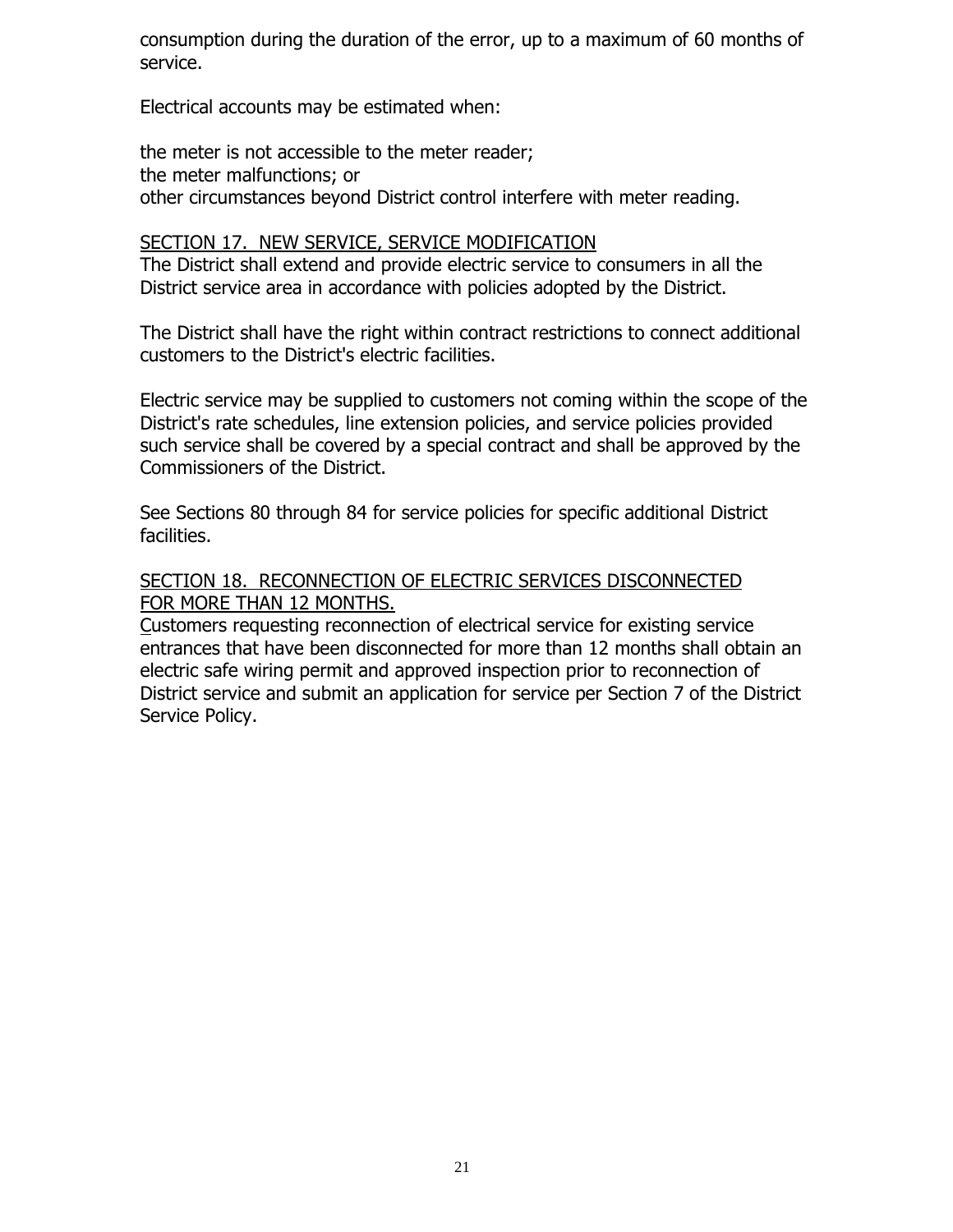# C U S T O M E R R E S P O N S I B I L I T I E S

## SECTION 29. ACCESS TO PREMISES

Upon application for electric service, the customer grants the District an easement to and over his/her premises for the period the District provides electric service to said customer. The District, its agents, and employees shall have the right of ingress to or egress from the premises of the customer at all reasonable hours as may be necessary for meter reading, performance of necessary maintenance, testing, installation, or removal of its property.

If any such equipment is located within a locked enclosure, the District will be furnished a key for entrance.

In the event the customer is not the owner of the premises occupied, he/she shall obtain all such permissions from the owner thereof.

### SECTION 30. INCREASED USE

In order to prevent damage to the District's equipment and impairment of its service, the customer shall give the District notice before making any additions to his/her electric load in excess of ten percent of his/her load as recorded on the District's records. If damage to the District's equipment results from failure of the customer to give adequate notice of increase in load, the customer shall be responsible for any loss incurred by the District.

### SECTION 31. CUSTOMER'S EQUIPMENT OPERATION

The customer, as a condition of electric service, shall provide devices adequate to protect his/her equipment from high and low voltage and from overcurrent, and to protect three phase motors and unidirectional equipment from "single phasing" and reversal of phase rotation in accordance with local, state, and/or applicable rules of the National Electrical Code.

In case equipment is installed by the customer which will cause frequent or violent fluctuations in the use of electric current which interferes with normal electric service, the District may require the customer to provide at their own expense equipment that will limit such fluctuation. The District reserves the right to refuse to supply electric service to loads of a character which may seriously impair electric service to any customer and shall have the right to discontinue electric service to any customer who shall continue to use appliances or apparatus detrimental to the electric service after being notified thereof by the District.

Nothing in this resolution shall be construed as placing upon the District any responsibility for the condition or maintenance of the customer's wiring, energy consuming devices, or other equipment; and the District shall not be held liable for any loss or injury resulting from defects in the customer's installation, and shall not be held liable for damage to persons or property arising from the use of the electric service on the premises of the customer.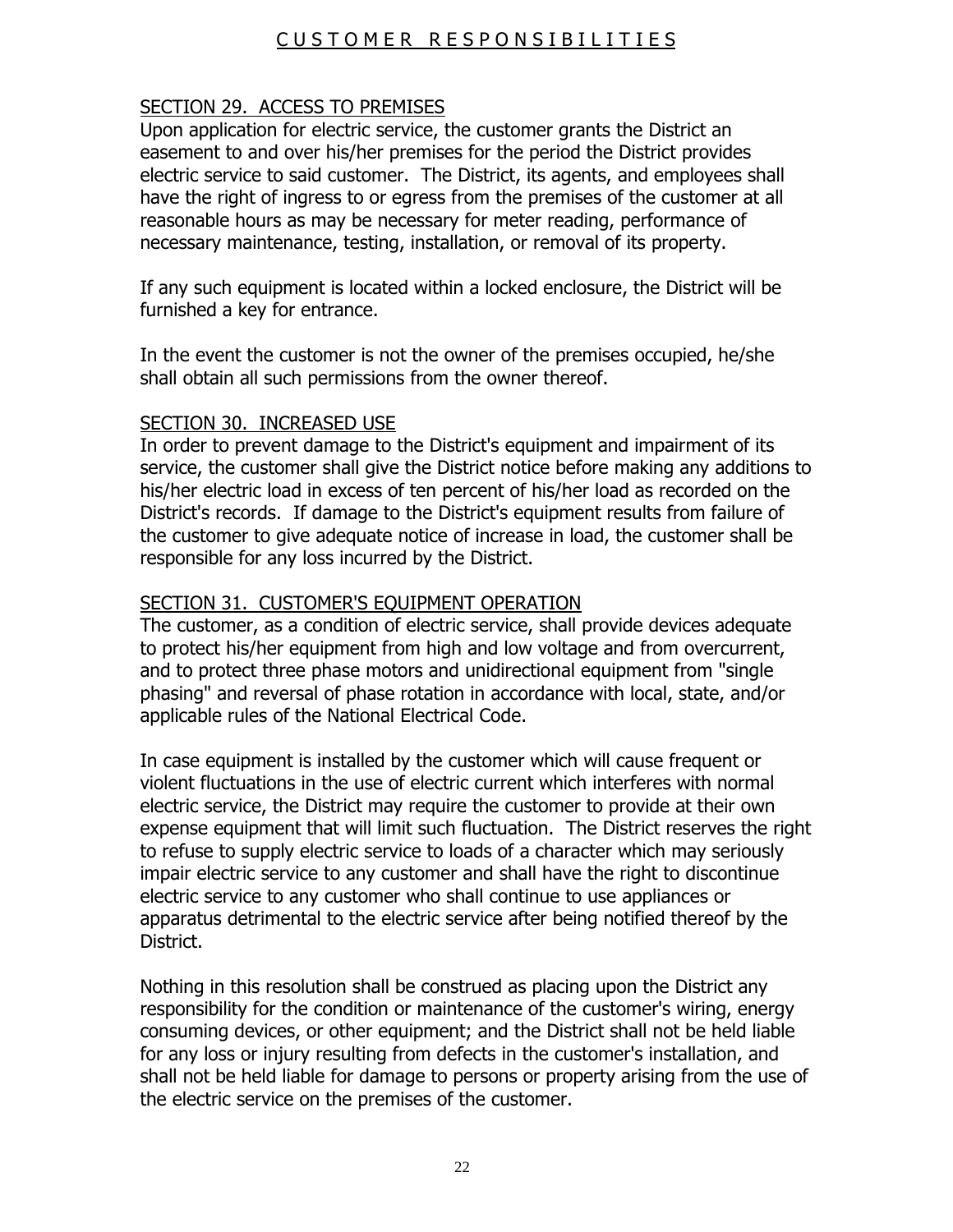## SECTION 32. CUSTOMER POWER OUTAGES

If the customer's electric service fails, they shall endeavor to determine if they has blown fuses, tripped breakers, or their equipment is at fault before notifying the District. Upon receipt of the customer's notification, the District shall endeavor to assist the customer determine the cause of the outage. If, at the customer's request, a serviceman is dispatched after regular working hours, and the trouble is found to be in the customer's equipment, the customer shall be responsible for payment to the District for the cost incurred by the District in accordance with District's Fee Schedule.

## SECTION 33. TEMPORARY REMOVAL OF DISTRICT FACILITIES

Whenever it becomes necessary to temporarily remove, relocate, disconnect, or in any way alter the District's facilities to provide clearances required by building structure relocation, construction, or for any other reason requested by mover, contractor, or others, notice must be given to the District stating when and where the same is required. Sufficient monies to cover the cost as estimated by the District shall be deposited with the District.

Disconnections, relocations, and restorations shall be accomplished by or under the direction of the District, and

the cost of labor, material, and use of equipment shall be charged to the person, contractor, or agent desiring the work to be done.

## SECTION 34. UNDERGROUND FACILITIES

Any charges in excess of the monies deposited with the District will be billed to the person, contractor, or agent requesting this service. Any surplus of such deposit shall be returned to the depositor.

Excluded from this charge shall be the temporary removal or disconnection, reinstallation, or reconnection of the District's service conductors during normal working hours which for safety reasons allows the customer to accomplish normal maintenance such as painting, installation of siding or shingles, or for other purposes in order to remove the hazard of electrical shock or other injury.

When a customer rewires their residence, the District may allow the old service entrance and meter to remain in service after a new service has been installed for a period not to exceed seven calendar days for the convenience of the customer to enable the customer to transfer their circuits to the new service entrance. In this event, however, only one service drop to the building will be permitted.

### A. General

The District will determine the means of service and will give first consideration to underground service where practicable. If underground service is requested by the applicant, the trenching, cable protection, and backfilling, or a contribution equal to the estimated cost thereof, shall be provided by the applicant.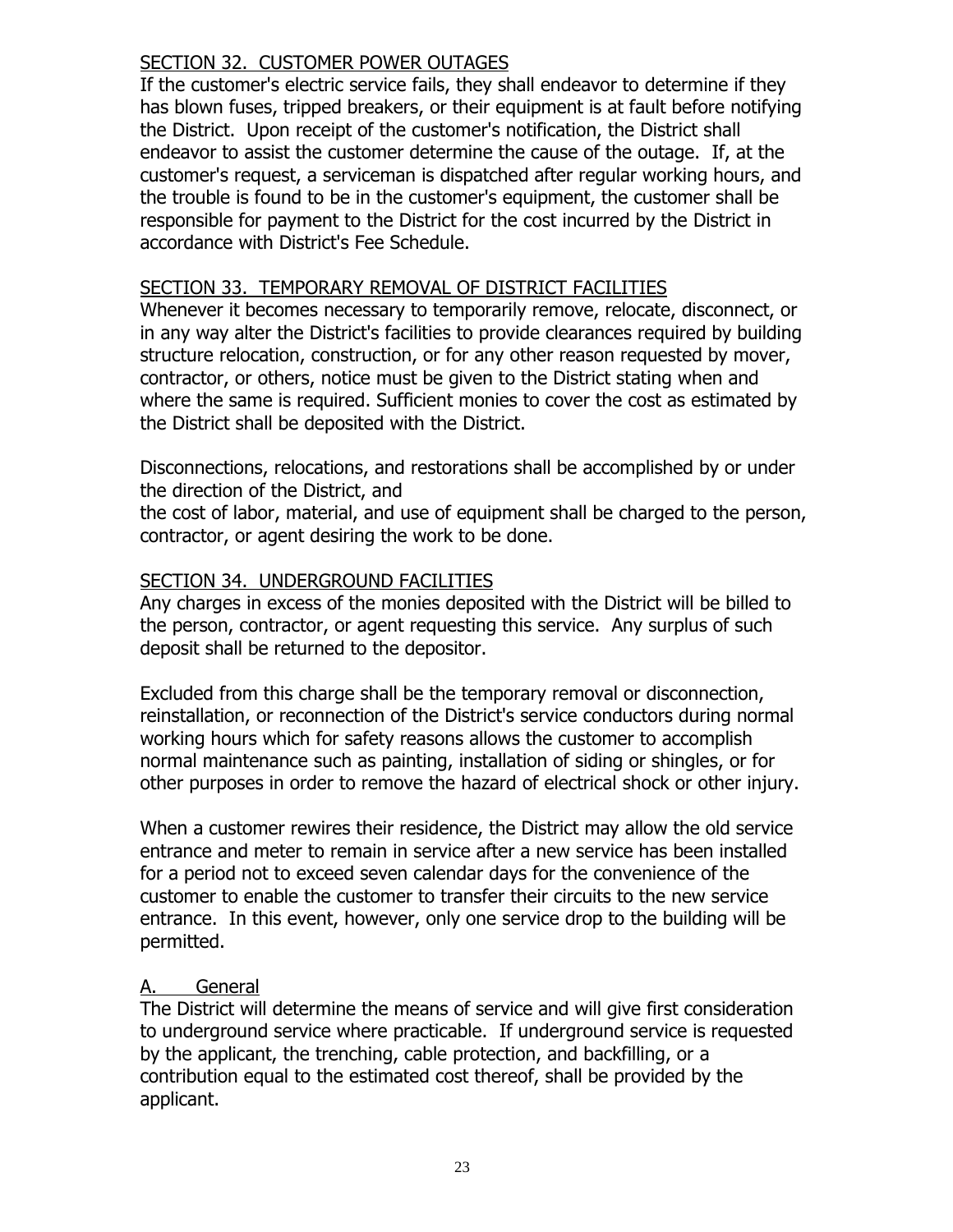## B. Area Conversion of Overhead Facilities

Conversions of existing overhead facilities to underground involve a wide range of factors, and requests will be considered individually by the District. Conversion areas must be large enough to be economically feasible.

In general, the District will require a contribution to offset the retirement value of the overhead facilities and construction costs.

Apportionment of costs among the owners within the conversion area shall be the responsibility of the owners of said property. This may be accomplished by means of a Local Improvement District or similar entity. Individual customers shall make the necessary changes in service entrance equipment to accept the underground service at their expense.

# C. Individual Service Conversion of Overhead Facilities

The customer shall provide the necessary trench, physical cable protection, and backfill, and make the necessary changes in the service entrance equipment to accept the underground service. The cost of District-provided material and labor shall be advanced to the District by the customer.

- D. Maintenance of Underground Electric Service Conductors Owned by the District.
	- (1) Where the service is directly buried conductors, the District at its expense will locate the fault and repair the conductors.
	- (2) Where existing underground service is installed in conduit, the District will, if possible, pull out the old conductors, and furnish and install new conductors in the same conduit. If the conduit is damaged or must be replaced, the customer shall make the necessary replacement or repairs, after which the District will furnish and install the new conductors.
	- (3) The District will not make any charges for normal maintenance or repair of underground service. Where the conductors have faulted as a result of a dig-in damage caused by the customer or contractor, the charges for repair shall be paid by the party at fault.
	- 4) In the event the customer constructs permanent structures over, across, or under the District's facilities after their original installation so that the District's ability to maintain and repair such facilities is impaired, the customer shall be responsible for the added cost of maintenance and repair of that segment of the facilities so obstructed.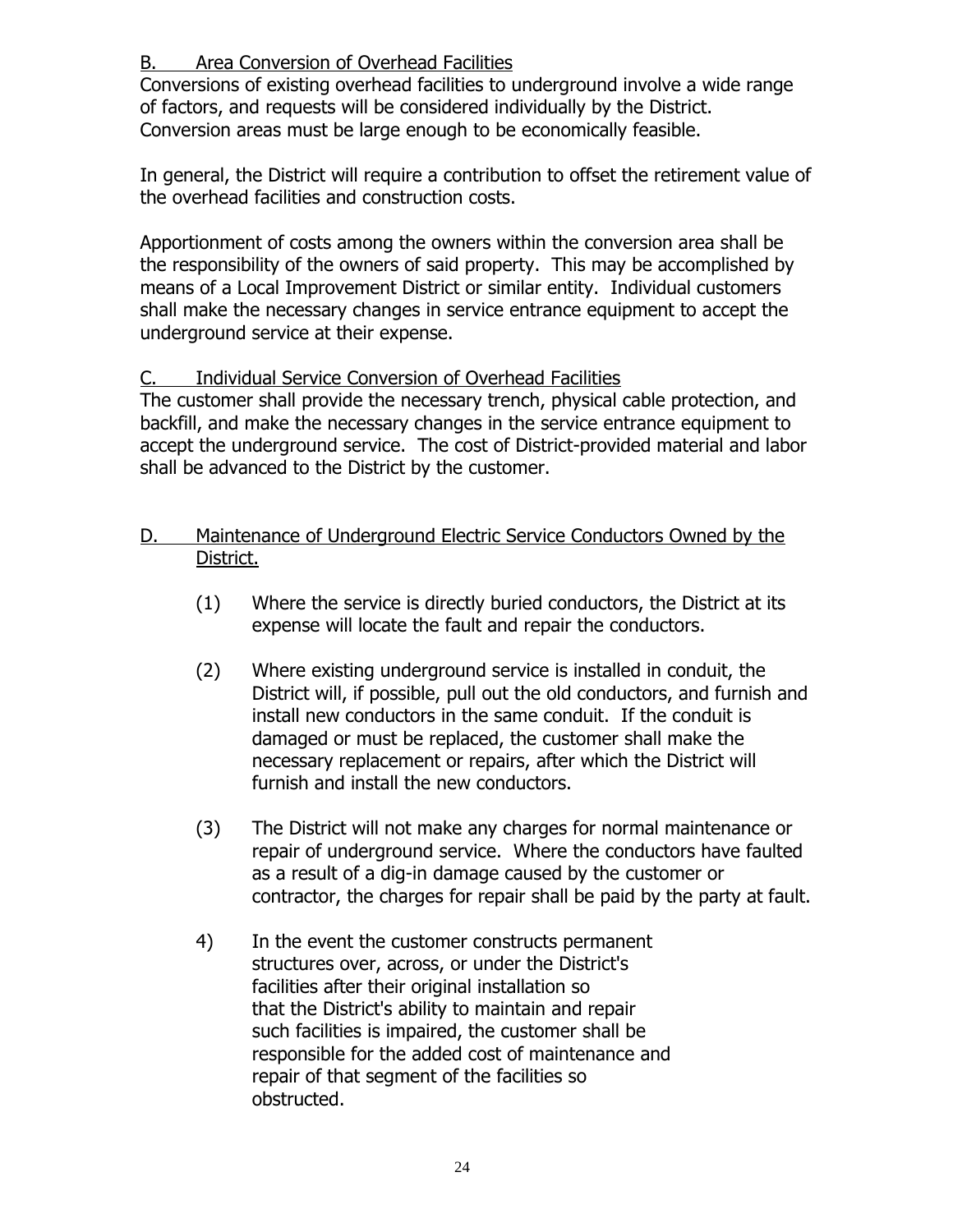### SECTION 35. DISTRICT PROPERTY

Unless otherwise agreed or otherwise stated in the applicable rate schedule, all meters except those allowed under Section 85-Submetering, facilities, and equipment furnished and installed by the District upon the customer's premises shall be and remain, the personal property of the District, regardless of whether the customer may have contributed to the payment therefore, and may be removed by the District upon discontinuance of electric service. The customer shall exercise proper care to protect the District's property on his/her premises; and, in the event of loss or damage to the District's property arising from neglect, carelessness, or misuse by the customer, the cost of necessary repairs or replacement shall be paid by the customer.

# SECTION 36. VEGETATION MANAGEMENT & TREE TRIMMING

Grays Harbor PUD will remove trees that are directly under, or so close to our energized primary lines that they may pose an electrical hazard, or are unlawful for an otherwise qualified contractor to remove. Branches and chips will be hauled away, and large pieces of wood may be left for the owner's use. Trees close to power lines that are severely leaning, dead, decayed, or pose a hazard to power lines may be removed by Grays Harbor PUD. We reserve the right to refuse removal of any tree that may be safely removed by a qualified tree worker when no electrical hazard exists or there is not possibility of damage to the electrical system.

**Trimming for services to residences and private lights is the responsibility of the customer.** Grays Harbor PUD will trim branches and limbs that in the PUD's opinion pose a potential hazard of contacting an energized power line, to clear them from service wires that run from pole to pole, including the first ten feet of service wire from the power pole to the residence. In order to reduce the risk of electrical hazards, Grays Harbor PUD will drop your service wire and reconnect it after the property owner or contractor has completed their tree work. There is no charge for this service if the work is done during normal business hours, and 48 hours advance notice is required to schedule crews. There may be a charge for reconnecting a service after 4:30pm per the District Service Charges – Fee Schedule if the contractor does not complete the work and call to schedule a reconnect.

If a customer or their contractor damages District equipment while removing trees or vegetation, the customer will be financially responsible for the cost of the District to repair those damages. Should the felled tree result in damage to the District's primary line and/or associated equipment, the repair cost could amount to several thousand dollars. In the long run, it is prudent to call the PUD for assistance if the problem tree is in close proximity to District power lines.

Except for services to residences as described above, Grays Harbor PUD will trim all trees and vegetation around energized power lines, fiber optic cables, utility poles and pad mount transformers. It is important to keep alleys and right of ways clear of plants and debris, so crews may perform maintenance or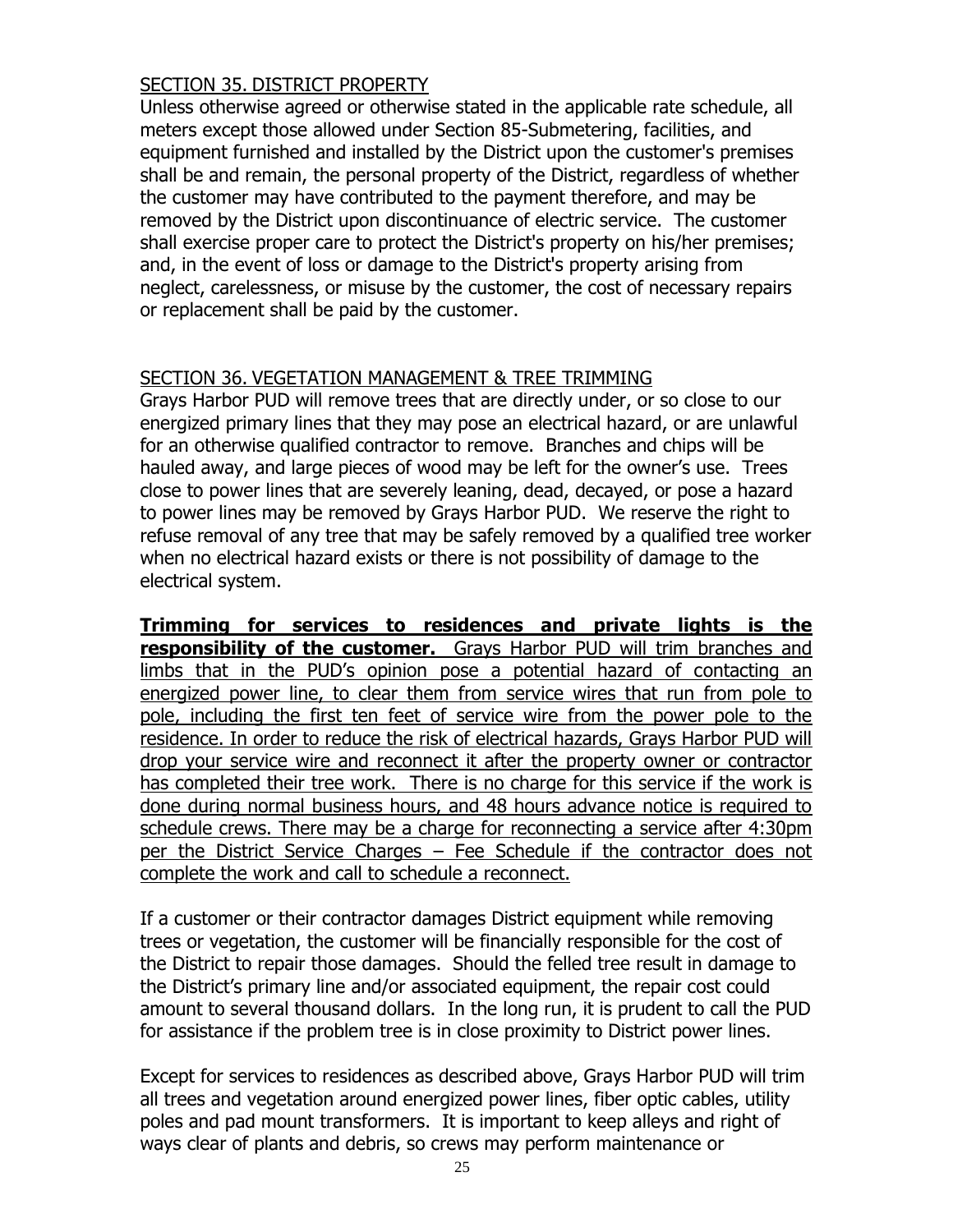emergency functions safely. Trees that are trimmed next to distribution lines are done so in a manner that will provide proper clearances, promote growth away from power lines, and leave the customer with a well-trimmed tree. Grays Harbor PUD contract crews follow ISA and ANSI standards for pruning where possible. Unfortunately, some species are not suitable around power lines and continued trimming on these types of trees may not always look appealing.

Grays Harbor PUD strives to maintain sufficient line clearances, but due to weather conditions, tree vigor, species type, and a number of other variables, some trees may reach our primary distribution before their next scheduled trim cycle. If you have a tree or know of one that has grown into the power lines, or feel the tree is dead, decaying, or presents a hazard to the electrical system, call Grays Harbor PUD at 360-532-4220. A tree work request form will be filled out. An inspector will be sent to examine the tree and its position relative to our power line and determine the best course of action. Should a tree need to be removed, an owner removal card will be left for you to sign. Grays Harbor PUD prioritizes each request with emergency and hazardous situations taking precedence. Your tree requests are important to us. Please be patient, and your concerns will be addressed.

If you need more information, please call Grays Harbor PUD at 360-532-4220.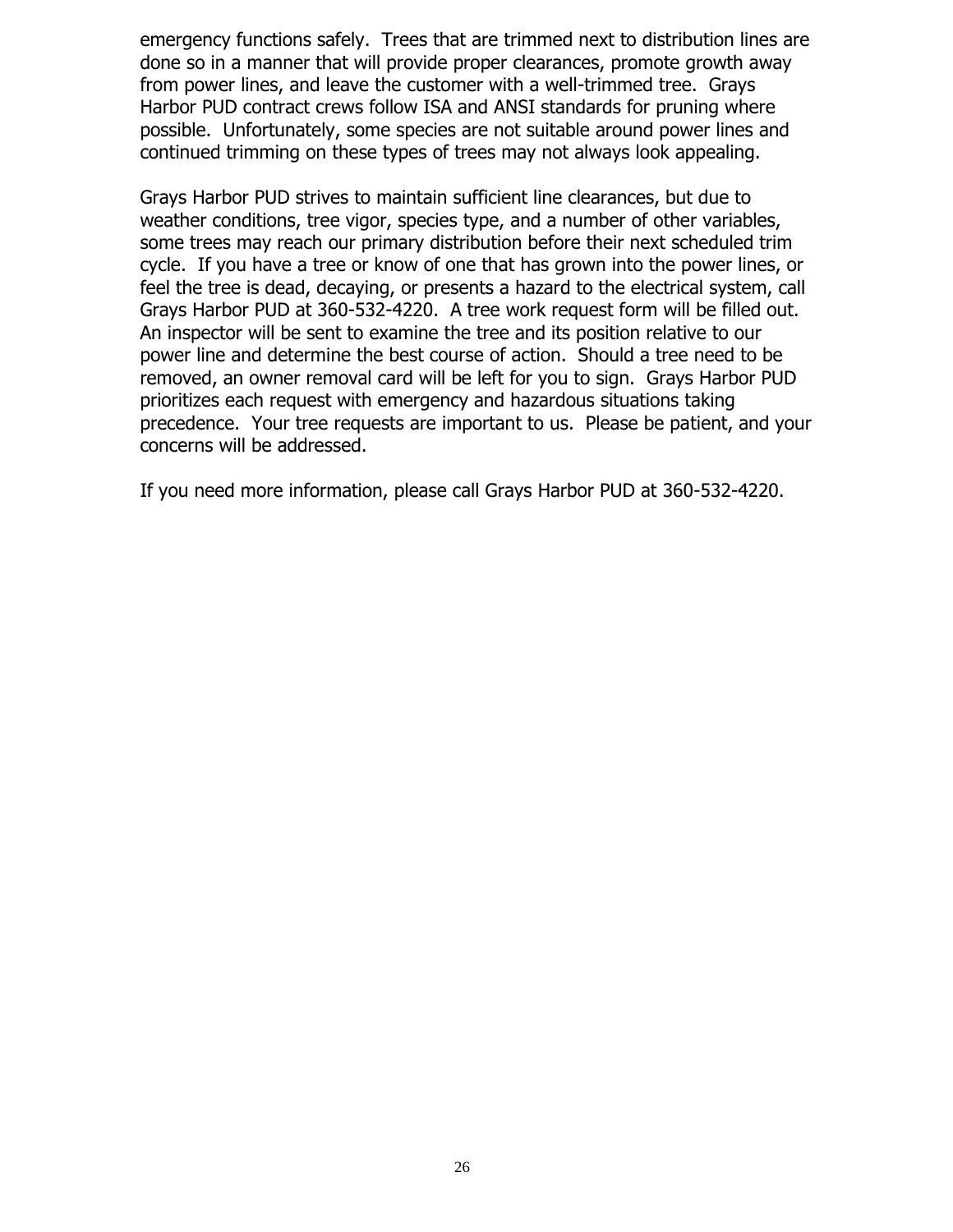# ELECTRIC SERVICE

### SECTION 38. SERVICE ENTRANCES AND METER LOCATIONS

The applicant or customer shall provide a suitable service entrance to the premises to be served at a point of delivery approved by the District. Such service entrance facilities shall meet the requirements of the authority enforcing the local electrical code or ordinance. The applicant or customer shall provide a structurally sound point of attachment for the District's overhead service conductors at a location that will provide service conductor clearances required by applicable electrical code or ordinance.

Metering for residence will be on the outside of the building, readily accessible for maintenance and meter reading, and will not be in an enclosed area.

Metering equipment for commercial and industrial service will be installed on the outside of the building except where prior approval of other location has been granted by the District.

Meters shall not be located over open pits, near moving machinery, hatchways, or in areas where the meter would be installed at a level that would be subject to flooding or waterflow, in the path of water from eaves or rain spouts, in locations subject to steam or corrosive vapors, or in areas that may be surrounded by unstable soil conditions, silage, or decomposed material. It shall be the responsibility of the customer to maintain a clear working space three feet wide a minimum of 36 inches in front of the meter.

Meters shall be installed at a height of four to six feet above ground or platform. Where unusual conditions exist, the District shall be consulted prior to installation.

Where a meter is recessed in a wall of a building, a space of not less than six inches on each side of the meter base shall be provided to permit testing and servicing of the meter.

Should the meter location become hazardous or inaccessible for meter reading, maintenance repair, and testing, the customer will be advised in writing by the District that the location of the meter no longer complies with the District's requirements and electric service is subject to disconnection unless the conditions are corrected.

#### SECTION 39. METERING

A. The District, at its expense (except for those allowed under Section 85- Submetering), shall furnish, install, and maintain all meters and other equipment necessary for measuring electric energy used by the customer and shall inspect such installations to maintain a high standard of accuracy, except when such equipment is owned by and installed solely for the convenience of the customer.

 The customer shall provide access to existing meters located within buildings.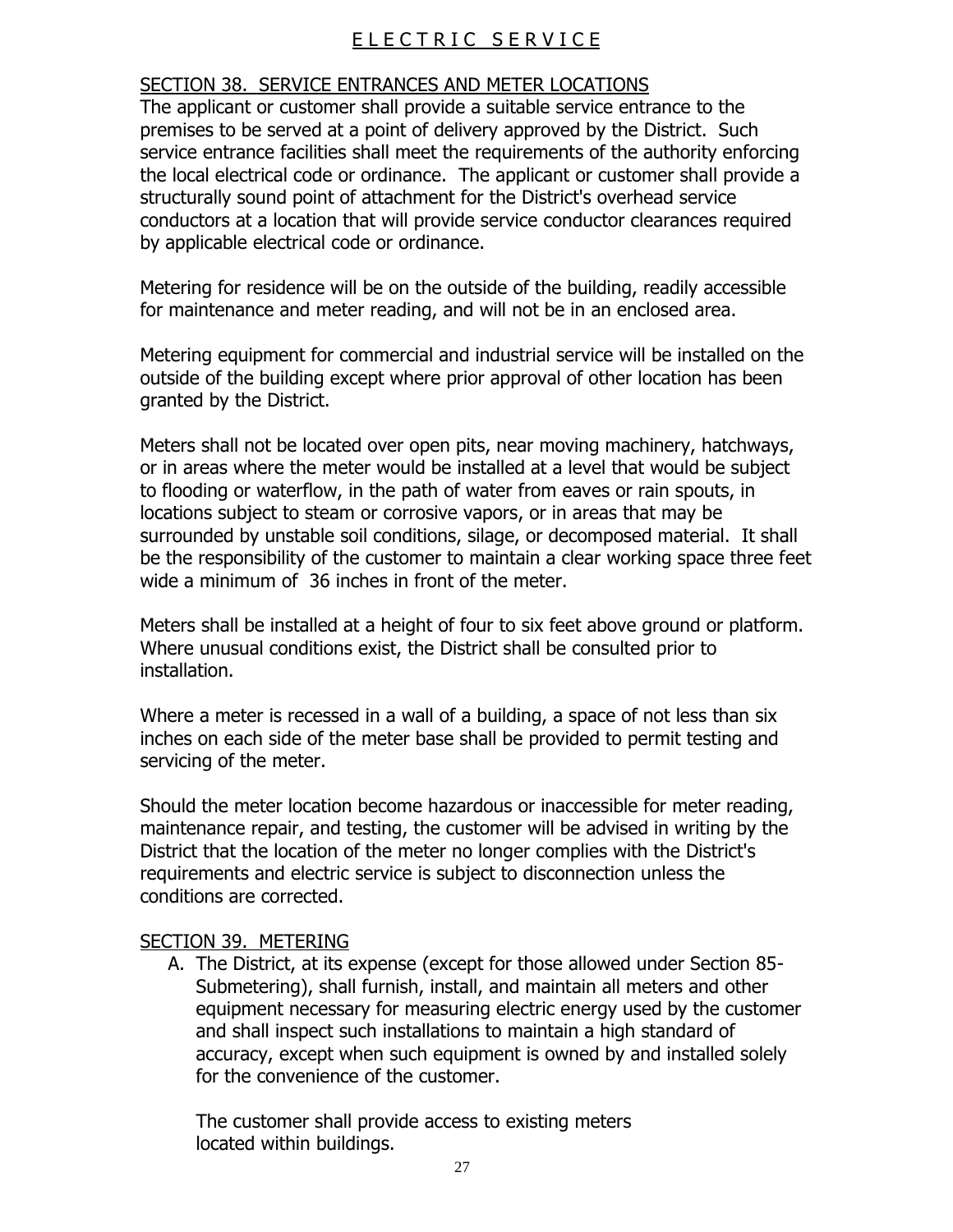The District, at its option, may meter energy to primary voltage delivery customers at secondary voltages and apply an adjustment factor to compensate for losses.

 An accurate record of all meter readings shall be kept by the District, and such record shall be the basis for all bills rendered for electric service. Should any meter fail to register correctly the amount of electric energy used by the customer, the amount of such use will be estimated by the District from the best available information.

The District shall test its meters from time to time in accordance with a plan of meter testing which the District considers appropriate to the type of service provided to the customer, except those allowed under Section 85-Submetering.

The customer upon request may have the meter tested at District expense provided the customer does not make a request for a test more frequently than once in any 24 month period. If, at the customer's request, the meter is tested more frequently than once in any 24 month period and the results show the meter to be correct within the allowable limits of two percent either fast or slow, the customer shall then be obligated to pay the cost of the meter test. If the District finds the meter to be fast beyond the allowable limit, the District shall assume the cost of the test and adjust the customer's bill, limited to the previous four month period, except those allowed under Section 85-Submetering.

 Effective August 1, 1981, master metering of electric service is prohibited or restricted to the extent necessary to carry out the purposes of the Public Utility Regulatory Policies Act of 1978. Separate metering shall be determined appropriate for any building provided:

- (1) there is more than one unit in such building,
- (2) the occupant of each unit in the building has control over the portion of the electric energy used in such unit, and
- (3) with respect to such portion of electric energy used in such unit, the long-run benefits to the electric consumers in such building exceed the cost of purchasing and installing separate meters in such building.
- B. When a customer desires to use electric service for purposes classified under different rates, separate meters must be installed to measure the energy at each rate, except that for existing services a single phase meter and a three phase meter not exceeding 240 volts may be totalized, provided that combination service through a single meter was not or is not available to the customer at time of wiring, electric service is supplied within the same building, and the energy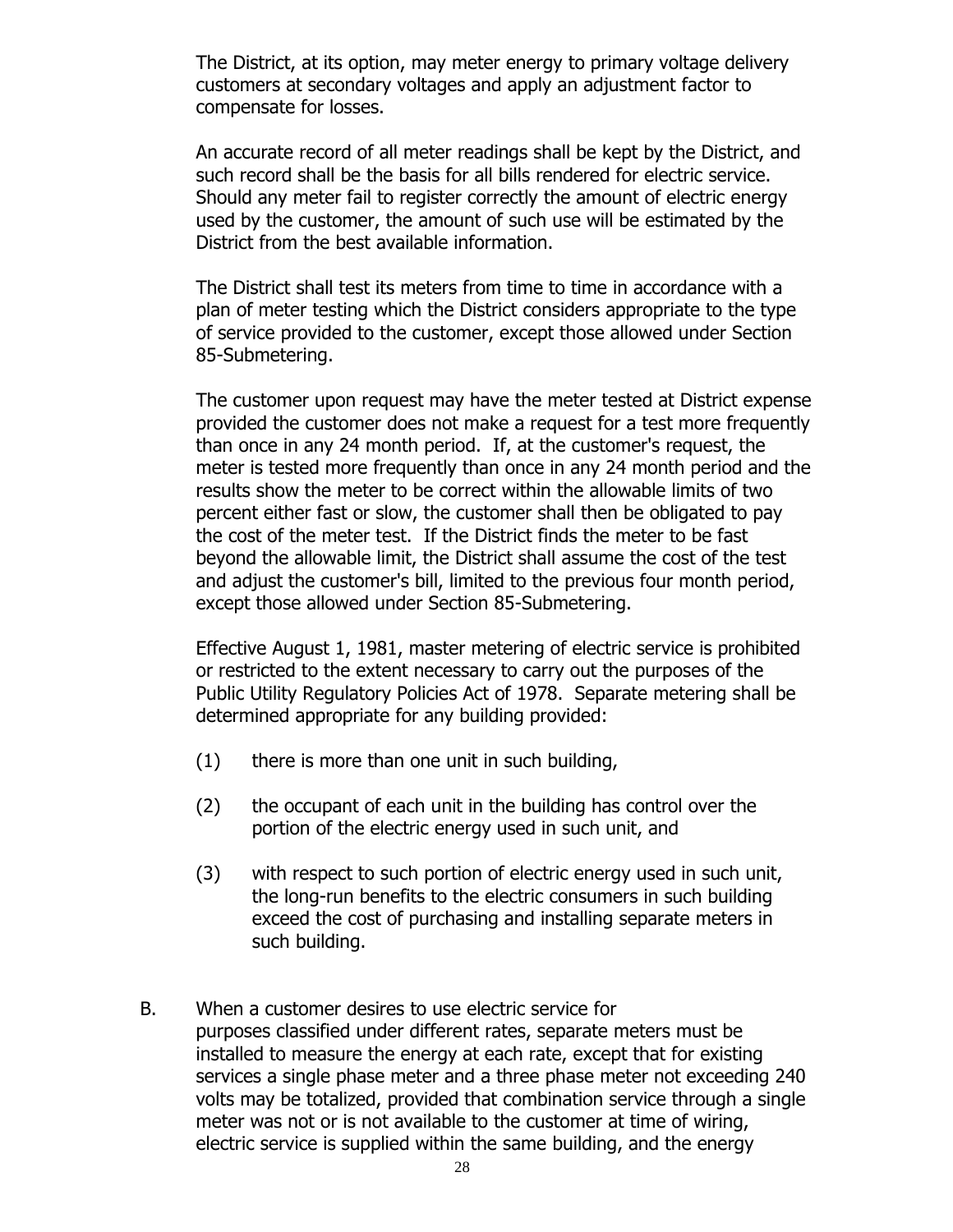consumed through each meter consistently equals or exceeds the minimum rate charge for the meter.

Meter totalization shall not include more than two meters, except that, when heating and/or cooking loads were metered separately as required and in accordance with previous rate schedules of the District or predecessor company, totalization of energy delivered at a single point of delivery through these meters is permissible, and the minimum charge for a single meter installation shall apply.

C. Demand meters may be installed on any account when the nature of the customer's equipment and operation indicates that a demand meter is required for correct application of the rate schedule.

All demands or connected loads used for billing purposes shall be determined to the nearest whole kilowatt or horsepower.

In installations where demands are subject to major fluctuations (such loads as saws, chippers, welding equipment, hoists, elevators, etc., which cannot be measured by normal demand meter installations) demand measurement may be determined by test.

D. When the customer's demand is 50 kilowatts and over as determined by test of demand meter measurement and the power factor measures below 97 percent, the penalty for low power factor will be as outlined in the applicable rate schedule for the type of service.

Minimum billing and demand charges will be applied after correction for low power factor.

E. District Engineering may require Load Profile Metering for customers that have installations requiring multiple meter locations, where customer metering information is provided to monitor energy functions, or for other reasons as determined by the District. If Load Profile Metering is used, a customer provided phone line shall be required that can be accessed for after midnight readings. Information provided with Load Profile Metering could be provided to the customer on a monthly basis. Any additional reading requests for more frequent reports, will be charged as per the Districts' Fee Schedule.

#### SECTION 40. VOLTAGE, FREQUENCY, AND PHASE

#### A. Voltage Availability

 In general, electric service furnished will be alternating current, 60 hertz, and single or three phase.

Insofar as practicable the District shall maintain standard voltage on its distribution system, standard service voltage and voltage limits being as follows: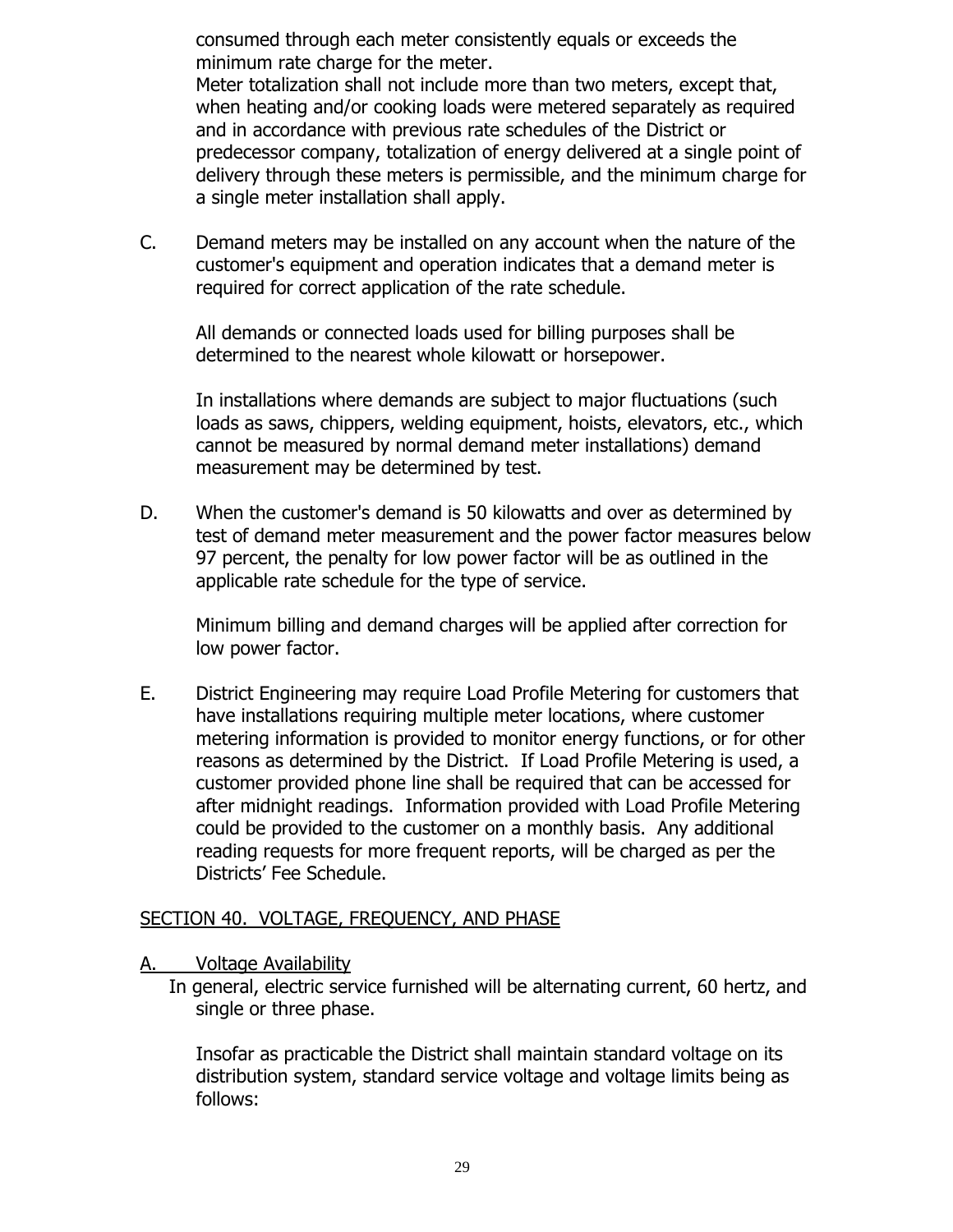| <b>Standard Voltage</b>     |            |                                                   | <b>ANSI Range A</b> |                                                | <b>ANSI Range B</b> |            |
|-----------------------------|------------|---------------------------------------------------|---------------------|------------------------------------------------|---------------------|------------|
| <b>At Point of Delivery</b> |            | <b>Residential and</b><br><b>Commercial Loads</b> |                     | <b>Motors and Non</b><br><b>Lighting Loads</b> |                     |            |
| <b>Single Phase</b>         | # of Wires | <b>Three Phase</b>                                | Min                 | <b>Max</b>                                     | Min                 | <b>Max</b> |
| 120                         | 2          |                                                   | 114                 | 126                                            | 110                 | 127        |
| 120/240                     | 3          |                                                   | 114/228             | 126/252                                        | 110/220             | 127/254    |
|                             | 4          | 120/208Y                                          | 114/197             | 126/218                                        | 220/191             | 127/220    |
|                             | 4          | 120/240D                                          | 114/228             | 126/252                                        | 110/220             | 127/254    |
|                             | 4          | 277/480Y                                          | 263/456             | 291/504                                        | 254/440             | 293/508    |

(Based on table from American National Standards Institute Standard ANSI C84.l--2006)

Nominal secondary delivery voltages available are as follows:

1. Overhead and underground secondary services from an overhead primary system.

> l20/240 volt Single phase, three wire l20/208 volt Three phase, four wire, wye l20/240 volt Three phase, four wire, delta 277/480 volt Three Phase, four wire, wye

2. Underground secondary service from an underground primary system.

> l20/240 volt Single phase, three wire l20/240 volt Three phase, four wire, delta l20/208 volt Three phase, four wire, wye 277/480 volt Three phase, four wire, wye

#### B. Voltage Checks

During regular working hours the District will test for abnormal voltage or excessive voltage fluctuations at its own expense when requested by a customer. If the customer requests additional voltage checks within a l2 month period and the voltage is found to be within normal range, the cost of those additional voltage checks may be billed to the customer.

### C. Voltage Fluctuations

The District maintains voltage regulation equipment on its distribution system to maintain standard voltages. These voltage regulators have large mechanical moving parts and have a response time of approximately 60 seconds.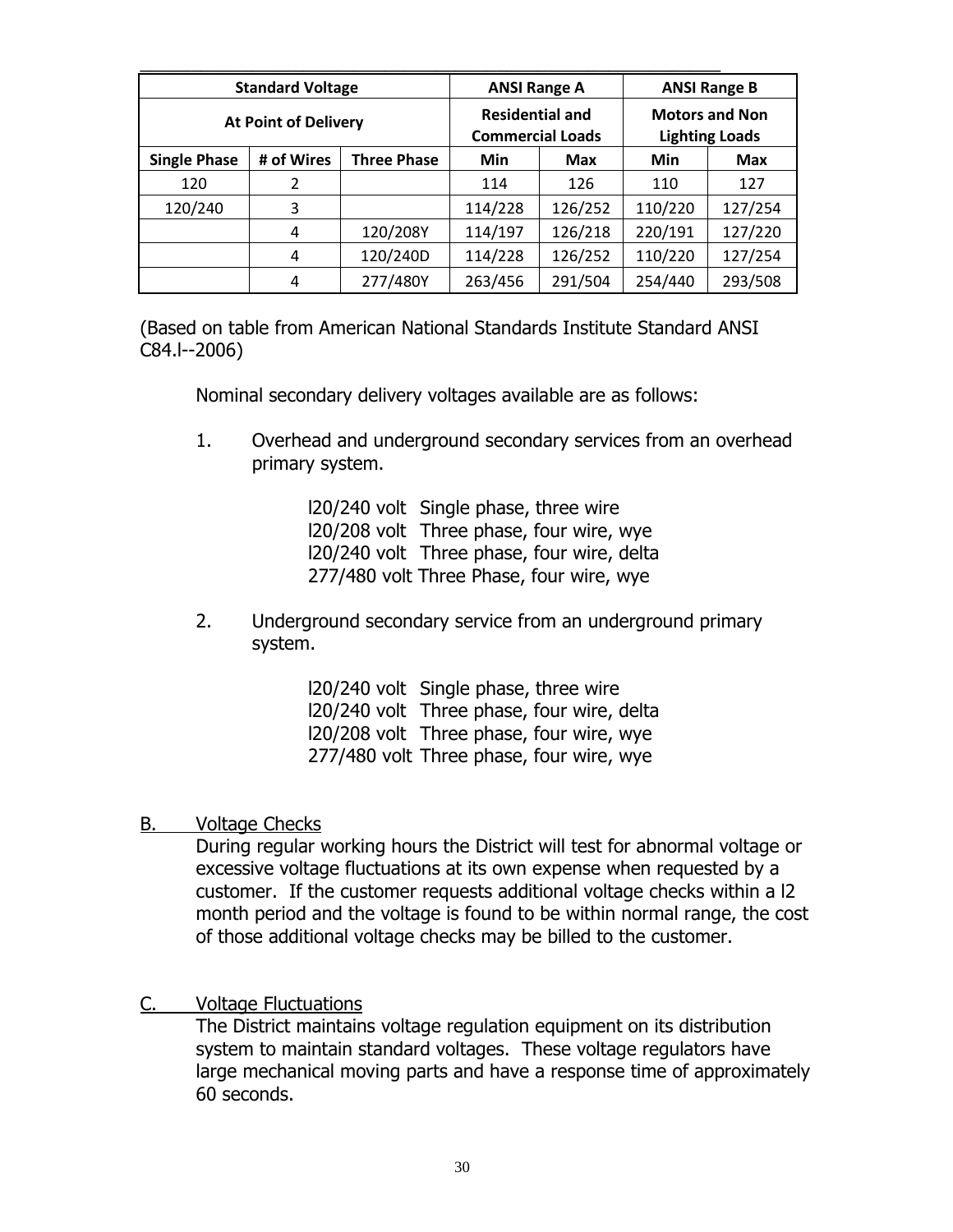There are many circumstances that cause voltage fluctuations of less duration than 60 seconds and greater magnitude than standard voltage limits; such as lightning strikes, tripped substation breakers, shorted power lines, sudden load changes, or circuit switching operations. These circumstances can occur on P.U.D. or B.P.A. lines.

The District does not regulate voltage fluctuations of less than 60 second duration.

### SECTION 41. DISTRICT POLES AND EQUIPMENT

Unless otherwise provided by special agreement, the District's facilities shall be free of attachments not owned by the District. Exceptions to this provision may include metering points for street lighting systems, fire alarm boxes, underground service entrance conduits, and other attachments which do not constitute a hazard to District personnel and for which the District has granted permission of use.

## SECTION 42. CUSTOMER POLES AND EQUIPMENT

The District may furnish and install customer owned meter poles or yard light poles together with necessary guys and anchors. Charges for such installations will be the average cost of similar installations based upon current labor and material costs. Replacement of existing customer owned poles, anchors, and guys will be done on the same basis. The District reserves the right to refuse to contract for furnishing, installing, or replacing meter or yard light poles and associated equipment.

Payment to the District for poles, anchors, and guys shall be made in advance, and installation or replacement will be scheduled at the District's convenience. If, in the opinion of the District, abnormal circumstances may increase the costs above average, the estimated costs shall be advanced by the applicant or customer. Any charges in excess of the monies advanced will be billed to the applicant or customer; any surplus shall be returned to the applicant or customer.

### SECTION 42. CUSTOMER POLES AND EQUIPMENT

Where an existing customer owned pole has been replaced, it shall be the responsibility of the customer to transfer his/her equipment to the new pole. District owned facilities will terminate at the point of connection of the District's facilities to those of the customer.

Existing poles which were installed, owned, and maintained by the District for the sole purpose of lighting fixture support shall be the obligation of the District only for the period of the initial contract. In the event such poles require replacement after the contract term, the customer will be notified by the District of the necessity for replacement. Replacement shall be at the customer's expense, and the new pole will be owned and maintained by the customer. The District shall transfer its lighting fixture to the new pole at no expense to the customer. In the event the customer refuses to obligate himself/herself for the cost of replacement and ownership, the District shall remove the pole and lighting fixture.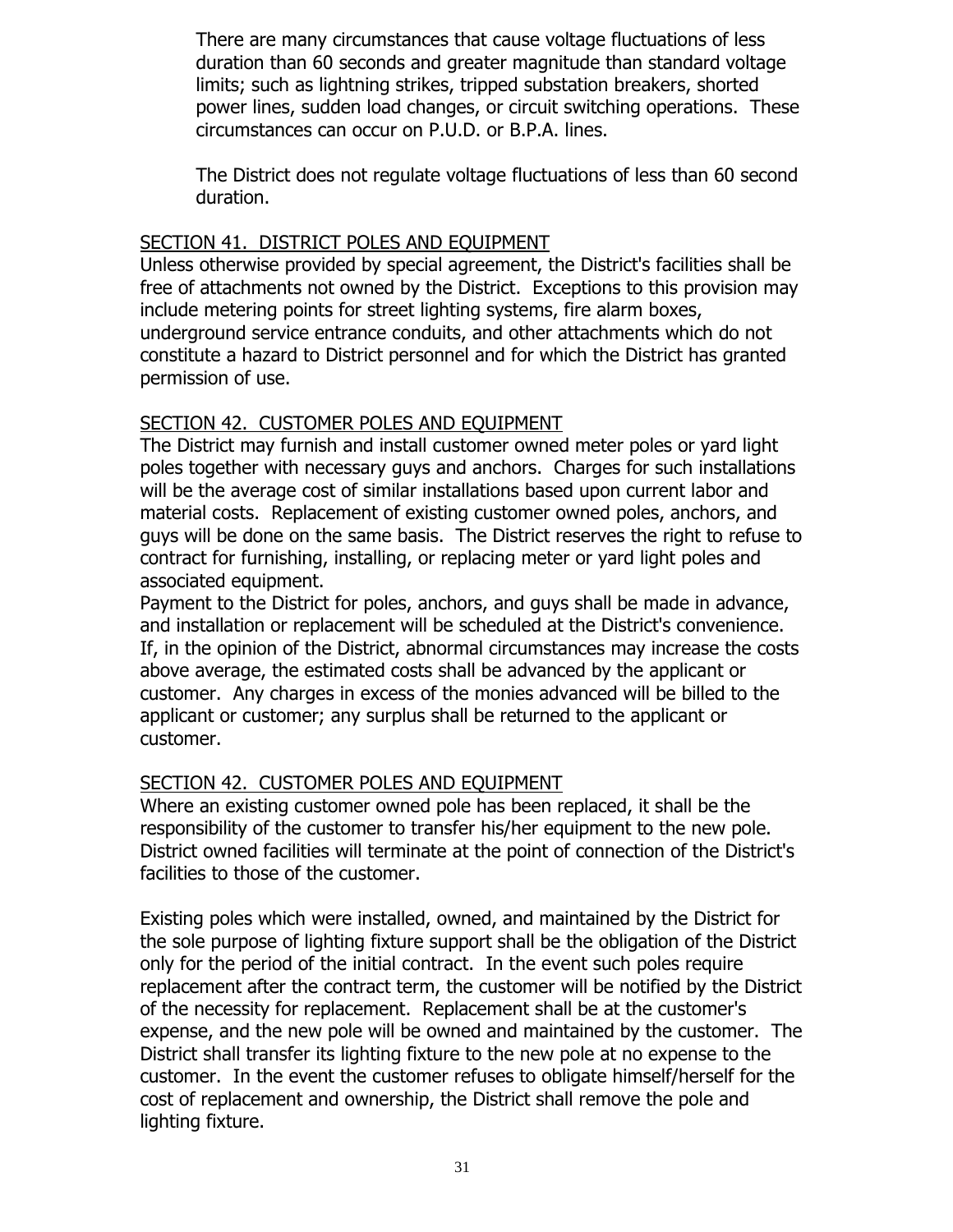## SECTION 43. RELOCATION OF DISTRICT POLES AND EQUIPMENT

In the event a customer requests that their overhead electric service point of delivery be relocated to a new

location on an existing structure the District will remove and reinstall its service drop to the new location without cost to the customer if the new service does not exceed l50 feet and no additional facilities are required other than service conductors and meters.

In the event a customer requests electric service to a different point of delivery on their premises which results in the abandonment of usable District facilities, the customer shall be obligated to pay the cost of the new facilities and labor required to serve the new point of delivery.

In the event a customer desires a pole moved, including attachments, that is located on private property, the customer shall bear the expense. Included in that expense is the acquisition of District operating rights at the new locations.

In the event a customer desires a pole moved, including attachments, that is located on public right-of-way the District will move at District expense only if that pole is blocking access to customer's property. Otherwise the move will be at customer's expense.

## SECTION 44. SERVICE INTERRUPTIONS

Electric service may be subject to interruption, suspension, curtailment, and fluctuation. The District assumes no liability for any interruption, suspension, curtailment, or fluctuation in service, or for any loss or damage caused thereby, if such interruption, suspension, curtailment, or fluctuation results from any of the following:

- a. Causes beyond the District's reasonable control including, but not limited to, fire; flood; drought; winds; acts of the elements; court orders; insurrections or riots; generation failures; lack of sufficient power supply; regional deficiencies; load shedding; inability to perform by reason of failure of presupposed conditions; breakdowns of or damage to facilities of the District or of third parties; acts of God or public enemy; strikes or other labor disputes; civil, military, or governmental authority; electrical disturbances originating on or transmitted through electrical systems with which the District's system is interconnected; and acts or omissions of third parties.
- b. Repair, maintenance, improvement, renewal, or replacement work on the District's electrical system, which work in the sole judgment of the District is necessary or prudent. To the extent practicable, work shall be scheduled at such times as will minimize inconvenience to the customer and the customer will be given notice of such work, either verbally or written.
- c. Actions by the District, which in its sole judgment are necessary or prudent to protect the performance, integrity, reliability, or stability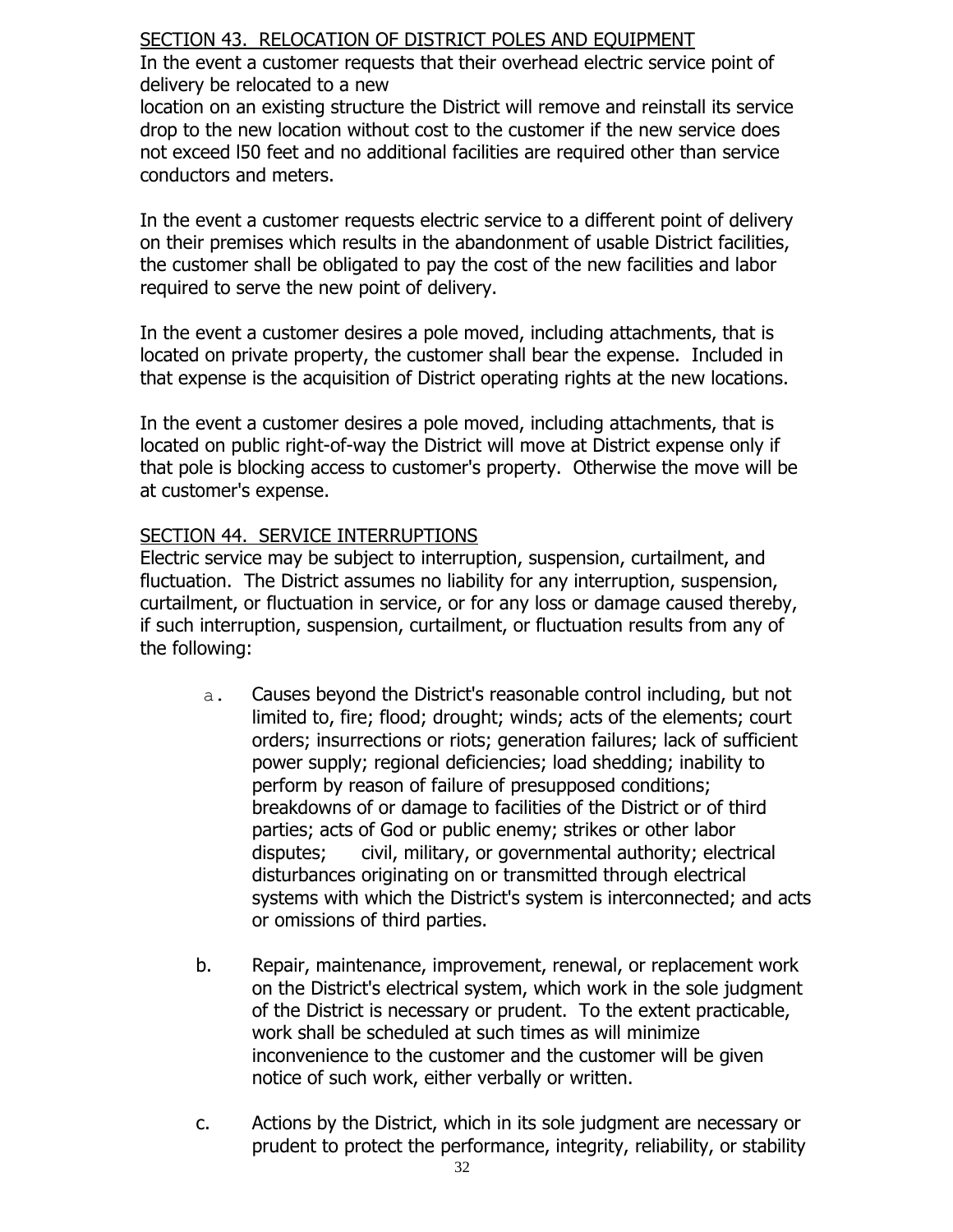of the District's electrical system or any electrical system with which it is interconnected, which actions may occur automatically or manually. Determination of which circuits or customers shall be disconnected during an emergency situation shall be the sole judgment of the District.

#### SECTION 45. STANDBY SERVICE

Emergency, breakdown, or other standby service will be supplied by the District only under special contract, specifying the rates, terms, and conditions governing such service.

#### SECTION 46. REFUSAL OF SERVICE

Even though the customer has complied with other provisions of the resolution, the District may refuse to connect service or may refuse to provide additional electric service to the customer when such electric service will adversely affect electric service to other customers, or where the applicant or customer has not complied with state, county,

or municipal wiring codes. The installation of proper protective devices on the customer's premises at the applicant's or customer's expense may be required whenever the District considers such installation necessary to protect its property or that of its other customers.

The District shall not be required to connect its facilities with those of an applicant or provide electric service to an applicant unless and until it has all necessary operating rights, including right of way, easements, franchises, and permits.

The District shall not be required to provide electric service when in the judgment of the District the installation would be economically unfeasible.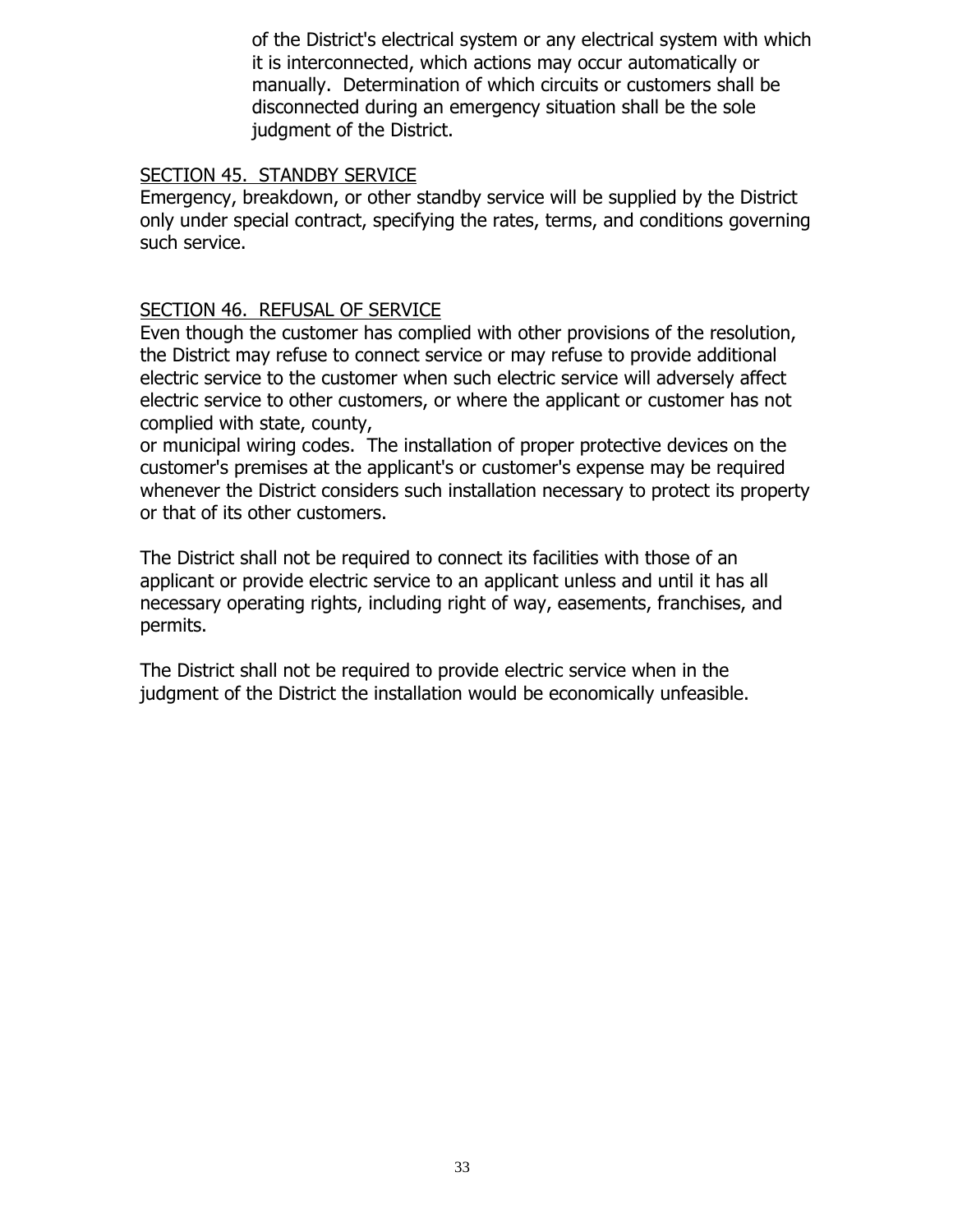# SPECIAL CONDITIONS

## SECTION 50. INVOLUNTARY LOAD CURTAILMENT

Actions may be taken by the District to conserve electrical energy at time of anticipated deficiency of resources.

Such actions by the District are expected to be taken only when a regional deficiency exists. Actions by the District will be integrated with actions of other utility systems in the region to meet regional deficiencies. Where governmental action has designated authority to proclaim power emergencies, such actions would be implemented by the

District in accordance with proclamation of such authority.

The District shall make determinations of load curtailment requirements in the absence of such authority, and the District may, in the absence of proclamation by such authority, if the District deems it essential to maintaining the integrity of its system or its ability to provide a power supply. Actions by the District are intended to effect appropriate approximate equality of curtailment among all customers after consideration of delivery of power to essential services.

### SECTION 51: TAX ADDITIONS

The amount of any and all revenue, kilowatt-hour, or other form of tax imposed by any Indian Nation, municipality, county, federal, state, or other legal taxing district or agencies upon the District or upon its property, revenue, or income may be apportioned by the Commissioners of the District in the territory in which such tax or taxes may be effective and upon the various classes of service furnished therein and shall constitute an additional charge to any amount which may be billed to any customer under any rate schedule or special contract.

### SECTION 52. CONFLICT

In case of conflict between any provision of any rate schedule and this resolution, the rate schedule shall apply, special contracts excepted.

### SECTION 53. VALIDITY

If any section, subsection, subdivision, sentence, clause, or phrase of this resolution is for any reason held to be unconstitutional or void, such invalidity shall not affect the validity of the remaining portions or this resolution.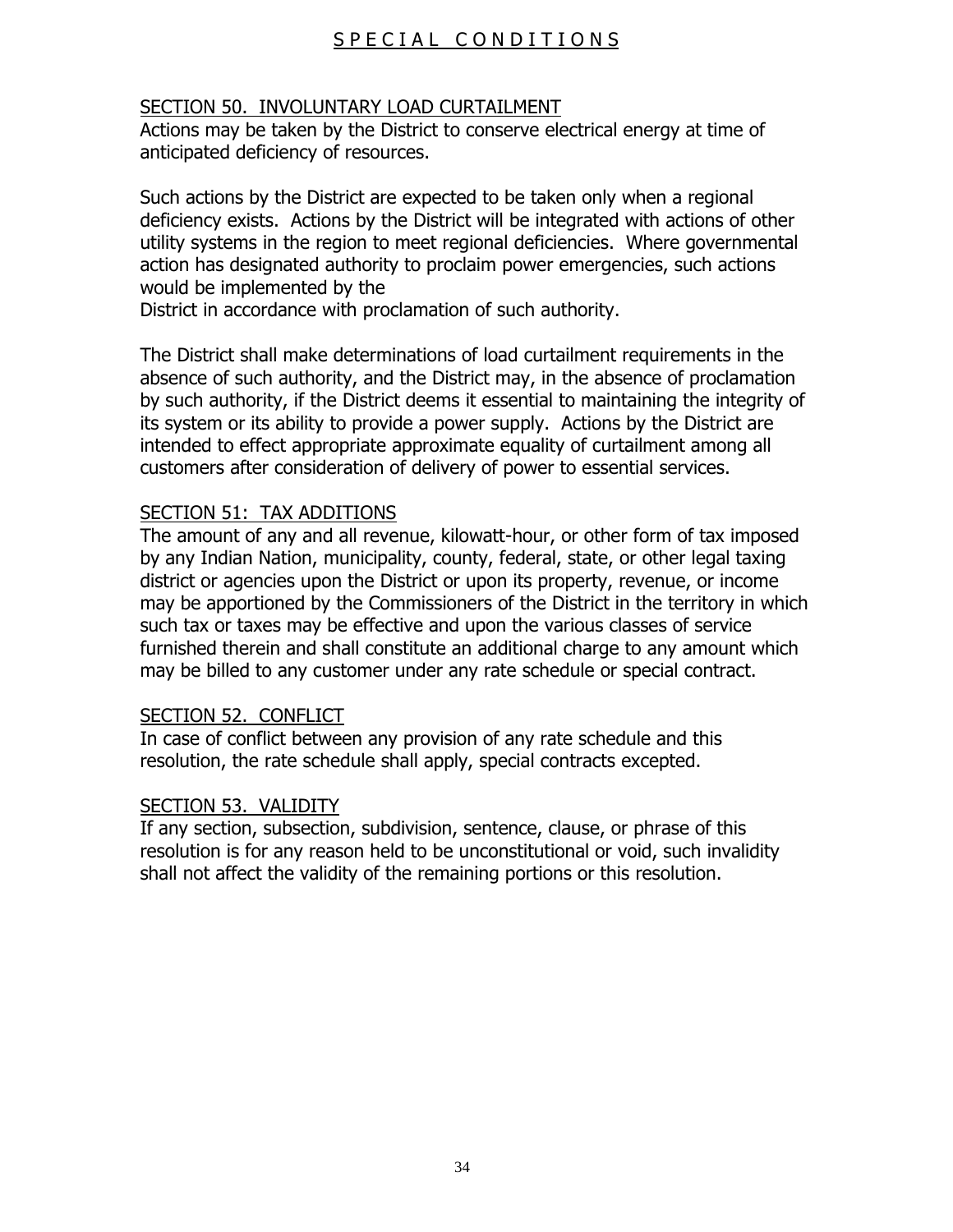## SECTION 80.

#### GRAYS HARBOR PUD SERVICE POLICY FOR GENERAL FACILITIES

## INDEX

- l. General
- 2. Availability
- 3. Application for Service
- 4. Connection Fee
- 5. Customer's Facilities
- 6. District Facilities
- 7. Point of Delivery
- 8. Underground Facilities
- 9. Contract Provisions
- 10. Customer Aid to Construction
- 11. Adding Customer to Existing Facilities
- 12. Excess Service
- 13. Unusual Conditions
- 14. Contract Termination

### 1. GENERAL

It is the policy of the District to extend electric service or increase electrical facilities to customers in all of the District's service area under conditions explained below.

### 2. AVAILABILITY

This policy applies to installations including but not limited to: services for schools, municipal buildings, pumping plants, industrial plants, commercial buildings, churches, farm and/or residential outbuildings, irrigation systems, recreational vehicles, construction, and single or multiple area lighting. (Rate Schedules 86 & 88 shall apply for applicable charges, fees and requirements).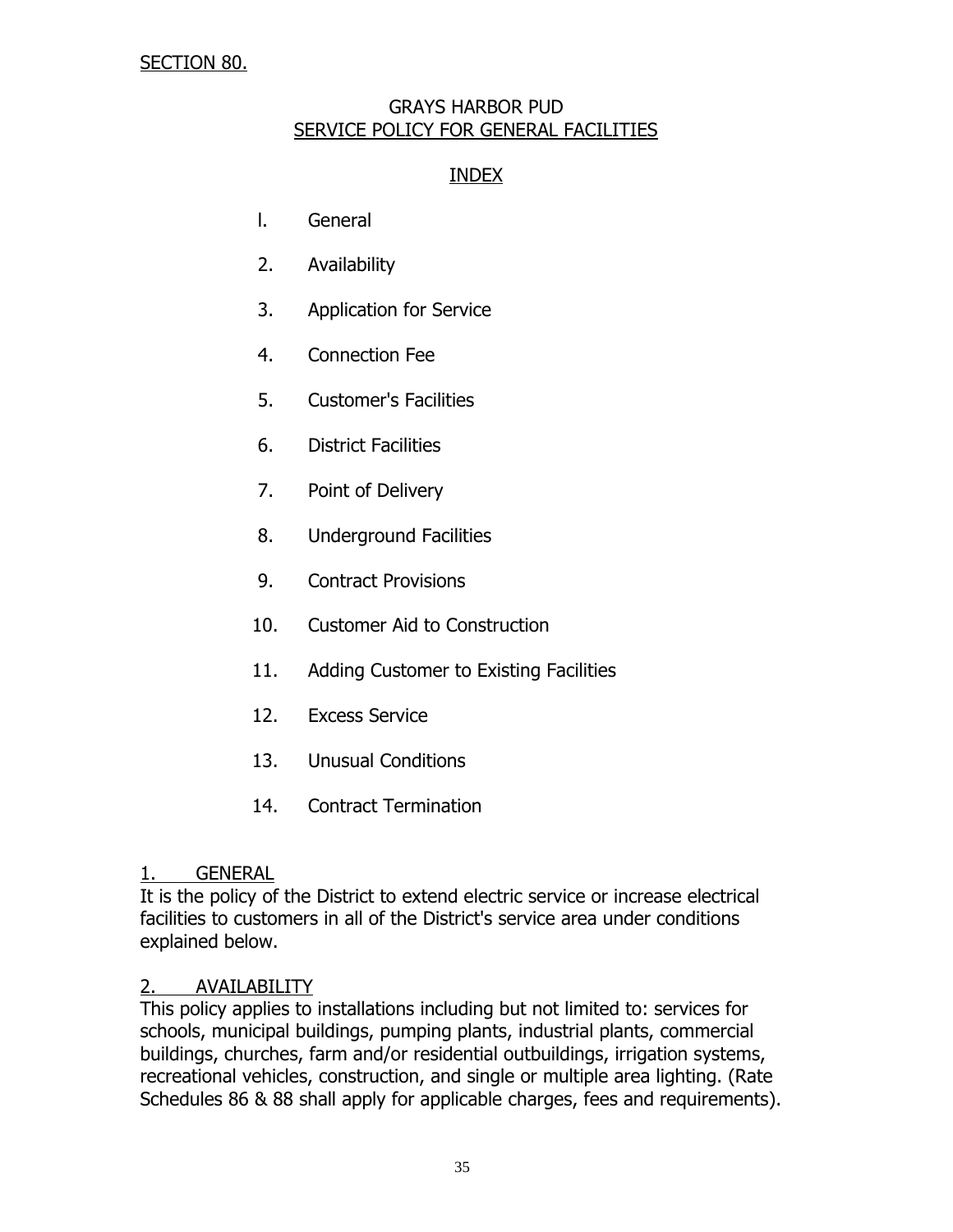Installations not specifically designated for service in the District's other line extension policies shall be served under this policy.

# 3. APPLICATION FOR SERVICE

The customer applying for electric service must hold title to the premises in fee simple, have a contract to purchase, or possess a permit or a term lease satisfactory to the District before the District will extend service to the property. The customer shall be responsible for making proper application for service with the District. This application shall contain:

- a. Name, existing mailing address, and telephone number of applicant.
- b. Location and physical address of new service.
- c. Proposed electrical load, itemized by major items with their electrical ratings, and future load growth plans.
- d. Voltage, phase, and amperage rating of main electrical panel.
- e. Type of building or facility that the District is being requested to serve.
- f. Approximate date service is desired.
- g. Name of electrical contractor.

Before construction of any extension or installation of facilities by the District, the District will require evidence of approval for construction from the governing agencies which provide positive assurance of the customer's right and intention to proceed with building or facility construction or placement. The customer may be required to prepay extension costs as evidence of their intention to proceed.

# 4. CONNECTION FEE

The customer applying for service shall pay a connection fee in advance for each service. This fee shall be in the amount shown in the District Fee Schedule.

# 5. CUSTOMER'S FACILITIES

The customer applying for service shall be responsible for the design, installation, ownership and maintenance of all facilities, except for the District's watthour meter(s) in a customer provided meter installation, on the customer's side of the point of delivery. Prior to construction, the customer shall obtain District approval of the point of delivery and meter locations. Drawings of the typical service entrances are available from the District, illustrating points of delivery and other general requirements. Prior to connection of customer's facilities to District's service, the customer or their electrical contractor shall obtain a City Wiring Permit or State Safe Wiring Label and associated safety approval.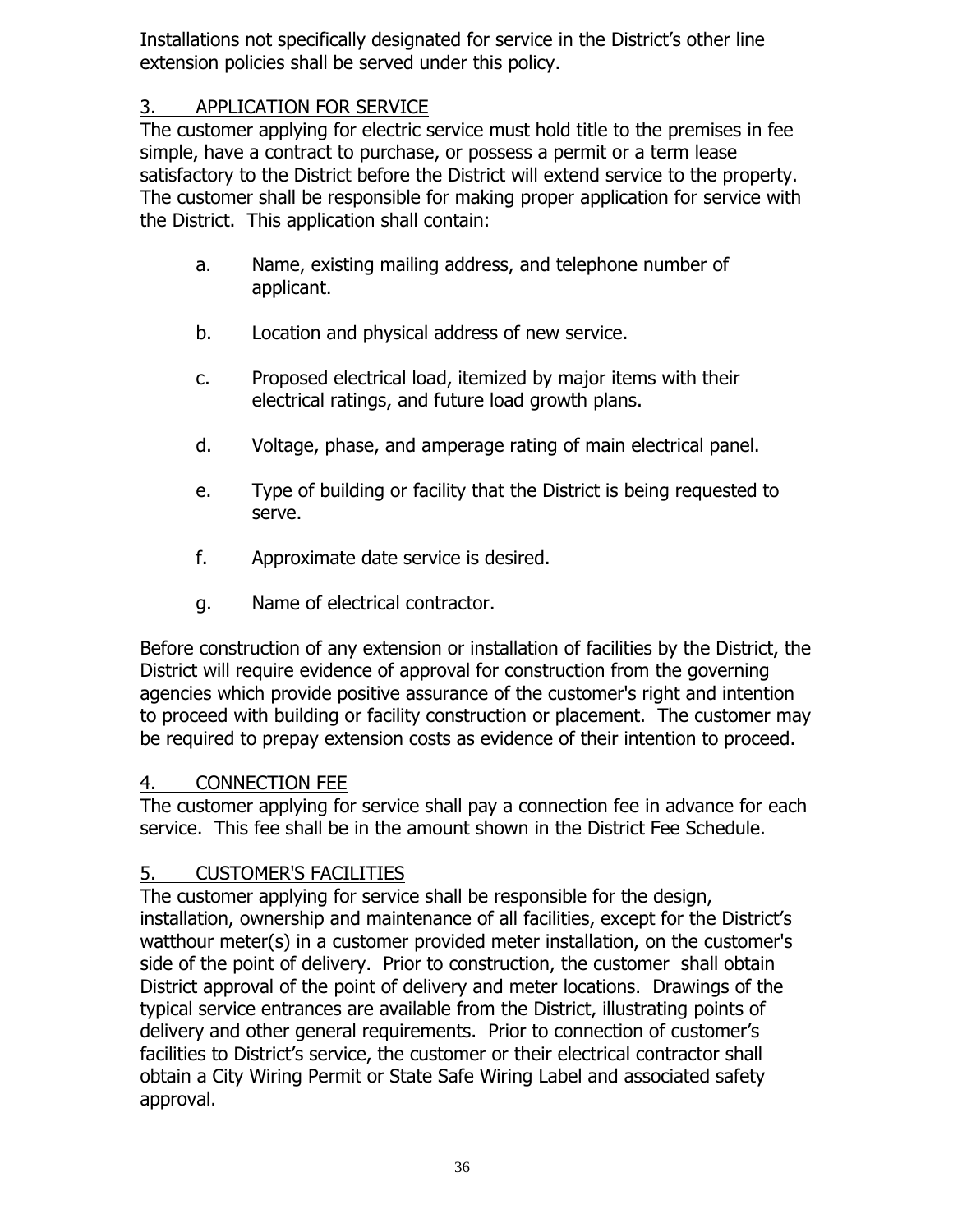In the event the customer constructs permanent structures over, across, or under the District's facilities after their original installation so that the District's ability to maintain and repair such facilities is impaired, the customer shall be responsible for the added cost of maintenance repair and/or relocation of that segment of the facilities so obstructed.

The customer will be responsible for providing access to the District for the purpose of verifying phase connections inside customer owned equipment when necessary .

## 6. DISTRICT FACILITIES

The District will design, install, own, and maintain all conductors on the District side of the point of delivery plus the watthour meter on the customer's side. The District shall be granted or have available satisfactory right of way for construction, operation, and maintenance of District facilities, including any tree trimming rights, prior to construction.

# 7. POINT OF DELIVERY

The point of delivery shall be that point where the District owned and maintained conductors connect to customer owned and maintained conductors. The customer may obtain from the District representative the applicable drawing illustrating the general requirements for the proposed installation. There shall be no more than one point of delivery for each building or facility except by special permission of the District and the State or City electrical inspector.

The point of delivery for various installations shall be located per one of the following:

- a. For overhead service from pole-mounted transformers, the point of delivery shall be at the end of the customer's service entrance conductors which shall extend a minimum of l8 inches out of the customer's conduit weather head. The District will furnish and install the connectors.
- b. For permanent underground services of 200 to 400 ampere capacity and where the meter is located on an exterior wall, the point of delivery shall be at the terminals of the meter socket or main disconnect if the main disconnect is ahead of the meter. The customer shall install, own, and maintain the meter socket, main panel, and associated entrance conduit.
- c. For underground service greater than 400 ampere capacity or where the meter is located within the building and to be served from a secondary pedestal or padmount transformer, the point of delivery shall be at the pedestal or transformer secondary terminals as designated by the District. The District will furnish, install, and maintain the terminal connectors. As determined by the District it may be required to install a District provided metering and/or other enclosure at the customer's expense. The point of delivery will be at the secondary terminals in said enclosure.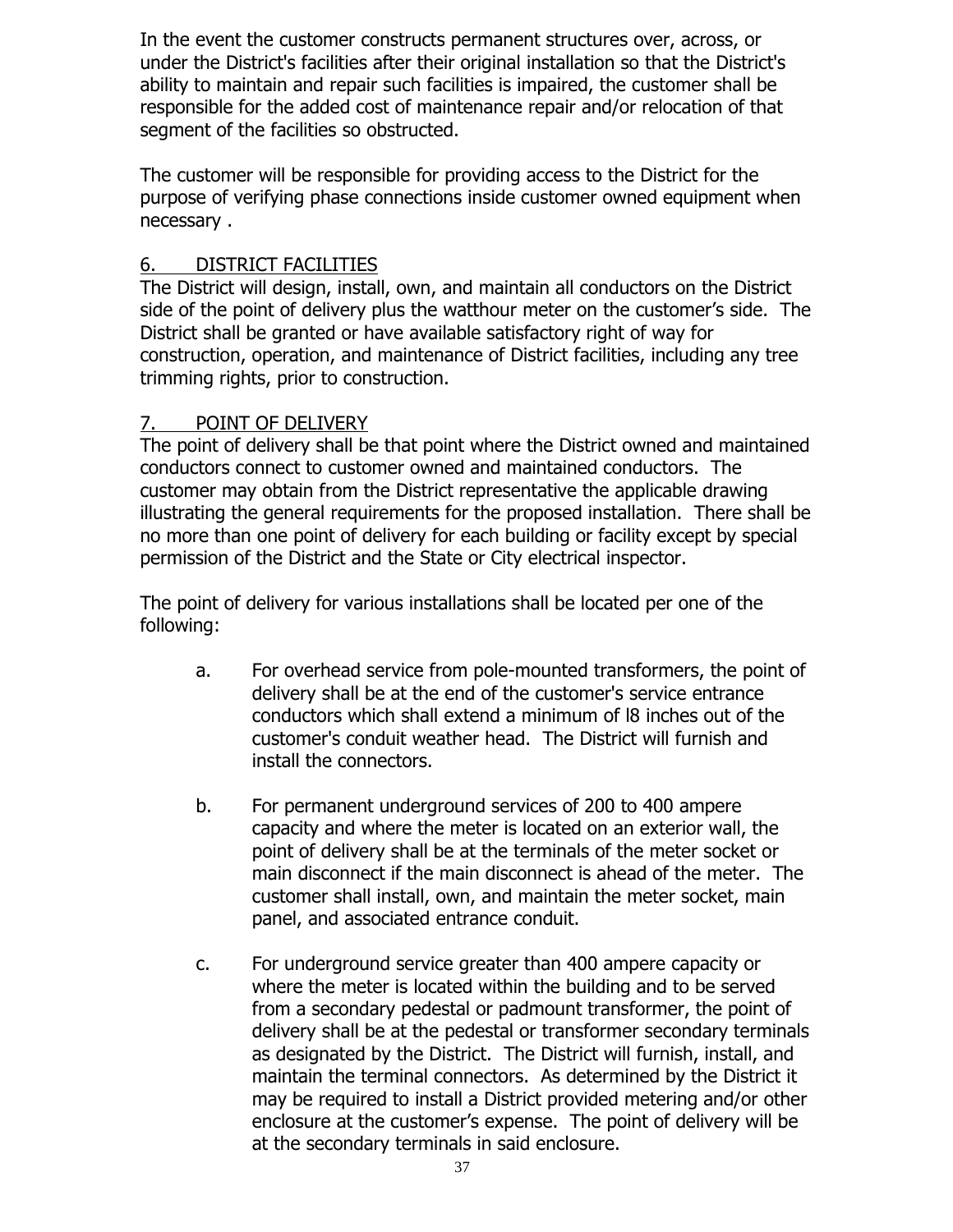- d. For service to a customer owned primary system, the point of delivery shall be a customer owned remotely operated disconnect. The District will install, own, operate and maintain the metering, protective equipment, District owned disconnect, and the termination to the District owned disconnect. The customer shall install, own, operate and maintain the facilities on the owner's side of the point of delivery with qualified personnel.
- e. Underground temporary or underground recreational vehicle services, below 200 ampere capacity shall be installed, owned, and maintained by the customer. The point of delivery shall be at the District's secondary pedestal or pad-mount transformer secondary terminals.
- f. For service to a point where the District cannot obtain permanent right of way, the point of delivery shall be at or near the last point for which the District can obtain permanent right of way. If primary metering is required, the District will install, own, and maintain this metering.

# 8. UNDERGROUND FACILITIES

The customer applying for service will provide, contract to provide, or contract with the District to provide all trenching, backfilling and driveway crossings. The customer is solely responsible for all restoration of paved surfaces (on private property), lawns and landscaping. Any necessary Right of way pavement repair will be done to the pavement owner's specification at the customer's expense.

All underground primary, secondary and services cables will be installed in buried continuous conduit. All conduit (more than 20 feet long) will be installed by the District with the developer paying for 50% of the installed cost of the conduit. Conduit may be provided and installed by the customer or the customer's contractor at their expense, with special permission of the district's representative. The customer must pay the cost of District inspection of the conduit when the installation is done by anyone other than the District. The district inspection and approval shall take place before the conduit is buried.

All work and materials provided by the customer or the customer's contractor must be in compliance with District specifications and instructions.

The customer or the customer's contractor shall not excavate public right of way unless permission and permits to do so can be and have been acquired by the District.

The District will design the facilities and install and maintain the conductors, transformers, and necessary facilities in accordance with District policy. Payment to the District for trenching, backfilling, roadway crossings, conduit, etc., shall be made before construction.

### 9. CONTRACT PROVISIONS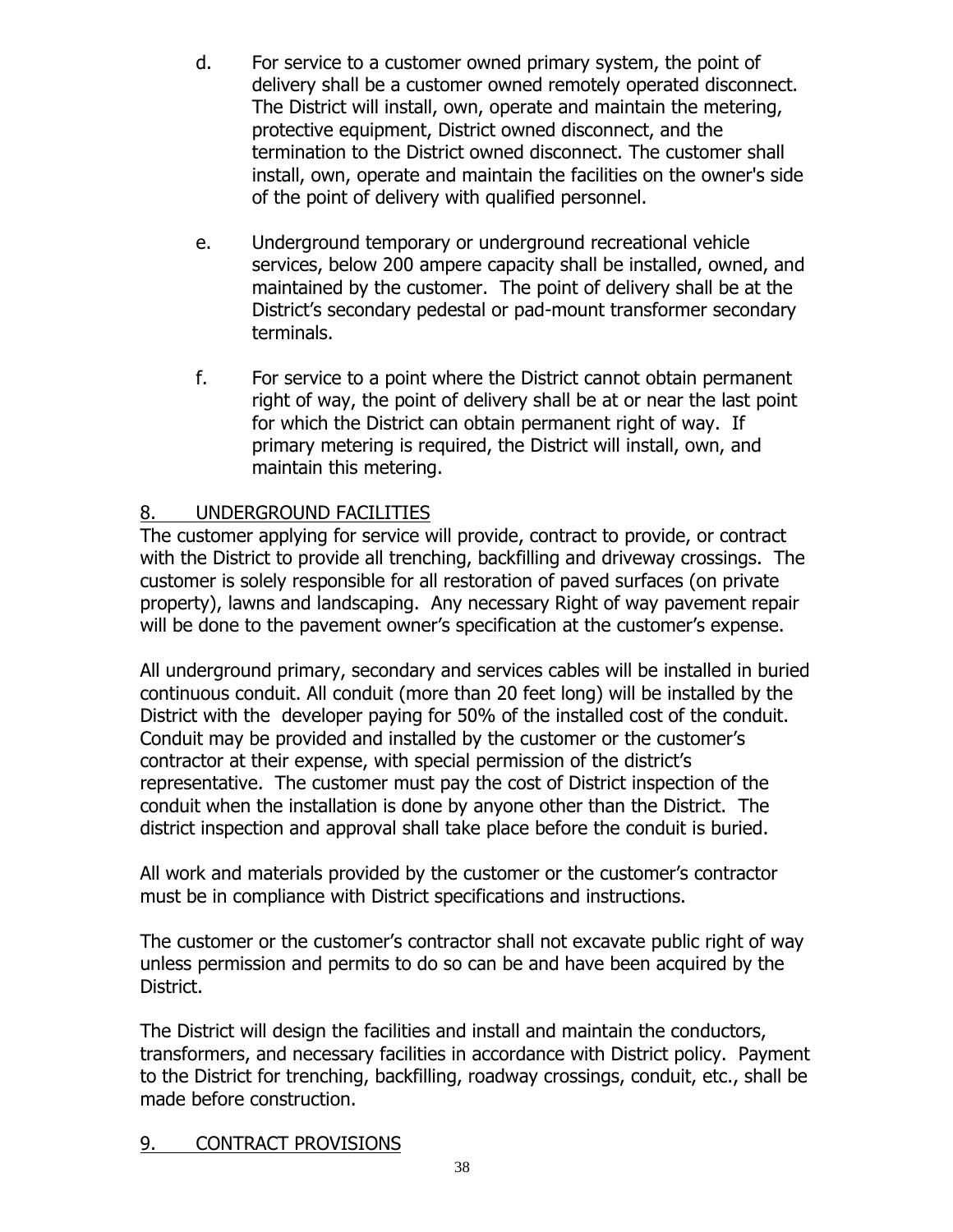## A. Permanent Customer Facilities

For District facilities to provide electric service to the customer's permanent facility, customer shall pay as a facility charge the firm quote cost of these District facilities. The facility charge payment shall be made prior to construction.

Recreational vehicle(s) services are considered permanent.

# B. Speculative Customer Facility

For District facilities providing electric service to the customer's permanent facility constructed for resale, the customer shall pay the estimated cost of District facilities, as provided in a firm quote, prior to construction.

# C. Temporary Customer Facility

For District facilities providing electric service to the customer's facility that are to be removed in less than two years, the customer shall pay the cost of these District facilities, as provided in a firm quote, prior to construction.

If any additional District facilities are required but consist of l50 feet or less of overhead wire, or tap an underground service where the customer furnishes the wire, and the installation can be performed by a District service crew, the total cost of installing, and removing, shall be as listed in the District Fee Schedule.

## D. General Provisions

Any Facility charge payment shall be paid in advance.

Any facility charge adjustment shall require a District change order executed prior to a completion of construction.

The change order will detail the exact changes and reasons for the revision of the facility charge.

The change order shall be signed by both the District's authorized representative and the customer or the customer's authorized representative.

An increase in facility charge resulting from a change order shall be paid prior to continuation of construction.

Any change or modification of the customer's initial electric service requirements subsequent to the billed facility charge that requires a change of District facilities may result in a change of the customer's payment.

If the customer applying for service acts through or is represented by an agent who has authority to modify, change, or cancel the electric service requirements, the customer must advise the District in writing, of their designated agent's name, address, and telephone number.

The District provides System Capacity, measured in kVA, to each Customer and Premise it serves. The capacity requirement will be determined by the District Engineering Department. The District will periodically establish the capacity costs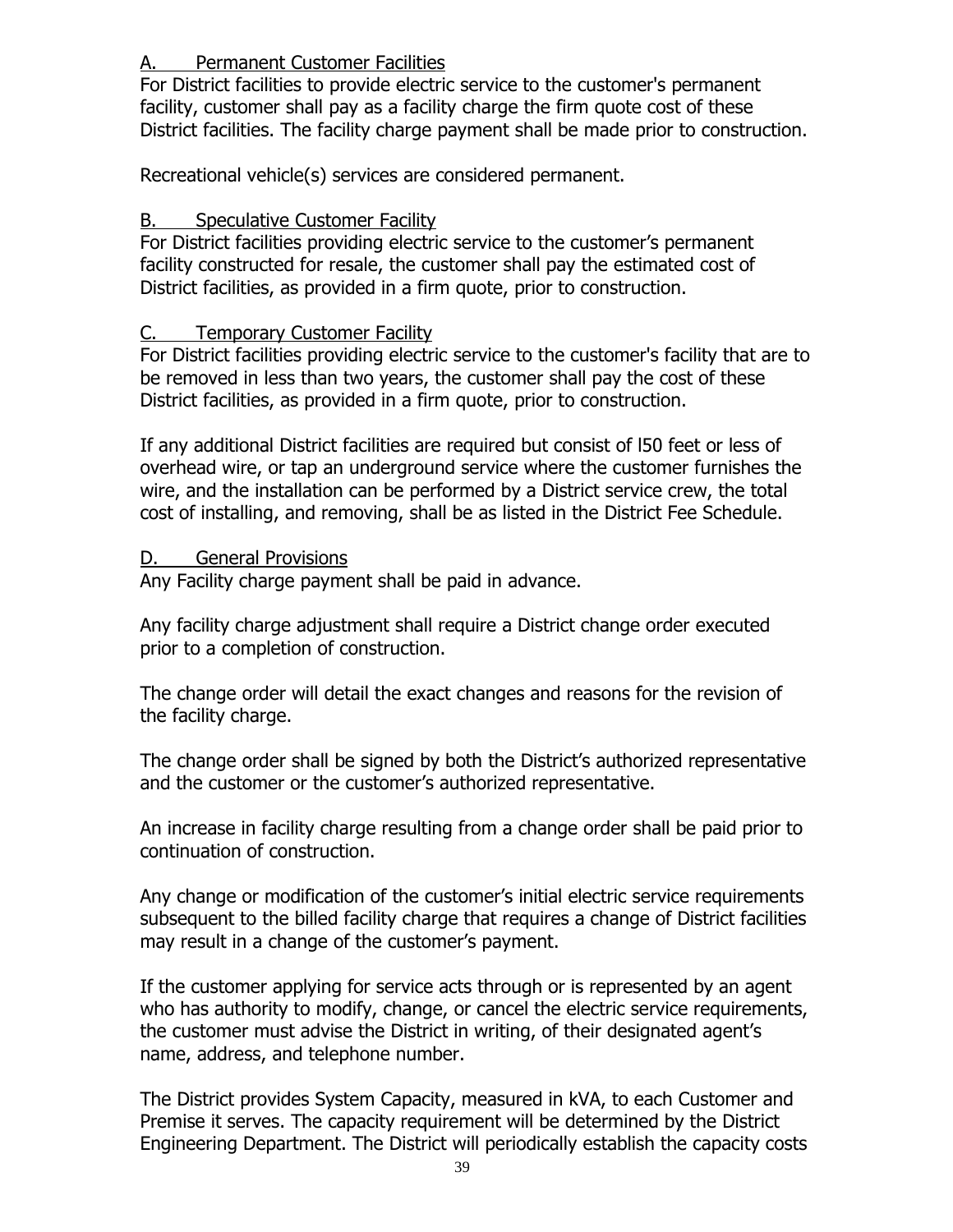on a kVA basis. New and altered Services will be charged an appropriate capacity cost.

The District's New Service Connect Fee, as listed in the Fee Schedule, shall be in addition to the foregoing costs.

# 10. CUSTOMER AID TO CONSTRUCTION

The customer applying for service may reduce the cost of service by providing tree trimming and clearing, and/or trenching and backfilling, in accordance with the District specifications.

Work performed by the customer shall be in accordance with applicable laws and regulations; and the customer, agent, employee, builder, or contractor shall assume all risks in connection with any work performed, and shall further protect, save, and hold harmless the District, its officer and agents from any and all claims for damages or injuries to persons or property that may be sustained by anyone on account of performance of the customer or agents. Each shall perform as an independent contractor and not as an employee, agent, or representative of the District for any purpose.

# 11. ADDING CUSTOMERS TO EXISTING FACILITIES

The District reserves the right to connect additional customers to District facilities constructed under this policy.

Customers may receive benefits resulting from additional customers connecting to their original line extension.

Adjustments, when applicable, shall be determined on the basis of proportionate time remaining of the five (5) years from the installation of the original facilities and that portion of the original facilities required to serve additional customers.

The adjustment will be in the form of a refund. Any refund will be limited to five (5) years after the installation of the original facilities.

# 12. EXCESS SERVICE

It shall be the policy of the District to require the customer to wire their building or facility in such a manner that the District can provide electric service with a minimum of cost. When the customer requests service in some other manner, the customer may be required to pay to the District this additional cost to serve. The District may design, install, own, and maintain the required facilities. Excess service cost resulting from customer's request shall be paid prior to construction of facilities.

# 13. UNUSUAL CONDITIONS

Electric Service may be supplied to customers not coming within the scope of the District's rate schedules and service policies provided such service shall be covered by a special contract and shall be approved by the Commissioners of the District.

# 14. CONTRACT TERMINATION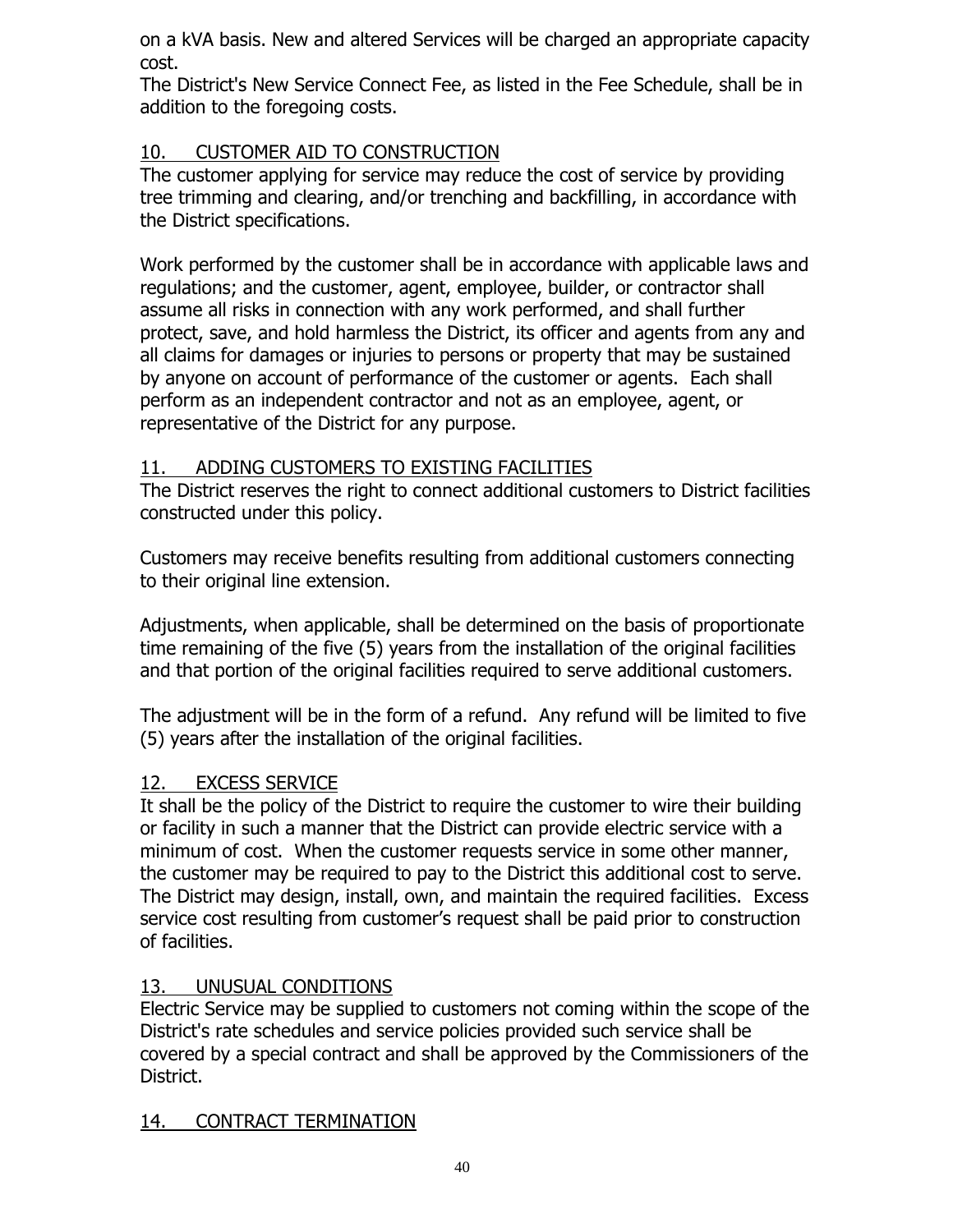If for any reason the installation of facilities of the District is delayed by more than 90 days after the applicant or customer has been notified of the firm quote cost, the firm quote cost shall become null and void.

If for any reason the installation of District owned facilities is delayed by more than 12 months after receipt of payment of the firm quote cost, the contract shall become null and void and the facility charge will be refunded. The custome will be required to submit a new service application and the District will prepare a new firm quote.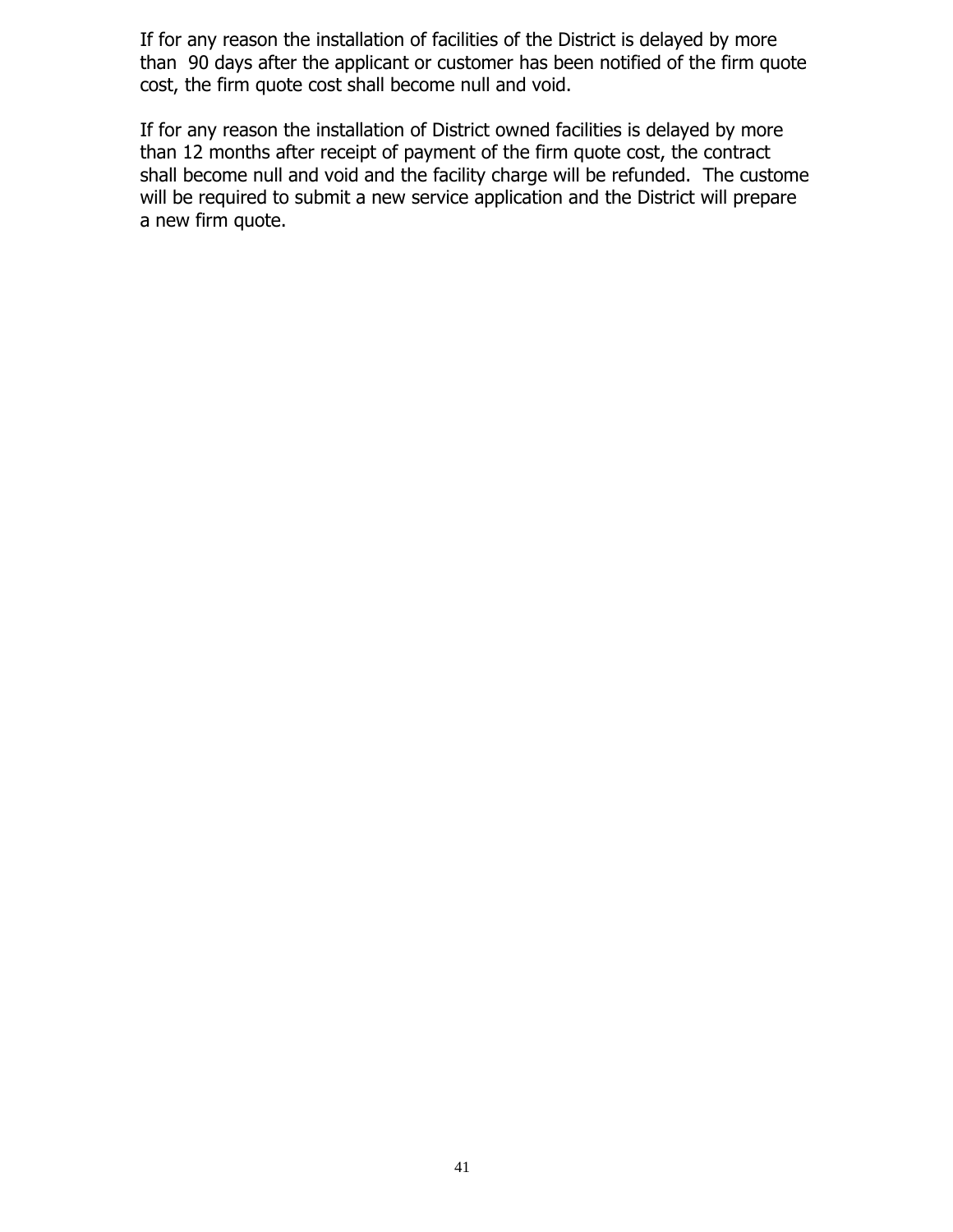### GRAYS HARBOR PUD SERVICE POLICY FOR PERMANENT RESIDENCES

### INDEX

- l. General
- 2. Availability
- 3. Application for Service
- 4. Connection Fee
- 5. Customer's Facilities
- 6. District Facilities
- 7. Point of Delivery
- 8. Underground Facilities
- 9. Contract Provisions
- l0. Customer Aid to Construction
- ll. Adding Customers to Existing Facilities
- l2. Excess Service
- l3. Unusual Conditions
- l4. Contract Termination

#### 1. GENERAL

It is the policy of the District to extend electric service or increase electrical facilities to customers in all of the District's service area under conditions explained below.

### 2. AVAILABILITY

This policy applies to permanent residences with a minimum of 600 square feet of livable floor space.

### 3. APPLICATION FOR SERVICE

The customer applying for electric service must hold title to the premises in fee simple, have a contract to purchase, or possess a permit or a term lease satisfactory to the District before the District will extend service to the property.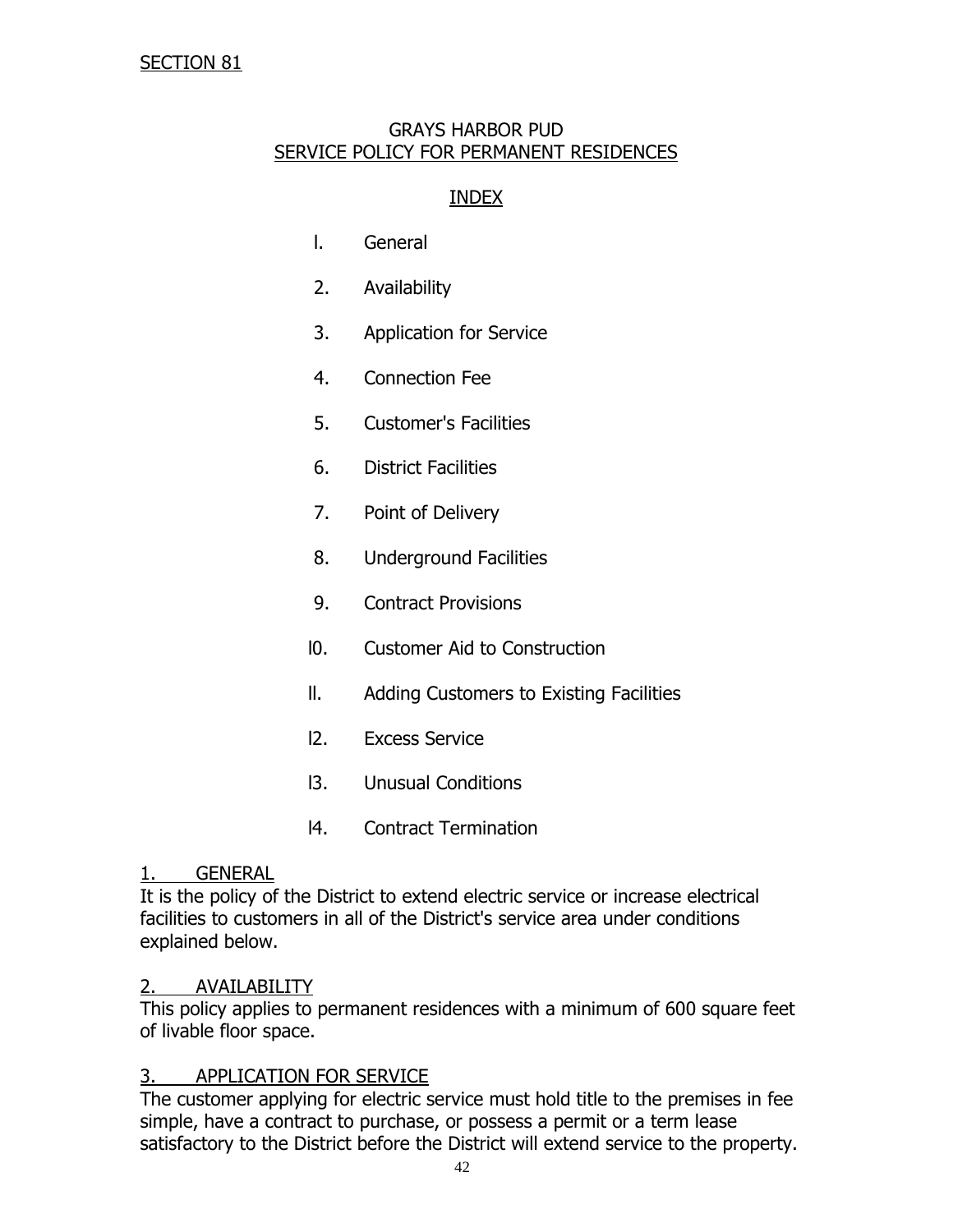The customer shall be responsible for making proper application for service with the District. This application shall contain:

- a. Name, existing mailing address, and telephone number of applicant.
- b. Location and physical address of new service.
- c. Proposed electrical load, itemized by major items with their electrical ratings and future load growth plans.
- d. Voltage, phase, and amperage rating of main electrical panel.
- e. Type of building or facility that the District is being requested to serve.
- f. Approximate date service is desired.
- g. Name of electrical contractor.

Before construction of any extension or installation of facilities by the District, the District will require evidence of approval for construction from the governing agencies, which provide positive assurance of the customer's right and intention to proceed with building or facility construction or placement. The customer will be required to prepay extension costs as evidence of their intention to proceed.

## 4. CONNECTION FEE

The customer applying for service shall pay a connection fee in advance for each service. This fee shall be in the amount shown in the District Fee Schedule.

# 5. CUSTOMER'S FACILITIES

The customer applying for service shall be responsible for the design, installation, ownership, and maintenance of all facilities, except for the District's watthour meter(s)in a customer provided meter installation, on the customer's side of the point of delivery. Prior to construction, the customer shall obtain District approval of the point of delivery and meter locations. Drawings of typical service entrances are available from the District, illustrating points of delivery and other general requirements. Prior to connection of customer's facilities to District's service, the customer or their electrical contractor shall obtain a City Wiring Permit or a State Safe Wiring Label and associated safety approval.

In the event the customer constructs permanent structures over, across, or under the District's facilities after their original installation so that the District's ability to maintain and repair such facilities is impaired, the customer shall be responsible for the added cost of maintenance and repair of that segment of the facilities so obstructed.

The customer will be responsible for providing access to the District for the purpose of verifying phase connections inside customer owned equipment when necessary .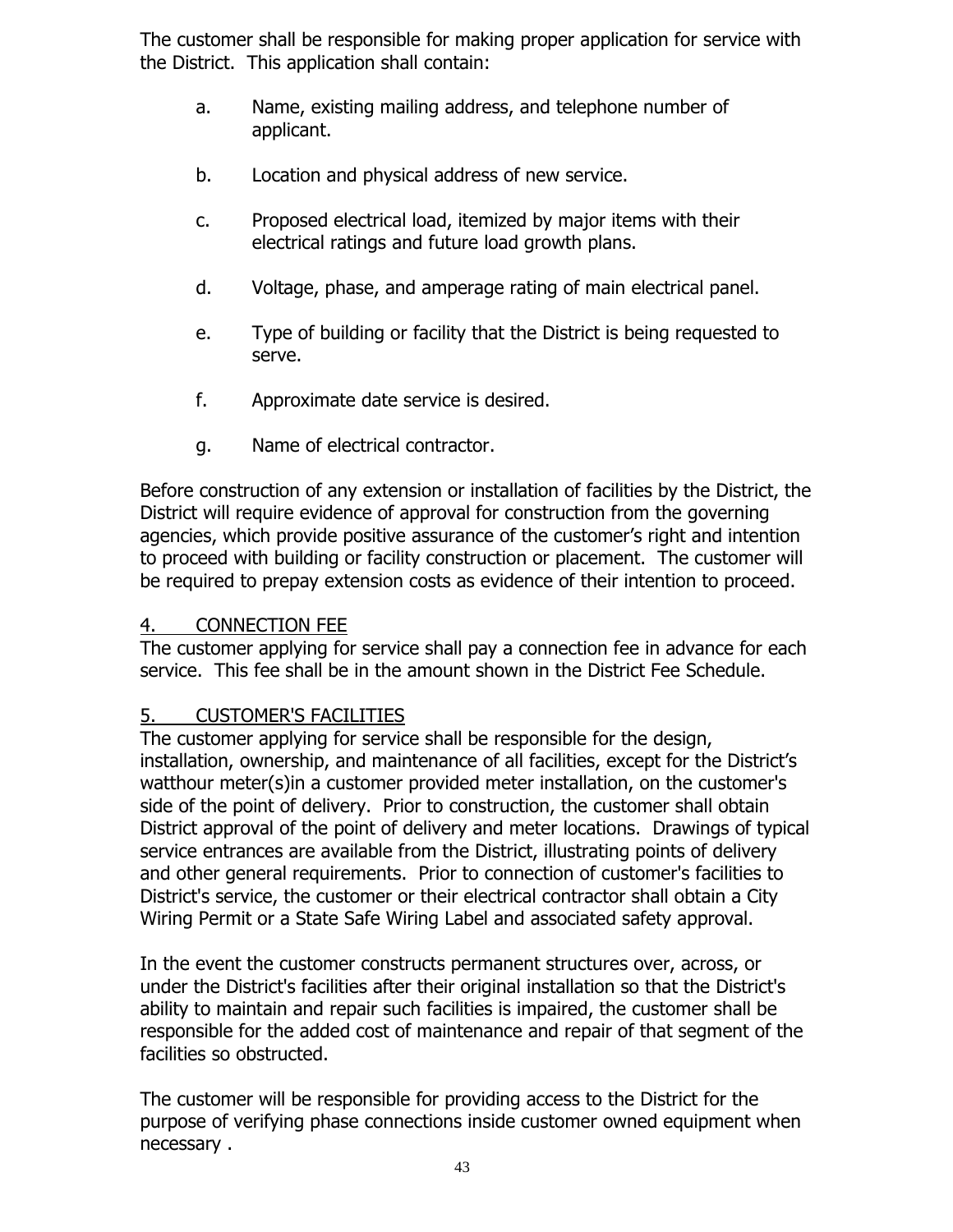# 6. DISTRICT FACILITIES

The District will design, install, own, and maintain all conductors on the District side of the point of delivery plus the watthour meter on the customer's side. The District shall be granted or have available satisfactory right of way for construction, operation, and maintenance of District facilities, including any tree trimming rights, prior to construction.

## 7. POINT OF DELIVERY

The point of delivery shall be that point where the District owned and maintained conductors connect to customer owned and maintained conductors. The customer may obtain from the District representative the applicable drawing illustrating the general requirements for the proposed installation. There shall be no more than one point of delivery for each building or facility except by special permission of the District and the State or City electrical inspector.

The point of delivery for various installations shall be located per one of the following:

- a. For overhead service of 100 to 400 amperes, the point of delivery shall be at the end of the customer's service entrance conductors which shall extend a minimum of l8 inches out of the customer's conduit weather head. The District will furnish and install the connectors.
- b. For permanent underground services of 200 to 400 amperes capacity and where the meter is located on an exterior wall, the point of delivery shall be at the terminals of the meter socket or main disconnect if the main disconnect is ahead of the meter. The customer shall install, own, and maintain the meter socket, main panel, and associated entrance conduit.
- c. For underground service greater than 400 amperes capacity or where the meter is located within the building and to be served from a secondary pedestal or padmount transformer, the point of delivery shall be at the pedestal or transformer secondary terminals as designated by the District. The District will furnish, install, and maintain the terminal connectors. As determined by the District it may be required to install a District provided metering and/or other enclosure at the customer's expense. The point of delivery will be at the secondary terminals in said enclosure.
- d. For service to a point where the District cannot obtain permanent right of way, the point of delivery shall be at or near the last point for which the District can obtain permanent right of way.
- e. Primary metering is not available under this section of the policy.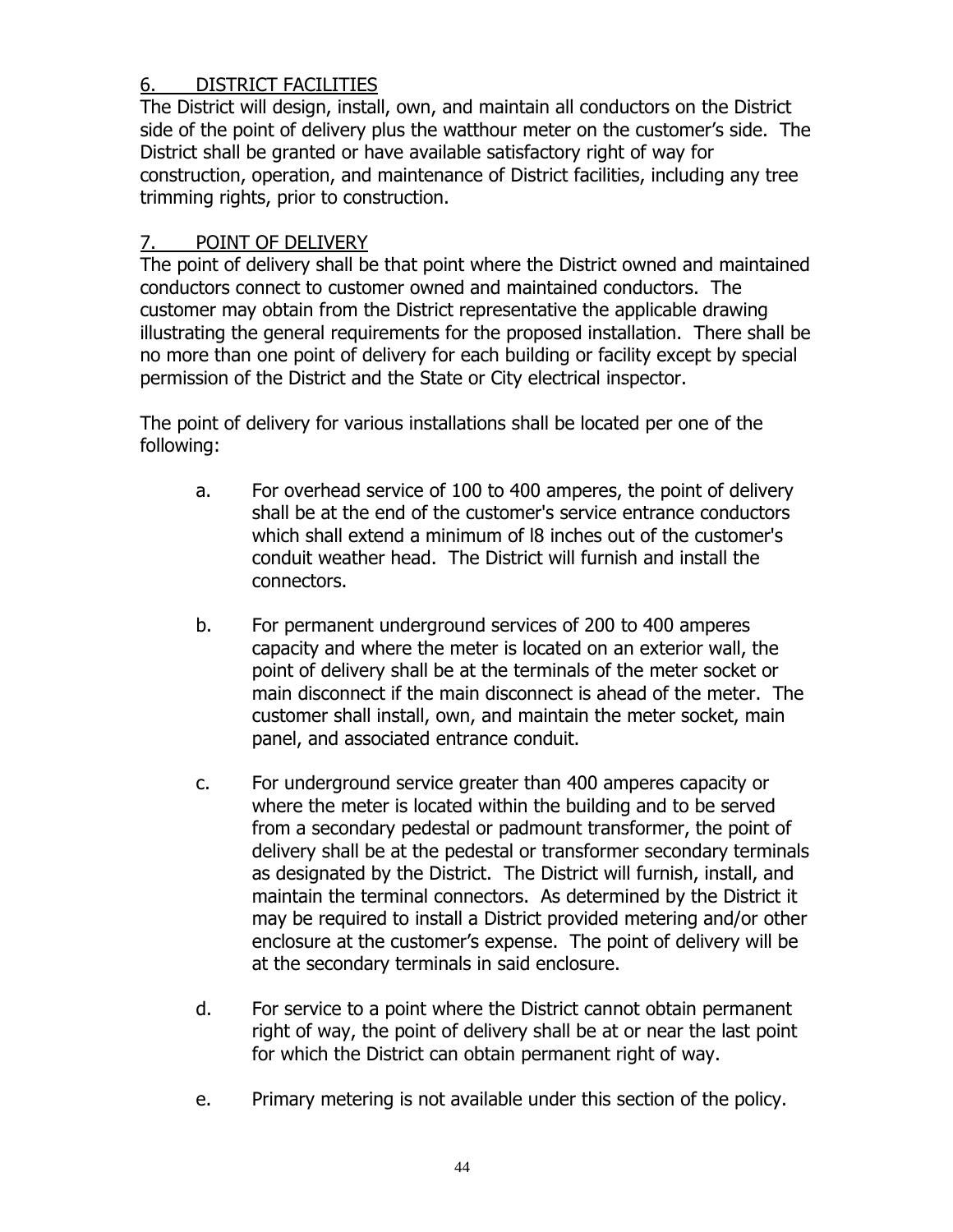## 8. UNDERGROUND FACILITIES

The customer applying for service will provide, contract to provide, or contract with the District to provide all trenching, backfilling and driveway crossings. The customer is solely responsible for all restoration of paved surfaces (on private property), lawns and landscaping. Any necessary Right of way pavement repair will be done to the pavement owner's specification at the customer's expense.

Buried continuous conduit (more than 20 feet long) will be installed by the District at the customer's expense except with special permission of the District's representative, customer's contractor at their expense. The customer must pay the cost of District inspection of the conduit when the installation is by anyone other than the District. The District inspection and approval shall take place before the conduit is buried.

All work and materials provided by the customer or the customer's contractor must be in compliance with District specifications and instructions. The customer or the customer's contractor shall not excavate public right of way unless permission and permits to do so can be and have been acquired by the District.

The District will design the facilities and install and maintain the conductors, transformers, and necessary facilities in accordance with District policy. Payment to the District for trenching, backfilling, roadway crossings, conduit, etc., shall be made before construction.

## 9. CONTRACT PROVISIONS

### A. Permanent Residence

For District facilities to provide electric service to a permanent residence, the applicant shall pay the firm quote cost of the District facilities. Payment shall be made prior to construction.

### B General Provisions

Any facility charge payment shall be paid in advance.

Any facility charge adjustment shall require a District change order executed prior to a completion of construction.

The change order will detail the exact changes and reasons for the revision of the facility charge.

The change order shall be signed by both the District's authorized representative, and the customer or the customer's authorized representative.

An increase in facility charge resulting from a change order shall be paid prior to continuation of construction.

A reduction in facility charge resulting from a change order shall be refunded upon completion of construction.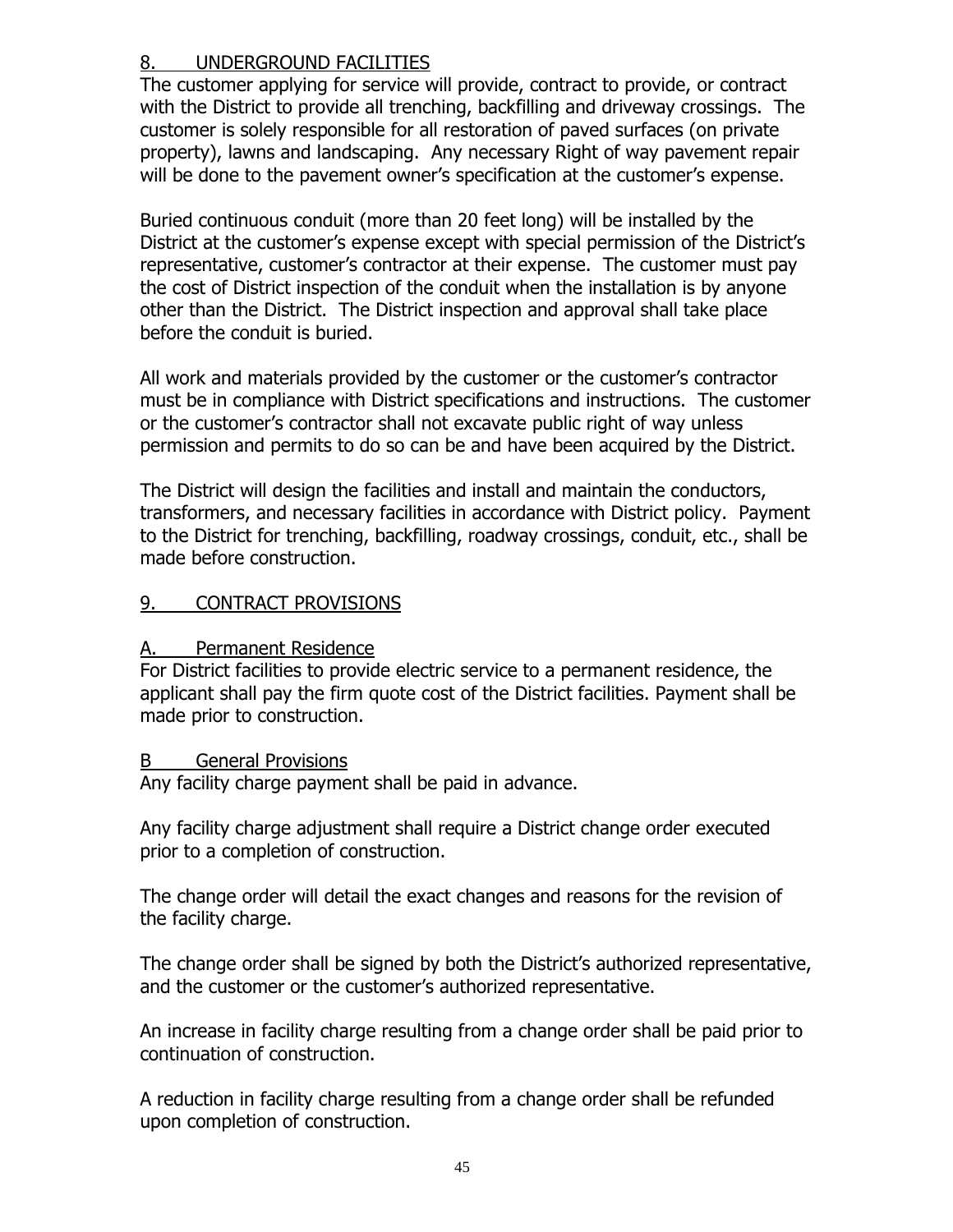Any change or modification of the customer's initial electric service requirements subsequent to the billed facility charge that requires a change of District facilities may result in a change of the customer's payment.

If the customer applying for service acts through or is represented by an agent who has authority to modify, change or cancel the electric service requirements, the customer applying must advise the District in writing of their designated agent's name, address, and telephone number.

Permanent residence shall meet the following requirements:

- Is on the property of the customer applying for service., and
- has submitted a copy of the Boundary Line Survey and Title Report to the District, or;
- has permanent residential building permit and permit number noted by District.

The District provides System Capacity, measured in kVA, to each Customer and Premise it serves. The capacity requirement will be determined by the District Engineering Department. The District will periodically establish the capacity costs on a kVA basis. New and altered Services will be charged an appropriate capacity cost.

The District's New Service Connect Fee, as listed in the Fee Schedule, shall be in addition to the foregoing costs.

# 10. CUSTOMER AID TO CONSTRUCTION

A customer applying for service may reduce the cost of service by providing tree trimming and clearing, and/or trenching and backfilling, in accordance with District specifications.

Work performed by the applicant shall be in accordance with applicable laws and regulations; and the customer, agent, employee, builder, or contractor shall assume all risks in connection with any work performed, and shall further protect, save, and hold harmless the District, its officers and agents from any and all claims for damages or injuries to persons or property that may be sustained by anyone on account of performance of the customer or agents. Each shall perform as an independent contractor and not as an employee, agent, or representative of the District for any purpose.

# 11. ADDING CUSTOMER TO EXISTING FACILITIES

The District reserves the right to connect additional customers to District facilities constructed under this policy.

Customers may receive benefits resulting from additional customers connecting to their original line extension. Adjustments, when applicable, shall be determined on the basis of proportionate time remaining of the five (5) years from the installation of the original facilities and that portion of the original facilities required to serve additional customers.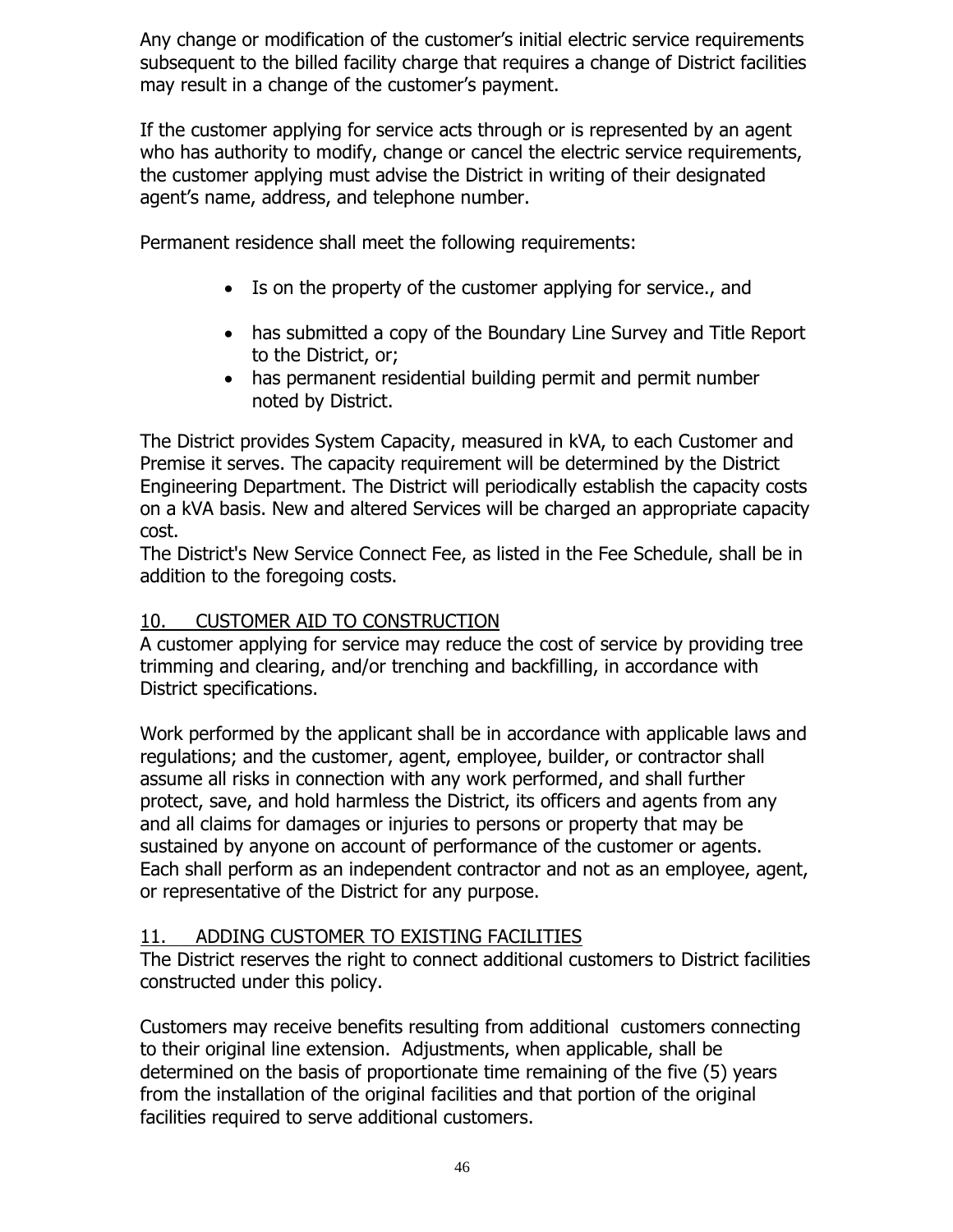The adjustment will be in the form of a refund. Any refund will be limited to five (5) years after the installation of the original facilities.

## 12. EXCESS SERVICE

It shall be the policy of the District to require an applicant to wire his/her residence in such a manner that the District can provide electric service with a minimum of cost. When an applicant desires service in some other manner, the applicant shall be required to pay to the District this additional cost to serve. The District will design, install, own, and maintain the required additional facilities. Excess service cost shall be paid prior to construction of facilities.

## 13. UNUSUAL CONDITIONS

Electric service may be supplied to customers not coming within the scope of the District's rate schedules and service policies provided such service shall be covered by a special contract and shall be approved by the Commissioners of the District.

## 14. CONTRACT TERMINATION

If for any reason the installation of District owned facilities is delayed by more than 90 days after the customer has been notified of the firm quote cost, the firm quote cost shall become null and void.

If for any reason the installation of District owned facilities is delayed by more than 12 months after receipt of payment of the firm quote cost, the contract shall become null and void, and the facility charge will be refunded. The customer will be required to submit a new service application and the District will prepare a new firm quote.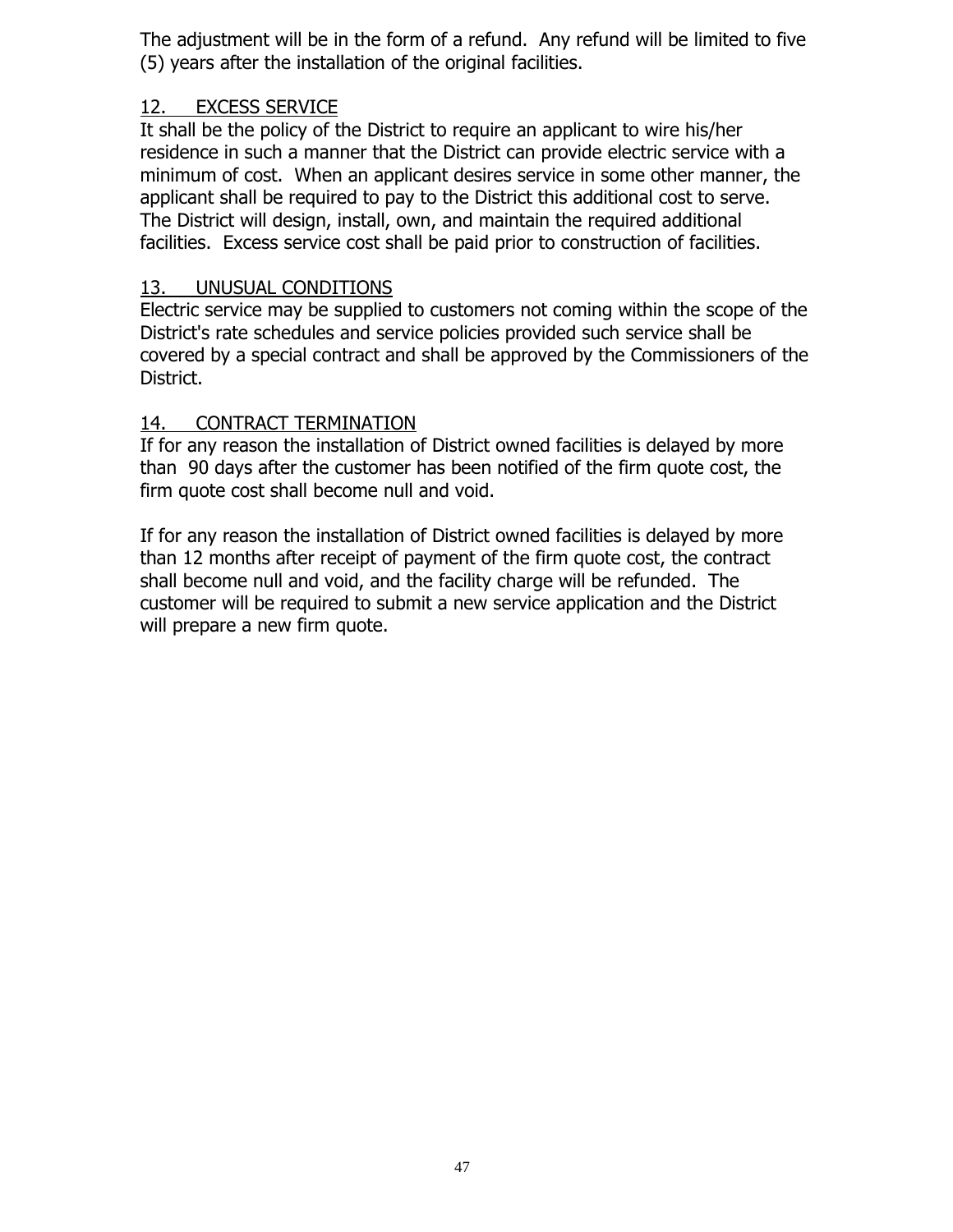#### GRAYS HARBOR PUD SERVICE POLICY FOR APARTMENT BUILDINGS, CONDOMINIUMS, AND MOBILE HOME PARKS

#### INDEX

- 1. General
- 2. Availability
- 3. Application for Service
- 4. Connection Fee
- 5. Customer's Facilities
- 6. District Facilities
- 7. Point of Delivery
- 8. Underground Facilities
- 9. Contract Provisions
- 10. Customer Aid to Construction
- 11. Unit Identification Requirements
- 12. Adding Customers to Existing Facilities
- 13. Excess Service
- 14. Unusual Conditions
- 15. Contract Termination

#### 1. GENERAL

It is the policy of the District to extend electric service or increase electrical facilities to customers in all of the District's service area under conditions explained below.

#### 2. AVAILABILITY

This policy applies to apartments, condominiums and mobile home parks consisting of two or more individually metered units.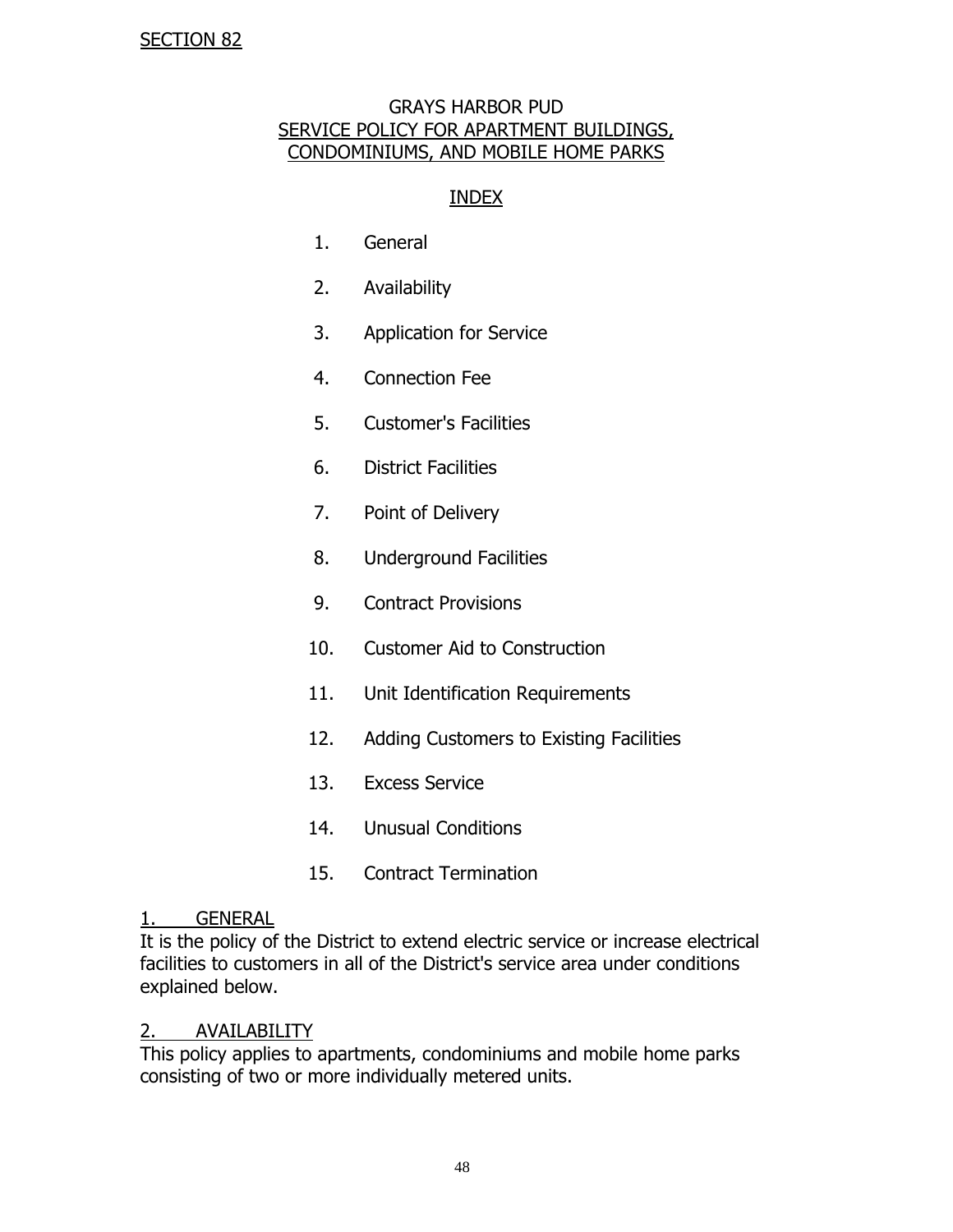# 3. APPLICATION FOR SERVICE

The customer applying for electric service must hold title to the premises in fee, have a contract to purchase, or possess a permit or a term lease satisfactory to the District before the District will extend service to the property. The customer shall be responsible for making proper application for service with the District. This application shall contain:

- a. Name, existing mailing address, and telephone number of applicant.
- b. Location and physical address of new service, and property description.
- c. Proposed electrical load, itemized by major items with their electrical ratings, and future load growth plans.
- d. Voltage, phase, and amperage rating of main electrical panel.
- e. Site plan of proposed development drawn to scale.
- f. Approximate date service is desired.
- g. Name of electrical contractor.

Before construction of any extension or installation of facilities by the District, the District will require evidence of approval for construction from the governing agencies which provide positive assurance of the customer's right and intention to proceed with building construction or

Placement, or development of, apartment building, condominiums, or mobile home parks.

The customer may be required to prepay extension costs as evidence of their intention to proceed.

### 4. CONNECTION FEE

The customer applying for service shall pay a connection fee in advance for each service. This fee shall be in the amount shown in the District Fee Schedule.

# 5. CUSTOMER'S FACILITIES

The customer applying for service shall be responsible for the design, installation, ownership, and maintenance of all facilities, except for the District's watthour meter(s) in a customer provided meter intstallation, on the customer's side of the point of delivery. Prior to construction, the customer shall obtain District approval of the point of delivery and meter locations. Drawings of typical service entrances are available from the District, illustrating points of delivery and other general requirements. Prior to connection of customer's facilities to District's service, the customer or their electrical contractor shall obtain a City Wiring Permit or State Safe Wiring Label and associated safety approval.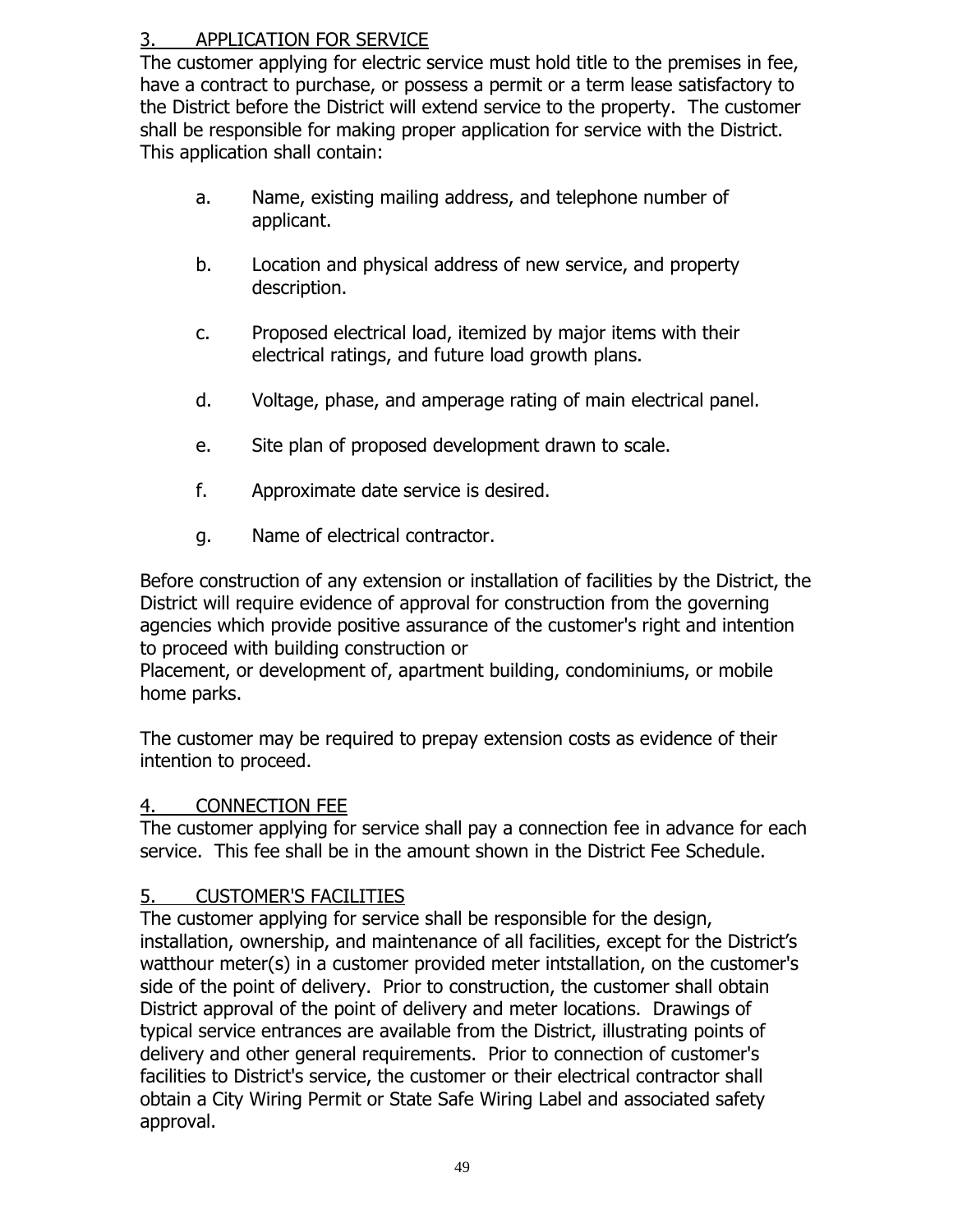In the event the customer constructs permanent structures over, across, or under the District's facilities after their original installation so that the District's ability to maintain and repair such facilities is impaired, the customer shall be responsible for the added cost of maintenance and repair of that segment of the facilities so obstructed.

The customer will be responsible for providing access to the District for the purpose of verifying phase connections inside customer owned equipment when necessary .

## 6. DISTRICT FACILITIES

The District will design, install, own, and maintain all conductors on the District side of the point of delivery plus the watthour meter on the customer's side. The District shall be granted or have available satisfactory right of way for construction, operation, and maintenance of District facilities, including any tree trimming rights, prior to construction.

## 7. POINT OF DELIVERY

The point of delivery shall be that point where the District owned and maintained conductors connect to customer owned and maintained conductors. The customer may obtain from the District representative the applicable drawing illustrating the general requirements for the proposed installation.

Multiple occupancy buildings of six units or less will be served at one point of delivery. Multiple occupancy buildings of more than six units may be allowed more than one point of delivery, provided that there shall be no fewer than four meters per point of delivery, subject to approval by State or City electrical inspector.

The point of delivery for various installations shall be located per one of the following:

- a. For overhead service from pole-mounted transformers, the point of delivery shall be at the end of the customer's service entrance conductors which shall extend a minimum of l8 inches out of the customer's conduit weather head. The District will furnish and install the connectors.
- b. For permanent underground services of 200 to 400 ampere capacity and where the meter is located on an exterior wall, the point of delivery shall be at the terminals of the meter socket or main disconnect if the main disconnect is ahead of the meter. The customer shall install, own, and maintain the meter socket, main panel, and associated entrance conduit.
- c. For underground service greater than 400 ampere capacity or where the meter is located within the building and to be served from a secondary pedestal or padmount transformer, the point of delivery shall be at the pedestal or transformer secondary terminals as designated by the District. The District will furnish, install, and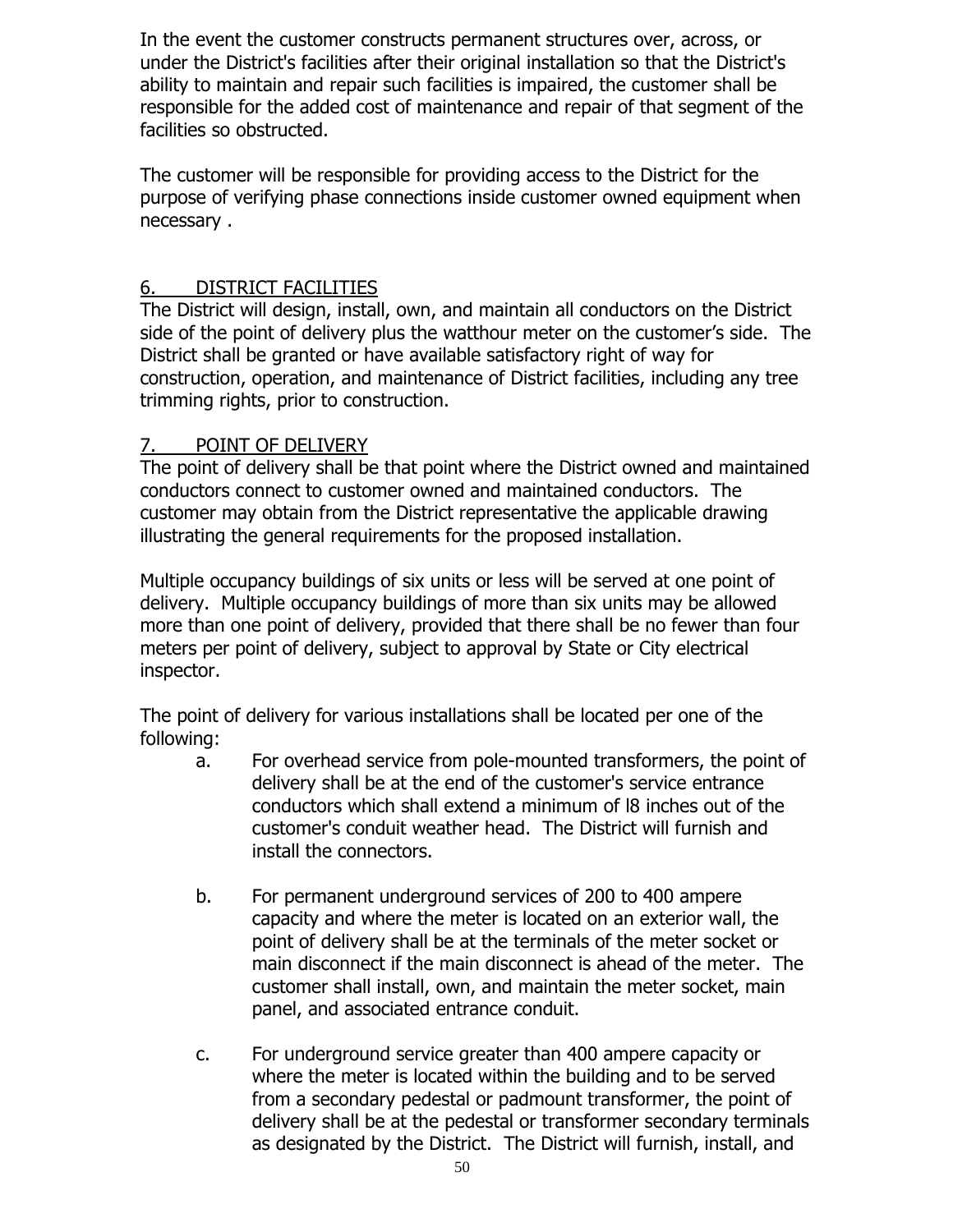maintain the terminal connectors. As determined by the District it may be required to install a District provided metering and/or other enclosure at the customer's expense. The point of delivery will be at the secondary terminals in said enclosure.

- d. For service to a customer owned primary system, the point of delivery shall be a customer owned remotely operated disconnect. The District will install, own, operate and maintain the metering, protective equipment, District owned disconnect, and the termination to the District owned disconnect. The customer shall install, own, operate and maintain the facilities on the owner's side of the point of delivery with qualified personnel.
- e. Under ground temporary or permanent services, below 200 amperes capacity shall be installed, owned, and maintained by the customer. The point of delivery shall be at the District's secondary pedestal or pad-mount transformer secondary terminals. The meter shall be located on an external wall or on an approved metering pedestal.
- f. For service to a point where the District cannot obtain permanent right of way, the point of delivery shall be at or near the last point for which the District can obtain permanent right of way. If primary metering is required, the District will install, own, and maintain this metering.

## 8. UNDERGROUND FACILITIES

The customer applying for service will provide, contract to provide, or contract with the District to provide all trenching, backfilling and driveway crossings. The customer is solely responsible for all restoration of paved surfaces (on private property), lawns and landscaping. Any necessary Right of way pavement repair will be done to the pavement owner's specification at the customer's expense.

Buried continuous conduit (more than 20 feet long) will be installed by the District at the customer's expense except with special permission of the District's representative, customer's contractor at their expense. The customer must pay the cost of District inspection of the conduit when the installation is by anyone other than the District. The District inspection and approval shall take place before the conduit is buried.

All work and materials provided by the customer or the customer's contractor must be in compliance with District specifications and instructions. The customer or the customer's contractor shall not excavate public right of way unless permission and permits to do so can be and have been acquired by the District.

The District will design the facilities and install and maintain the conductors, transformers, and necessary facilities in accordance with District policy. Payment to the District for trenching, backfilling, roadway crossings, conduit, etc., shall be made before construction.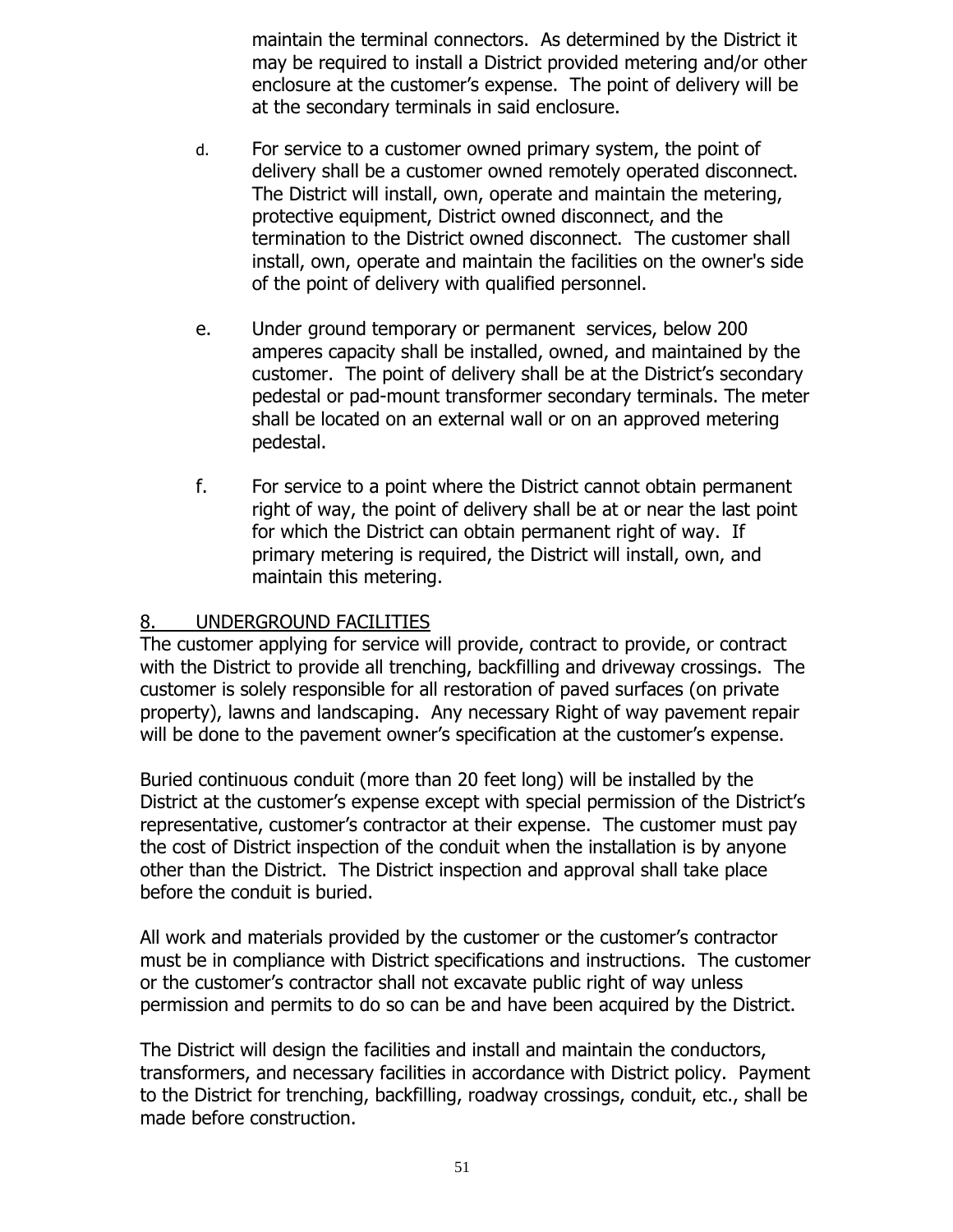## 9. CONTRACT PROVISIONS

## A. Permanent Customer Facilities

For additional District facilities to provide electric service to a customer's condominium, apartment building, or mobile home park, the customer shall pay as a facility charge the firm quote cost of these District facilities. This facility charge payment shall be paid prior to construction.

### B. General Provisions

Any facility charge payment shall be paid in advance.

Any facility charge adjustment shall require a District change order executed prior to a completion of construction.

The change order will detail the exact changes and reasons for the revision of the facility charge.

The change order shall be signed by both the District's authorized representative and the customer or the customer's authorized representative.

An increase in facility charge resulting from a change order shall be paid prior to continuation of construction.

A reduction in facility charge resulting from a change order shall be refunded upon completion of construction.

Any change or modification of the customer's initial electric service requirements subsequent to the billed facility charge that requires a change of District facilities may result in a change of the customer's payment.

If the customer applying for service acts through or is represented by an agent who has authority to modify, change, or cancel the electric service requirements, the customer must advise the District in writing, of their designated agent's name, address, and telephone number.

The District provides System Capacity, measured in kVA, to each Customer and Premise it serves. The capacity requirement will be determined by the District Engineering Department. The District will periodically establish the capacity costs on a kVA basis. New and altered Services will be charged an appropriate capacity cost.

The District's New Service Connect Fee, as listed in the Fee Schedule, shall be in addition to the foregoing costs.

# 10. CUSTOMER AID TO CONSTRUCTION

The customer applying for service may reduce the cost of service by providing tree trimming and clearing, and/or trenching and backfilling, in accordance with District specifications.

Work performed by the customer shall be in accordance with applicable laws and regulations; and the customer's agent, employee, builder, or contractor shall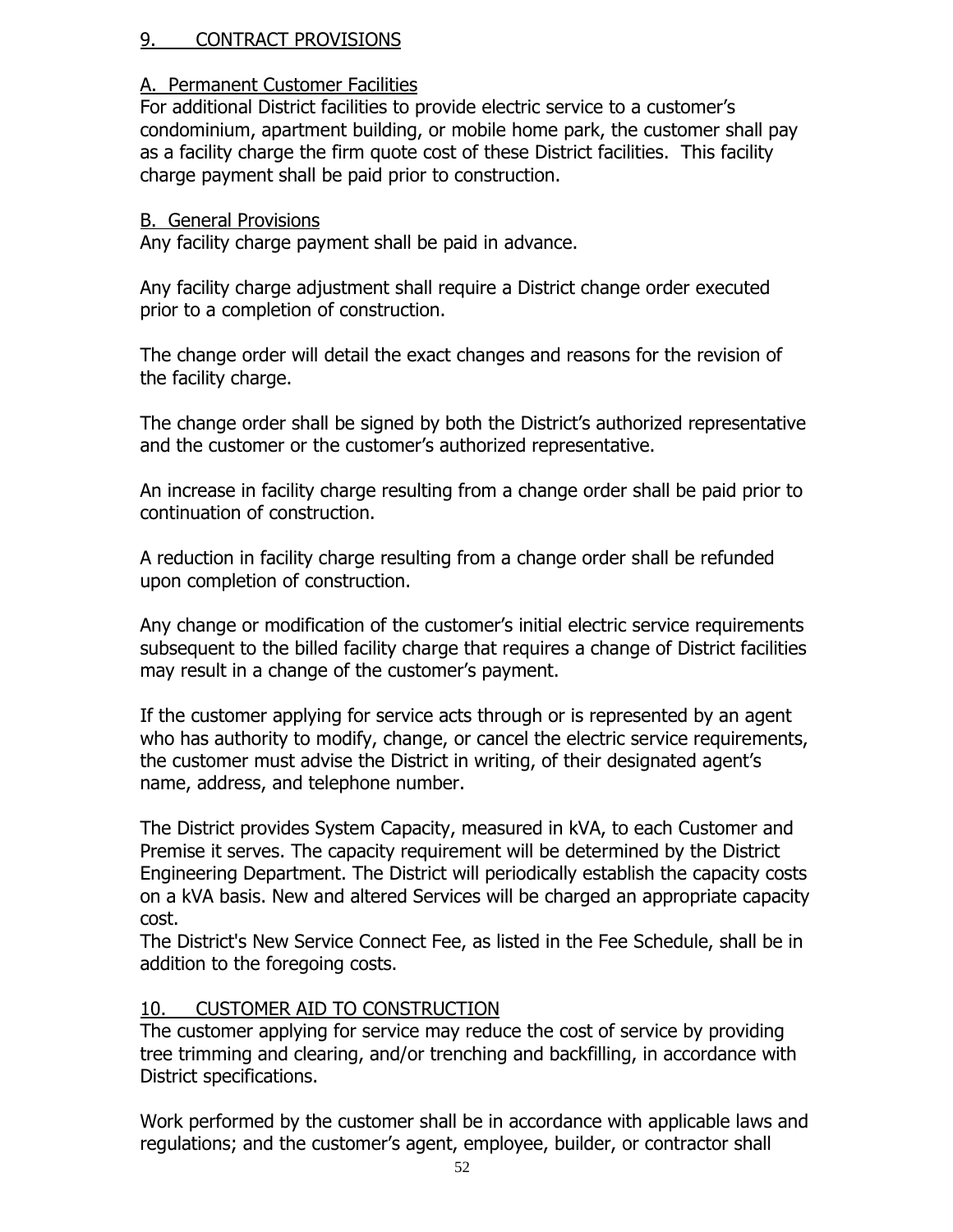assume all risks in connection with any work performed, and shall further protect, save, and hold harmless the District, its officers and agents from any and all claims for damages or injuries to persons or property that may be sustained by anyone on account of performance of the customer or agents. Each shall perform as an independent contractor and not as an employee, agent, or representative of the District for any purpose.

# 11. UNIT IDENTIFICATION REQUIREMENTS

Prior to request for service connection to individually metered units, the owner shall provide the District with the correct building address on a copy of the final plans showing the numbering or lettering sequence of the individual units.

The owner shall also have the meter sockets on the service panel identified as to unit number or type of load served. Service shall not be connected until all these conditions are met.

After service connection, it shall be the responsibility of the customer to notify the District in writing of any changes in building address or unit identification. The owner may be billed for the District's cost to reidentify meters and change billing records. Failure to notify the District of these changes shall subject the customer to charges for any losses suffered by the District plus the cost to the District to process these adjustments and change meter and billing records.

# 12. ADDED CUSTOMERS

The District reserves the right to connect additional customers to District facilities constructed under this policy.

# 13. EXCESS SERVICE

It shall be the policy of the District to require an customer to wire his/her building or facility in such a manner that the District can provide electric service with a minimum of cost.

When an customer requests service in some other manner, the customer shall be required to pay to the District this additional cost to serve. The District will design, install, own, and maintain the required facilities. Excess service cost resulting from the customer's request shall be paid prior to construction of facilities.

# 14. UNUSUAL CONDITIONS

Electric service may be supplied to customers not coming within the scope of the District's rate schedules and service policies provided such service shall be covered by a special contract and shall be approved by the Commissioners of the District.

# 15. CONTRACT TERMINATION

If for any reason the installation of District owned facilities is delayed by more than 90 days after the customer has been notified of the firm quote cost, the firm quote cost shall become null and void.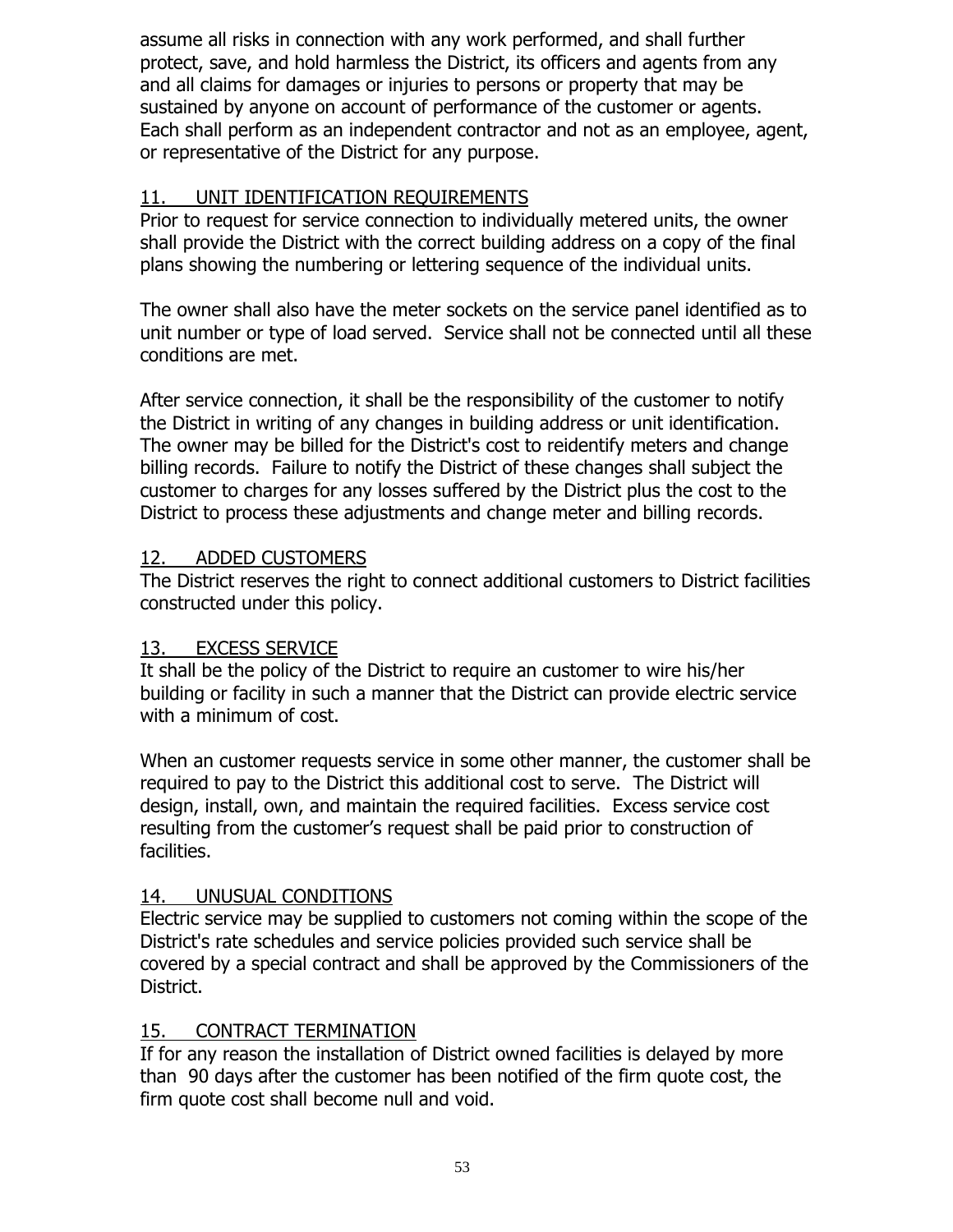If for any reason the installation of District owned facilities is delayed by the customer for more than 12 months after receipt of payment of the firm quote cost, the contract shall become null and void, and the facility charge will be refunded. The customer will be required to submit a new service application and the District will prepare a new firm quote.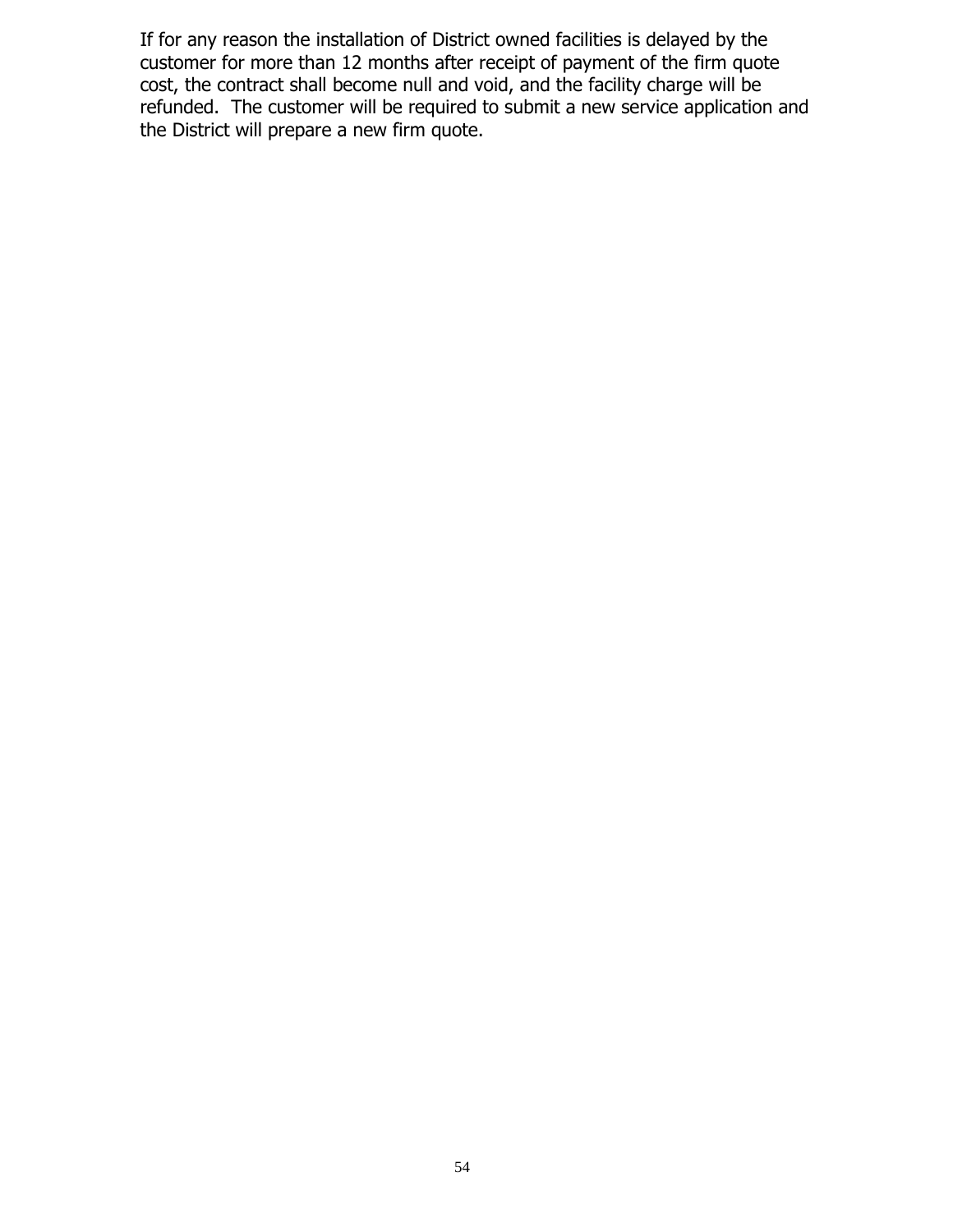#### GRAYS HARBOR PUD SERVICE POLICY FOR CAMPING CLUBS, CAMPGROUNDS AND RECREATIONAL VEHICLE PARKS

## INDEX

- 1. General
- 2. Availability
- 3. Application for Service
- 4. Connection Fee
- 5. Customer's Facilities
- 6. District Facilities
- 7. Point of Delivery
- 8. Underground Facilities
- 9. Contract Provisions
- 10. Customer Aid to Construction
- 11. Adding Customers to Existing Facilities

#### 1. GENERAL

It is the policy of the District to extend electric service or increase electrical facilities to customers in all of the District's service area under conditions explained below.

#### 2. AVAILABILITY

This policy applies to installations for camping clubs, campgrounds, and recreational vehicle parks

### 3. APPLICATION FOR SERVICE

The customer applying for electric service must hold title to the premises in fee simple, have a contract to purchase, or possess a permit or a term lease satisfactory to the District before the District will extend service to the property. An customer shall be responsible for making proper application for service with the District. This application shall contain:

a. Name, existing mailing address, and telephone number of applicant.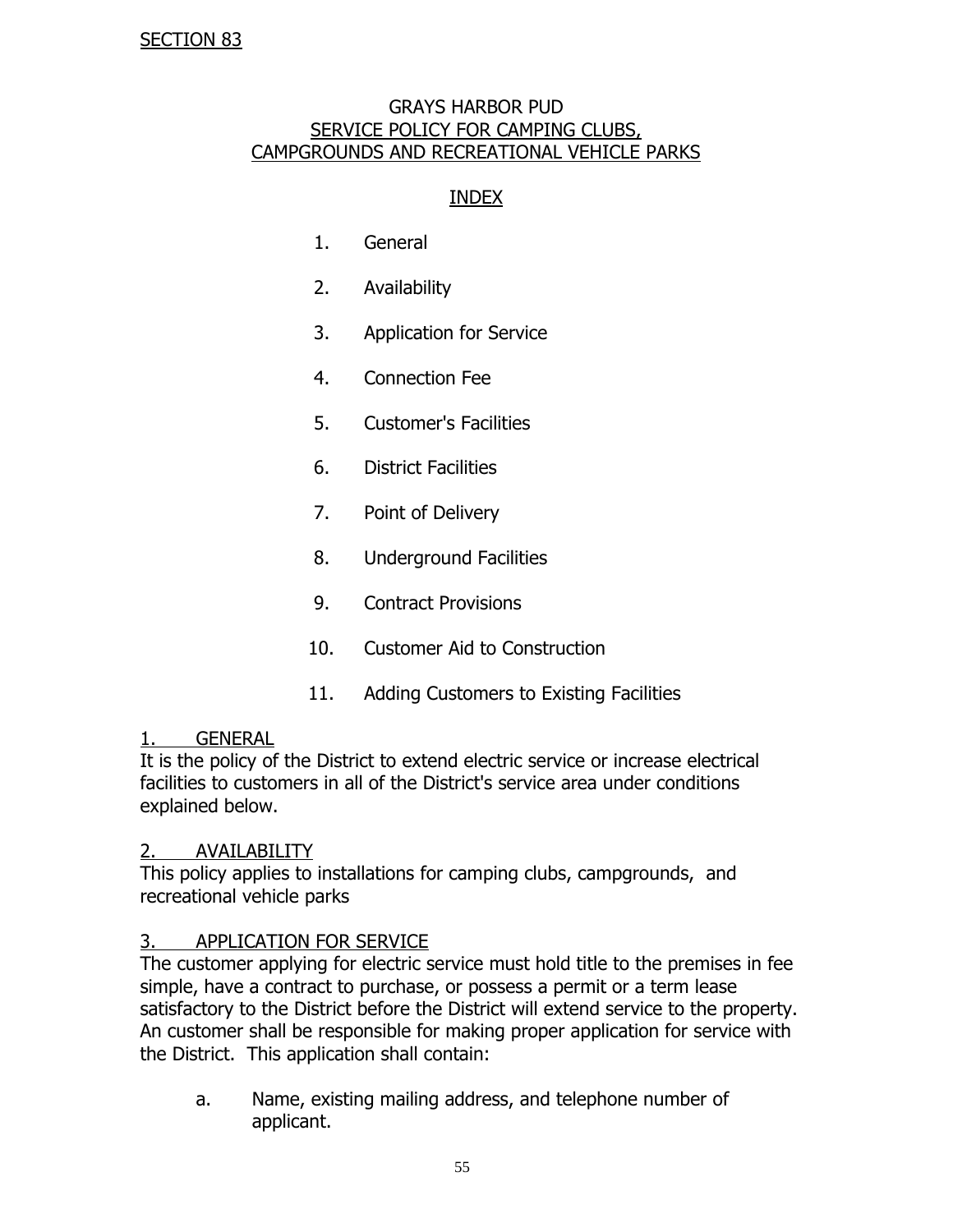- b. Location and physical address of new service.
- c. Proposed electrical load, itemized by major items with their electrical ratings, and future load growth plans.
- d. Voltage, phase, and amperage rating of main electrical panel.
- e. Site plan of proposed development drawn to scale.
- f. Approximate date service is desired.
- g. Name of electrical contractor.

Before construction of any extension or installation of facilities by the District, the District will require evidence of approval for construction from the governing agencies which provide positive assurance of the customer's right and intention to proceed with building or facility construction or placement. The customer will be required to prepay extension costs as evidence of their intention to proceed.

### 4. CONNECTION FEE

The customer applying for service shall pay a connection fee in advance. This fee shall be in the amount shown in the District Fee Schedule.

## 5. CUSTOMER'S FACILITIES

The customer applying for service shall be responsible for the design, installation, ownership, and maintenance of all facilities, except District watthour meter, on the customer's side of the point of delivery. Prior to construction, the customer shall obtain District approval of the point of delivery and meter locations. Only one meter will be allowed for each transformer location, except for a swimming pool and/or clubhouse meter. See Section 85 for submetering terms and conditions. Drawings of typical service entrances are available from the District, illustrting points of delivery and other general requirements. Prior to connection of customer's facilities to District's service, the customer or their electrical contractor shall obtain a City Wiring Permit or State Safe Wiring Label and associated safety approval.

In the event the customer constructs permanent structures over, across, or under the District's facilities after their original installation so that the District's ability to maintain and repair such facilities is impaired, the customer shall be responsible for the added cost of maintenance and repair and/or relocation of that segment of the facilities so obstructed.

The customer will be responsible for providing access to the District for the purpose of verifying phase connections inside customer owned equipment when necessary.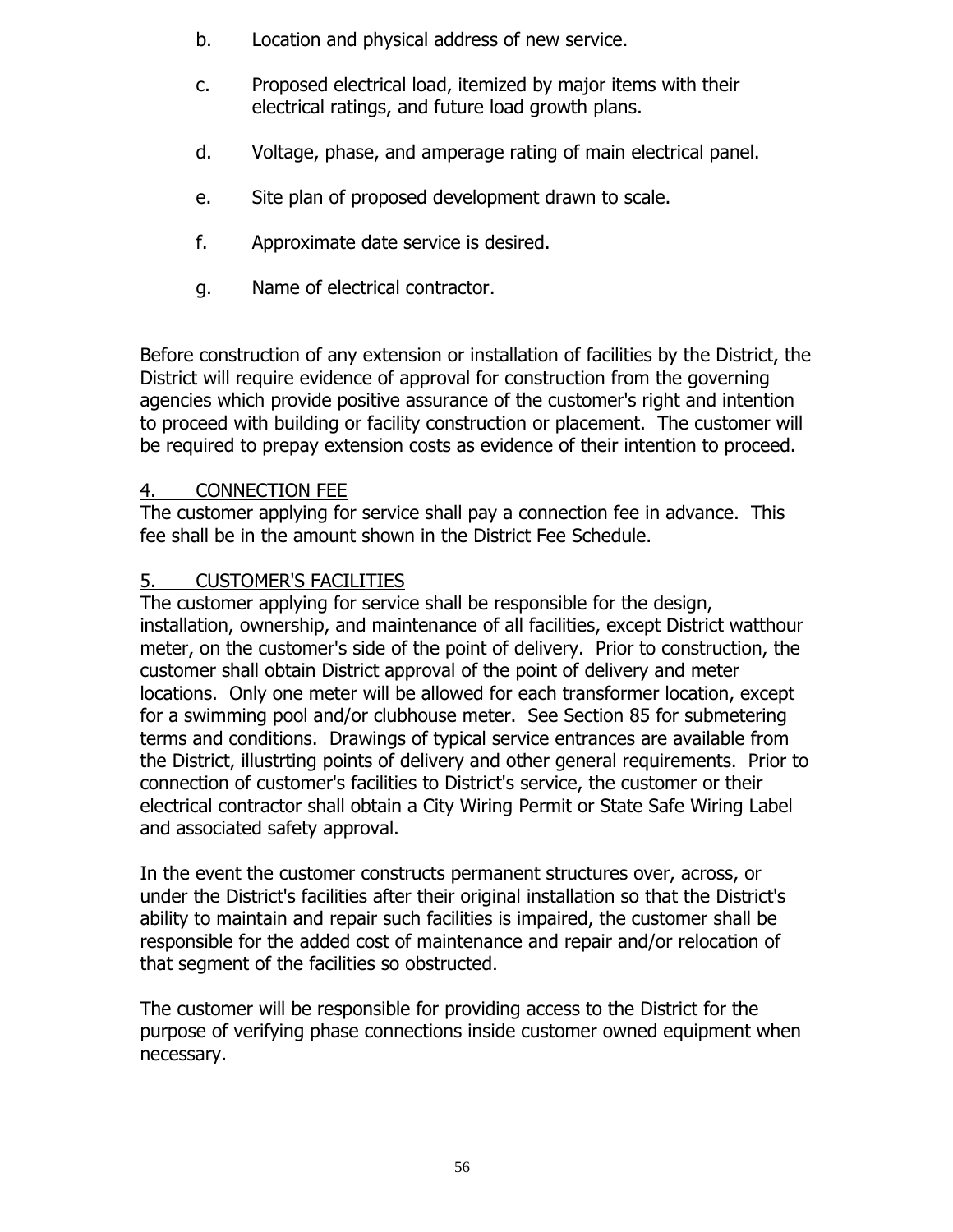# 6. DISTRICT FACILITIES

The District will design, install, own, and maintain all conductors on the District side of the point of delivery plus watthour meter. The District shall be granted or have available satisfactory right of way for construction, operation, and maintenance of District facilities, including any tree trimming rights, prior to construction.

# 7. POINT OF DELIVERY

The point of delivery shall be that point where the District owned and maintained conductors connect to customer owned and maintained conductors. The customer may obtain from the District representative the applicable drawing illustrating the general requirements for the proposed installation. There shall be no more than one point of delivery for each building or facility except by special permission of the District and the State or City electrical inspector.

The point of delivery for various installations shall be located per one of the following:

- a. For overhead service from pole-mounted transformers, the point of delivery shall be at the end of the customer's service entrance conductors which shall extend a minimum of l8 inches out of the customer's conduit weather head. The District will furnish and install the connectors.
- b. For permanent underground services of 200 to 400 ampere capacity and where the meter is located on an exterior wall, the point of delivery shall be at the terminals of the meter socket or main disconnect if the main disconnect is ahead of the meter. The customer shall install, own, and maintain the meter socket, main panel, and associated entrance conduit.
- c. For underground service greater than 400 ampere capacity or where the meter is located within the building and to be served from a secondary pedestal or padmount transformer, the point of delivery shall be at the pedestal or transformer secondary terminals as designated by the District. The District will furnish, install, and maintain the terminal connectors. As determined by the District it may be required to install a District provided metering and/or other enclosure at the customer's expense. The point of delivery will be at the secondary terminals in said enclosure.
- d. For service to a customer owned primary system, the point of delivery shall be a customer owned remotely operated disconnect. The District will install, own, operate and maintain the metering, protective equipment, District owned disconnect, and the termination to the District owned disconnect. The customer shall install, own, operate and maintain the facilities on the owner's side of the point of delivery with qualified personnel.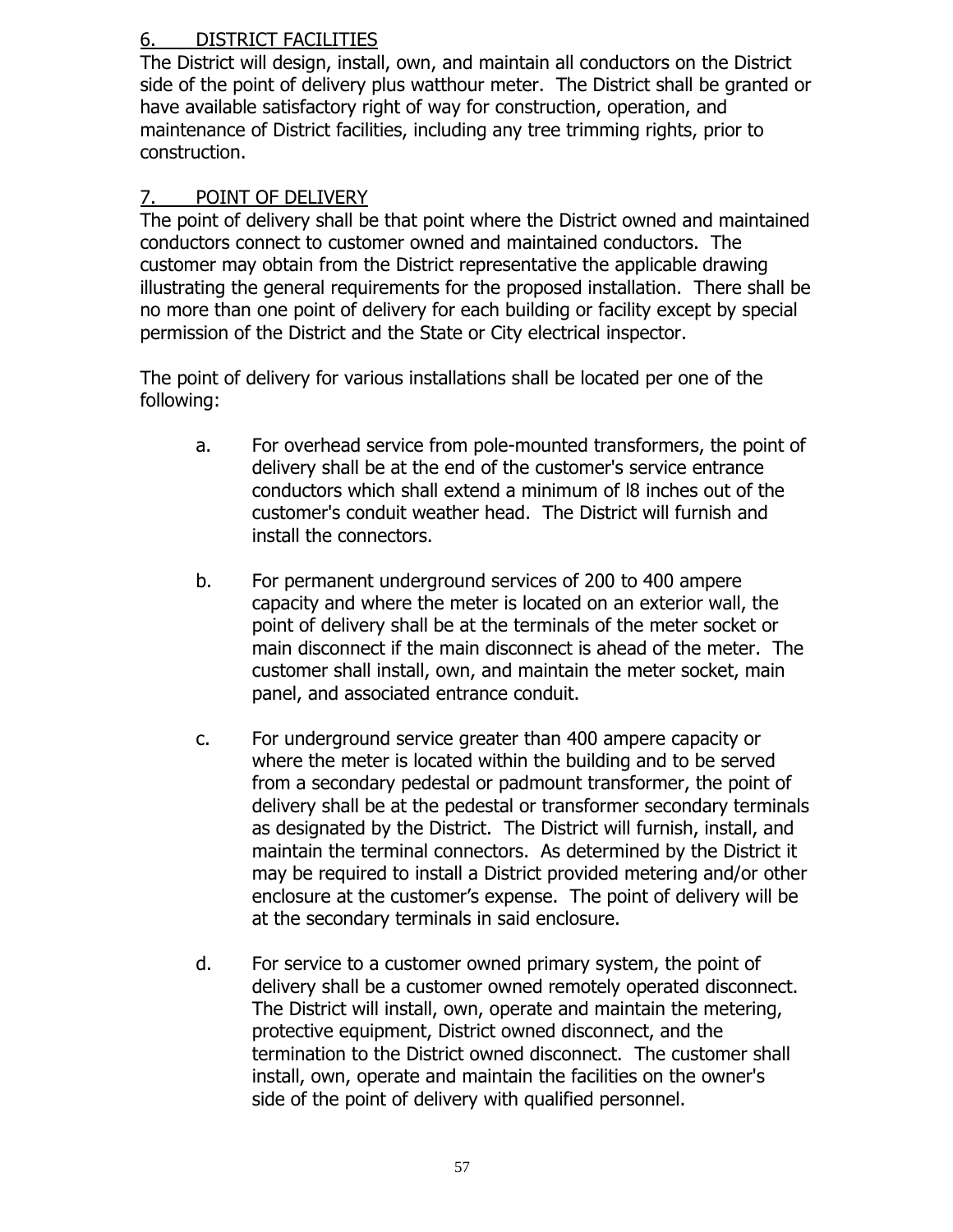e. For service to a point where the District cannot obtain permanent right of way, the point of delivery shall be at or near the last point for which the District can obtain permanent right of way. If primary metering is required, the District will install, own, and maintain this metering.

# 8. UNDERGROUND FACILITIES

The customer applying for service will provide, contract to provide, or contract with the District to provide all trenching, backfilling and driveway crossings. The customer is solely responsible for all restoration of paved surfaces (on private property), lawns and landscaping. Any necessary Right of way pavement repair will be done to the pavement owner's specification at the customer's expense.

All underground primary, secondary and services cables will be installed in buried continuous conduit. All conduit (more than 20 feet long) will be installed by the District with the developer paying for 50% of the installed cost of the conduit. Conduit may be provided and installed by the customer or the customer's contractor at their expense, with special permission of the district's representative. The customer must pay the cost of District inspection of the conduit when the installation is done by anyone other than the District. The district inspection and approval shall take place before the conduit is buried.

All work and materials provided by the customer or the customer's contractor must be in compliance with District specifications and instructions. The customer or the customer's contractor shall not excavate public right of way unless permission and permits to do so can be and have been acquired by the District.

The District will design the facilities and install and maintain the conductors, transformers, and necessary facilities in accordance with District policy. Payment to the District for trenching, backfilling, roadway crossings, conduit, etc., shall be made before construction.

# 9. CONTRACT PROVISIONS

The customer applying for service shall pay the firm quote cost of District facilities required to provide electric service to a camping club, campground, or recreational vehicle park. Payment shall be made prior to construction. Once electric service is discontinued it shall be the District's option to remove its facilities.

If a customer requests cancellation of a contract prior to District's construction, the customer shall be held responsible for payment for any expense incurred by the District.

If the customer acts through or is represented by an agent who has authority to modify, change, or cancel the electric service requirements, the customer must advise the District of their designated agent's name, address, and telephone number.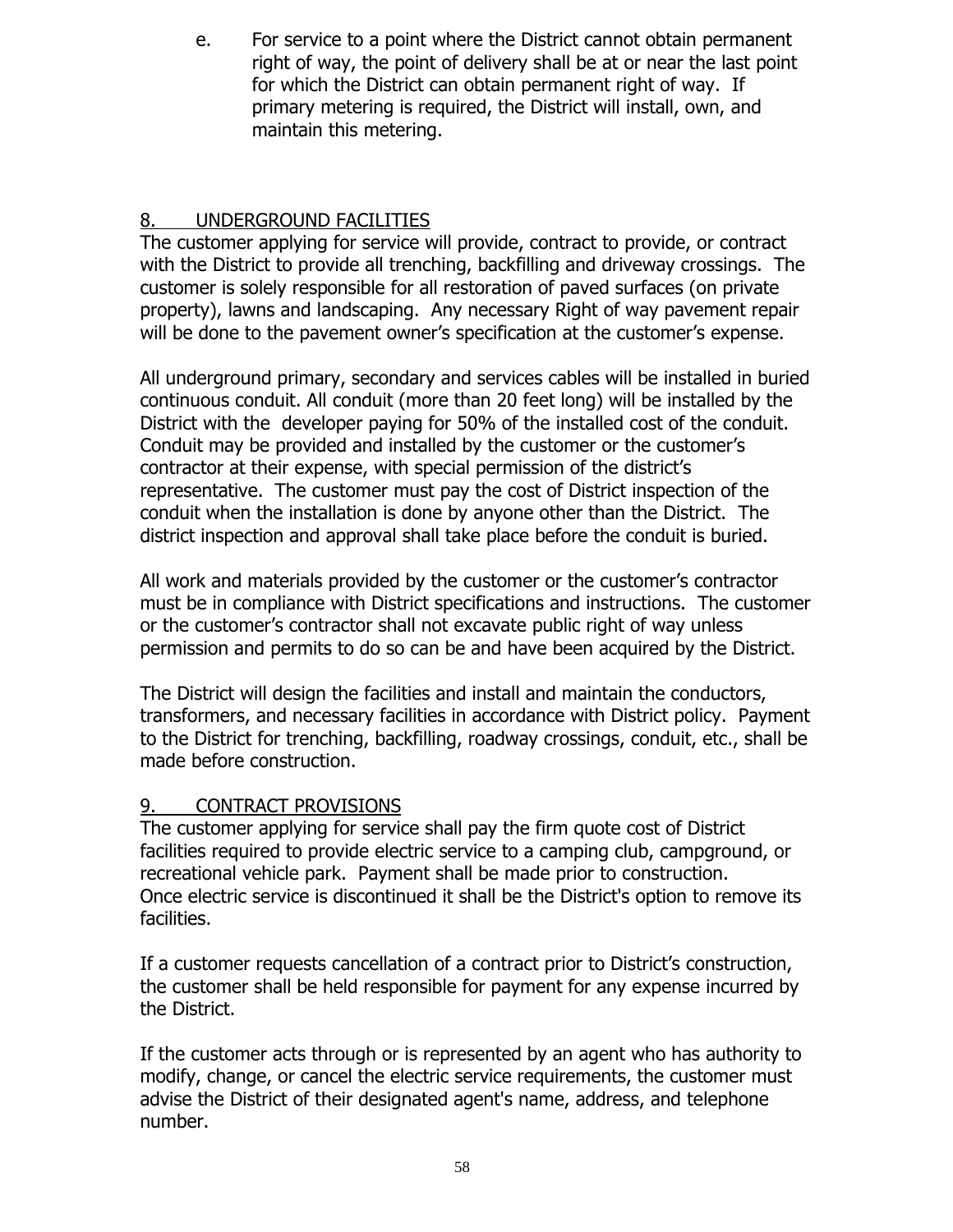The District provides System Capacity, measured in kVA, to each Customer and Premise it serves. The capacity requirement will be determined by the District Engineering Department. The District will periodically establish the capacity costs on a kVA basis. New and altered Services will be charged an appropriate capacity cost.

The District's New Service Connect Fee, as listed in the Fee Schedule, shall be in addition to the foregoing costs.

## 10. CUSTOMER AID TO CONSTRUCTION

An customer may reduce the cost of service by providing tree trimming and clearing, and/or trenching and backfilling, in accordance with District specifications.

Work performed by the customer shall be in accordance with applicable laws and regulations; and the customer, agent, employee, builder, or contractor shall assume all risks in connection with any work performed, and shall further protect, save, and hold harmless the District, its officers and agents, from any and all claims for damages or injuries to persons or property that may be sustained by anyone on account of performance of the custoemr or agents. Each shall perform as an independent contractor and not as an employee, agent, or representative of the District for any purpose.

### 11. ADDING CUSTOMER TO EXISTING FACILITIES

The District reserves the right to connect additional customers to District facilities constructed under this policy.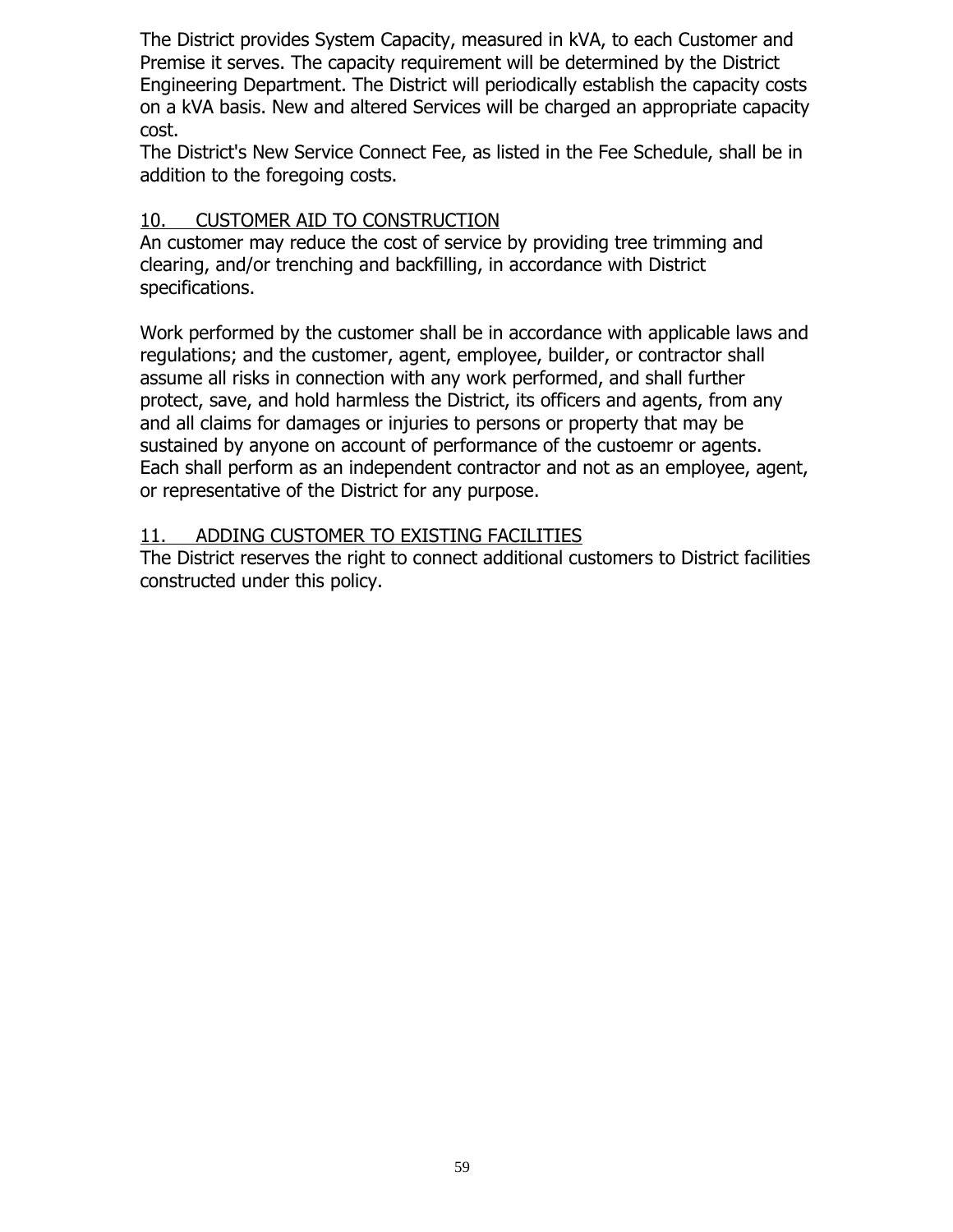#### GRAYS HARBOR PUD SERVICE POLICY FOR PROPERTY DEVELOPMENTS

### INDEX

- l. General
- 2. Availability
- 3. Application for Service
- 4. Developer Responsibilities
- 5. District Responsibilities
- 6. Contract Provisions
- 7. Adding Customers to Existing Facilities
- 8. Unusual Conditions
- 9. Existing Development/Ocean Shores

### 1. GENERAL

It is the policy of the District to extend electric service or increase electrical facilities to customers in all of the District's service area under conditions explained below.

### 2. AVAILABILITY

This policy applies to installations including but not limited to making electric service available to lots or tracts of a property subdivision.

### 3. APPLICATION FOR SERVICE

An customer applying for electric service must hold title to the premises in fee, have a contract to purchase, or possess a permit or a term lease satisfactory to the District before the District will extend service to the property. The customer shall be responsible for making proper application for service with the District. This application shall contain:

- a. Name, existing mailing address, and telephone number of applicant.
- b. Location and physical address of development.
- c. Engineer's plat survey or proposed subdivision.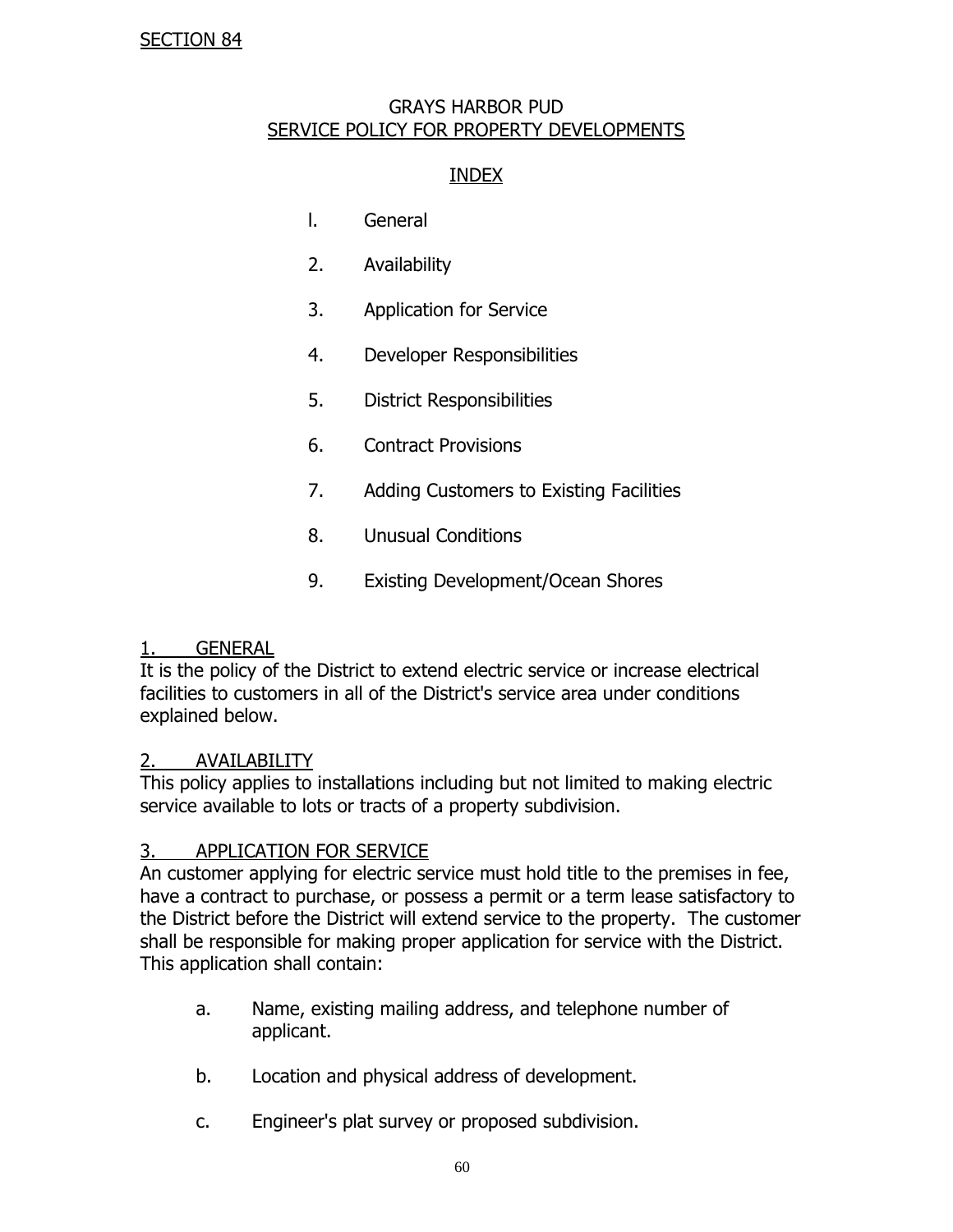- d. Type of residences and/or businesses for which the subdivision is intended.
- e. Approximate date service is desired.
- f. Name of contractor.

Before construction of any extension or installation of facilities by the District, the District will require evidence of approval for construction from the governing agencies which provide positive assurance of the customer's right and intention to proceed with building or facility construction or placement.

# 4. DEVELOPER RESPONSIBILITIES

It shall be the responsibility of the developer to provide acceptable right of way on the property for the construction, operation, and maintenance of an electrical distribution system. For an overhead system, the developer shall remove or trim trees to meet District requirements and provide truck access to pole locations. For an underground system, the developer shall furnish final grade along cable routes and at transformer location(s).

The customer applying for service will provide, contract to provide, or contract with the District to provide all trenching, backfilling and driveway crossings. The customer is solely responsible for all restoration of paved surfaces (on private property), lawns and landscaping. Any necessary Right of Way pavement repair will be done to the pavement owner's specification at the customer's expense.

All underground primary, secondary and services cables will be installed in buried continuous conduit. All conduit (more than 20 feet long) will be installed by the District with the developer paying for 50% of the installed cost of the conduit. Conduit may be provided and installed by the customer or the customer's contractor at their expense, with special permission of the district's representative. The customer must pay the cost of District inspection of the conduit when the installation is done by anyone other than the District. The district inspection and approval shall take place before the conduit is buried.

All work and materials proved by the customer or the customer's contractor must be in compliance with District specifications and instructions. The customer or the customer's contractor shall not excvate public right of way unless permission and permits to do so can be and have been acquired by the District.

The District will design the facilities and install and maintain the conductors, transformers, and necessary facilities in accordance with District policy. The developer is responsible for paying for the entire cost of the conductors, transformers, and necessary facilities and for 50% of the cost of the conduit system . Payment to the District for trenching, backfilling, roadway crossings, conduit, etc., shall be made before construction. With prior approval of the District, the Developer may elect to defer the cost of these facilities to the future land owners by recording notice of the deferred facilities (in form and substance acceptable to the District) against title to the benefited land in the official records of Grays Harbor County, Washington.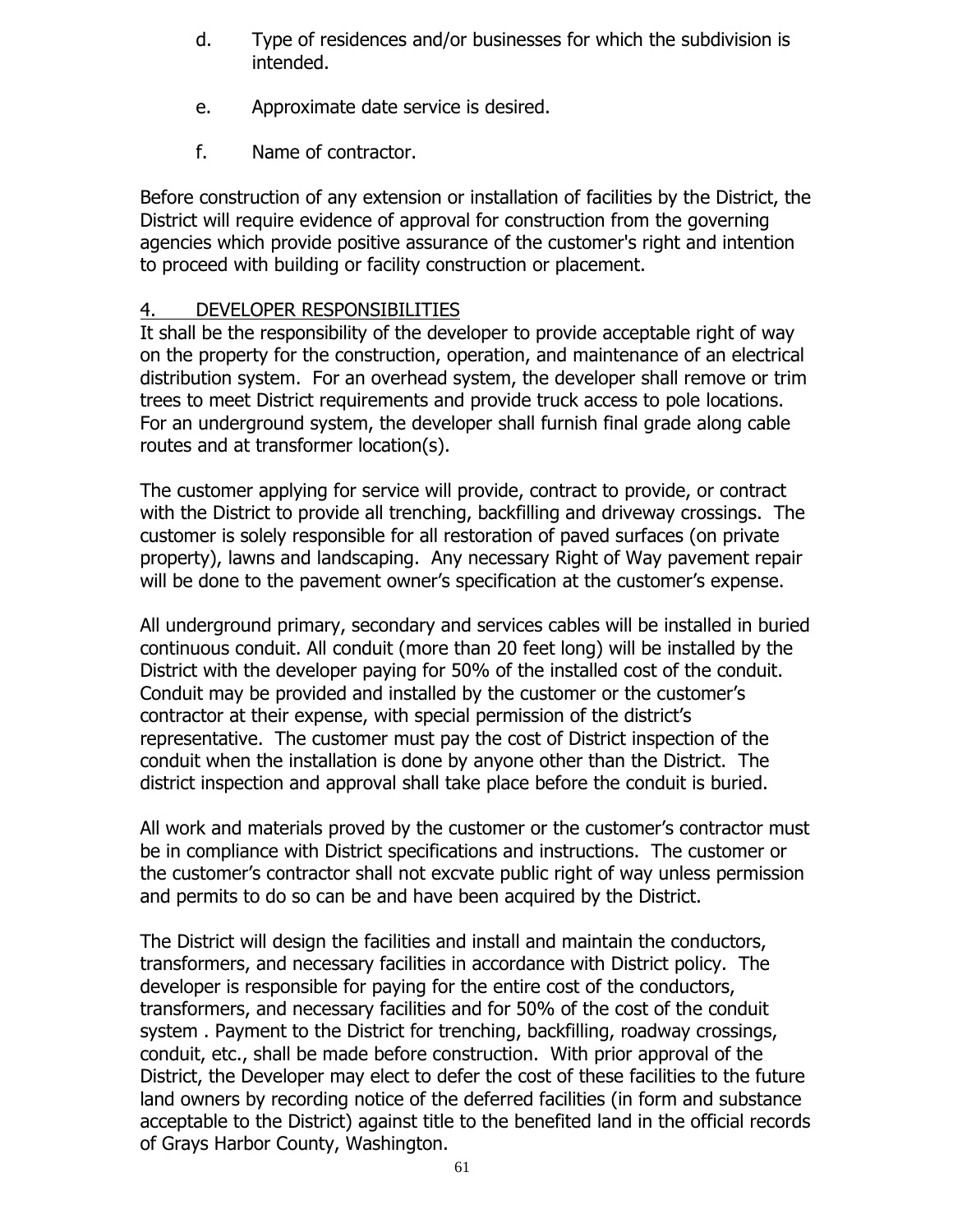The developer shall provide the District with preliminary drawings of other utility systems within the subdivision so that the planning and coordination of electrical facilities can be made.

Sufficient notice shall be given the District so that it can plan the facility installation. All phases of the development are to be coordinated with the District in order to properly schedule the work.

## 5. DISTRICT RESPONSIBILITIES

The District will design, install, own, and maintain the required electrical facilities to make electric service available to designated lots of a subdivision. Services to individual lots may be installed as required at a later time.

### 6. CONTRACT PROVISIONS

The customer shall pay the District, prior to construction, the firm quote cost of the distribution system required to make electric service available to the designated lots.

- a. General Provisions
	- Any facility charge adjustment shall require a District change order executed prior to a completion of construction.
	- The change order will detail the exact changes and reasons for the revision of the facility charge.
	- The change order shall be signed by both the District's authorized representative and the customer or the customer's authorized representative.
	- An increase in facility charge resulting from a change order shall be paid prior to continuation of construction.
	- A reduction in facility charge resulting from a change order shall be refunded upon completion of construction.
	- Any change or modification of the customer's initial electric service requirements subsequent to the billed facility charge that requires a change of District facilities may result in a change of the customer's payment.

If the customer applying for service acts through or is represented by an agent who has authority to modify, change, or cancel the electric service requirements,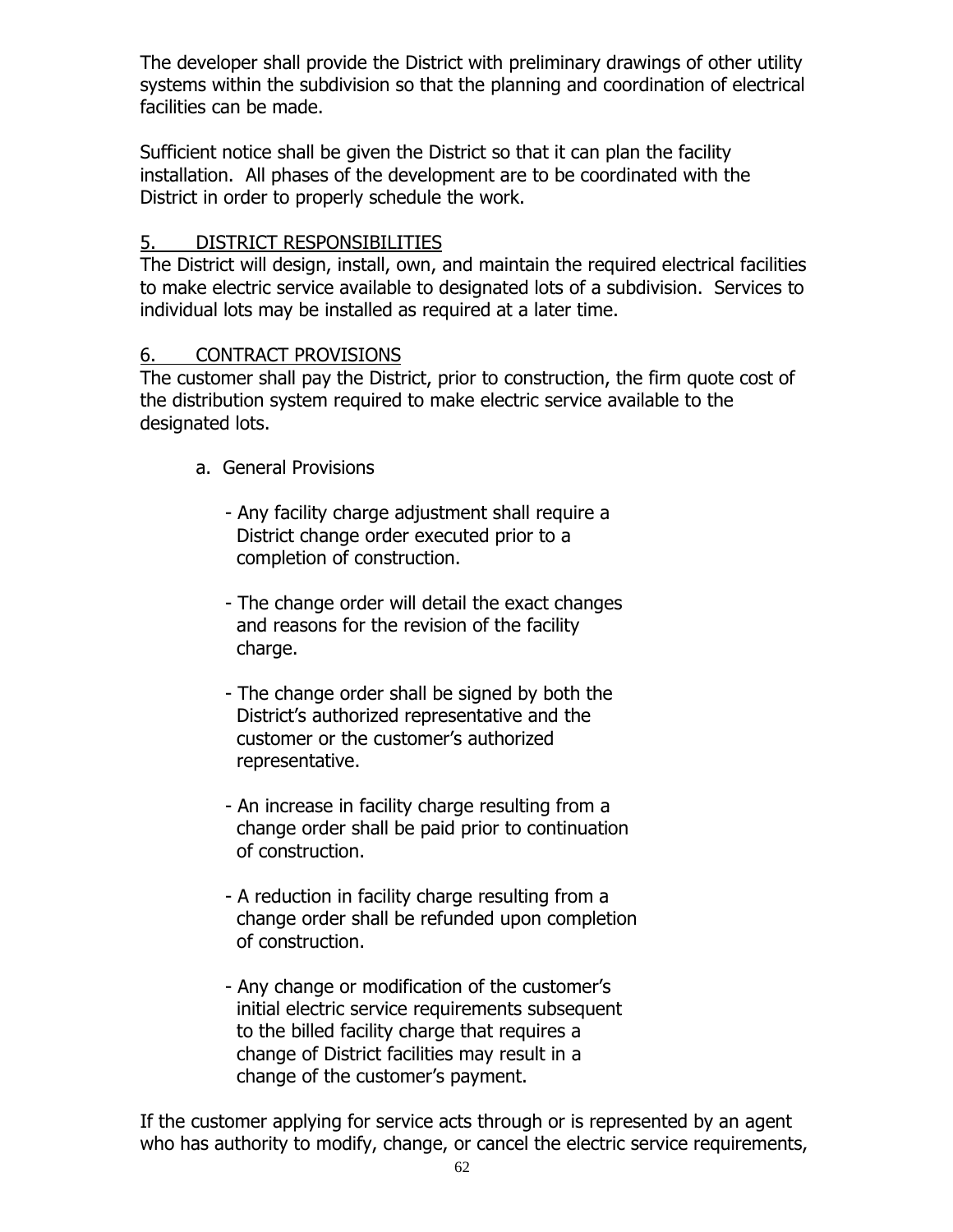the customer must advise the District in writing, of their designated agent's name, address, and telephone number.

## 7. ADDING CUSTOMERS TO EXISTING FACILITIES

The District reserves the right to connect additional customers to District facilities constructed under this policy.

## 8. UNUSUAL CONDITIONS

Electric service may be supplied to customers not coming within the scope of the District's rate schedules, line extension policies, and service policies provided such service shall be covered by a special contract and shall be approved by the Commissioners of the District.

# 9. EXISTING DEVELOPMENT/OCEAN SHORES

The District will provide single phase electric facilities as requested to lots within the city of Ocean Shores to make electric service available to residential or general service customers upon payment of Ocean Shores line extension fee per Rate Schedule 100. Electric service availability shall be within the city street right of way at designated lot corners as determined by the District. This is a one time per lot charge not subject to adjustment for added customers.

Electic service within each lot shall be provided per applicable District Service Policy and Rate Schedule 100.

The District will provide three phase electric facilities to customers requesting electric service to lot(s) without existing service within the City of Ocean Shores upon payment of the combined cost of Ocean Shores line extension fee (single phase) and the adjusted three phase line extension cost as a firm quote cost as determined in the applicable District Service Policy and Rate Schedule 100.

Adjusted three phase line extension cost shall be the estimated three phase line extension cost less the estimated single phase cost as determined by the District's Engineering Department.

Extension of District single phase facilities shall be underground if determined to be economically feasible and practicable by the District. Undergrounding of transmission llines and three phase main feeders are not economically feasible.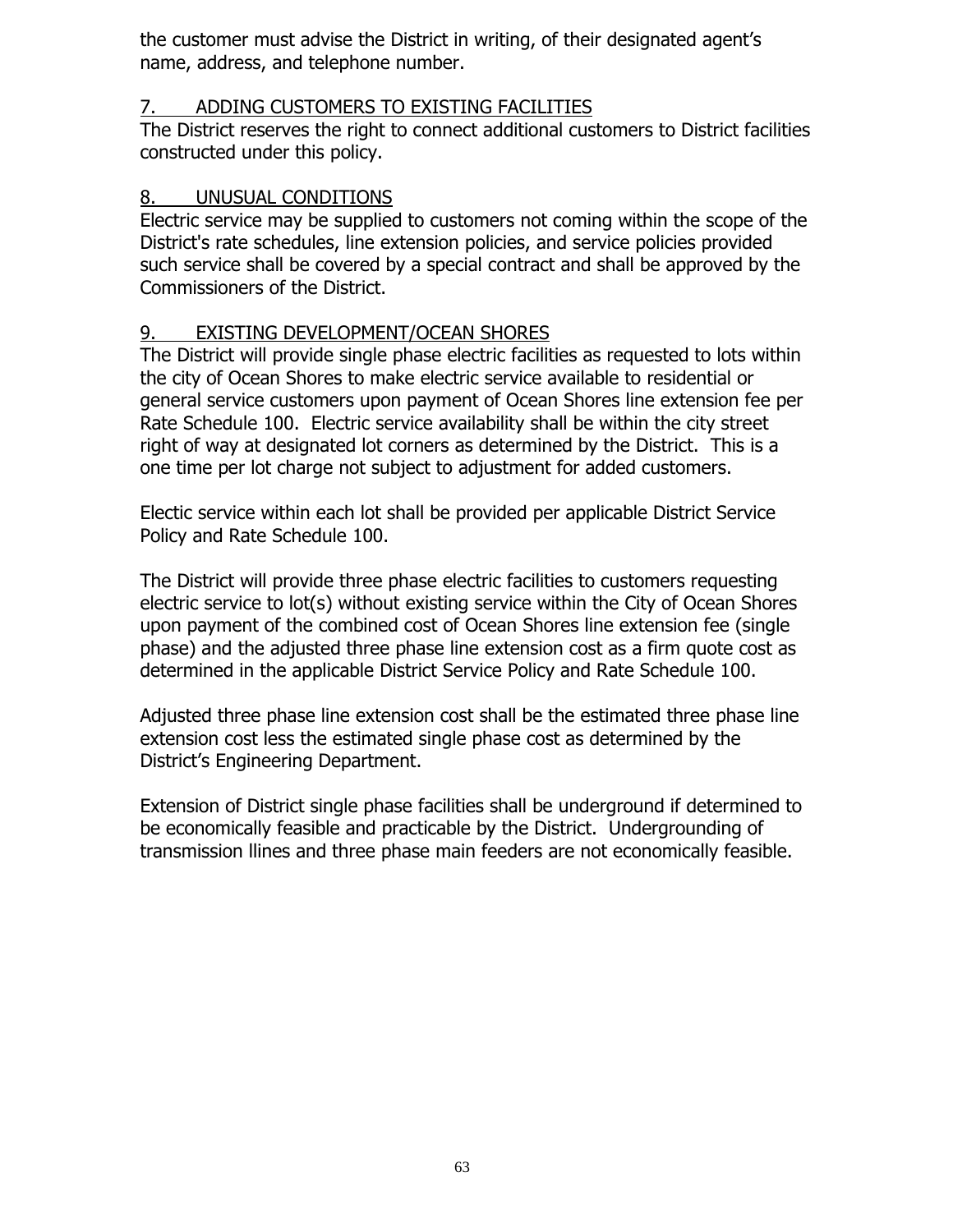#### Grays Harbor PUD SERVICE POLICY FOR SUBMETERING

## INDEX

- 1. General
- 2. Terms and Conditions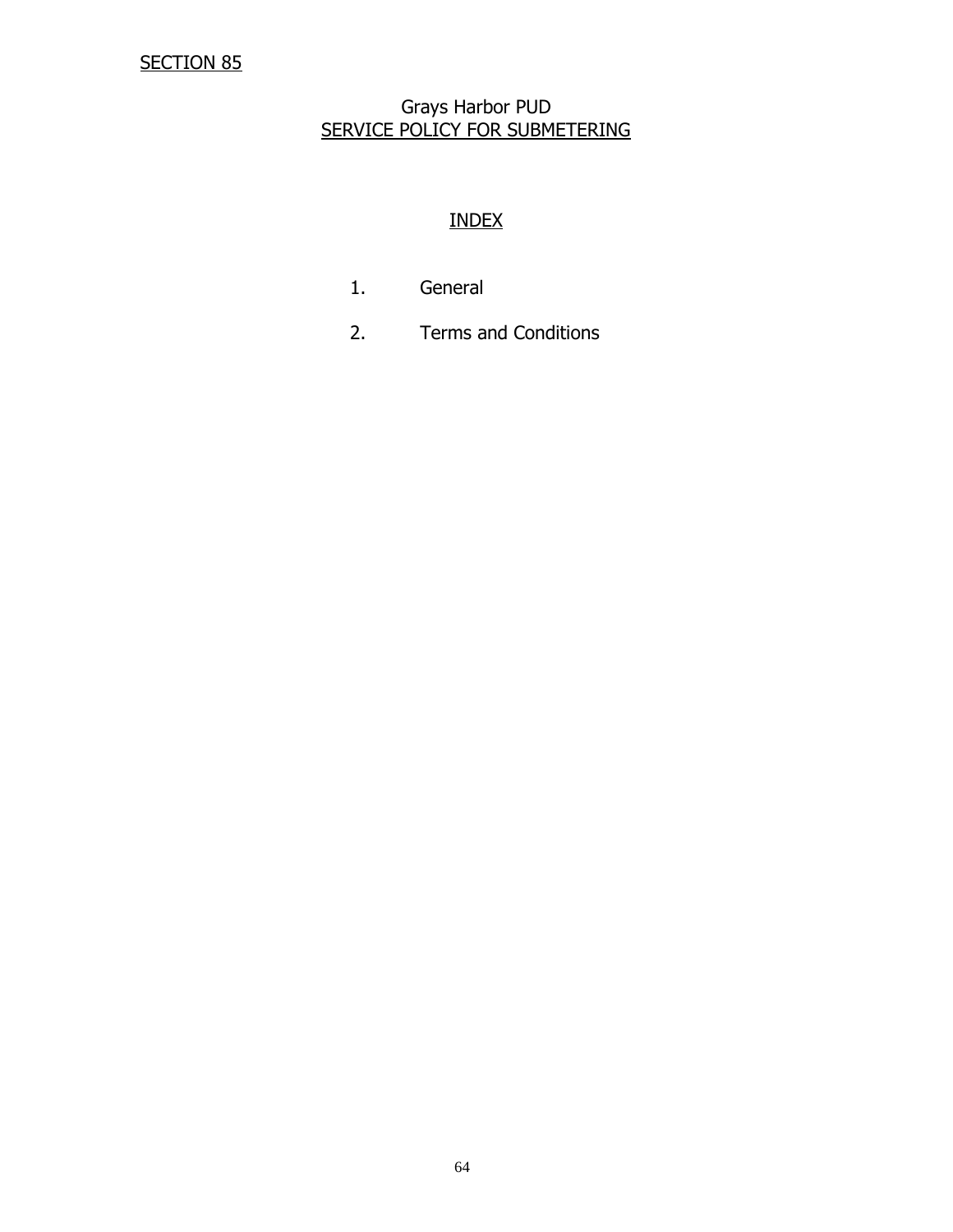#### 1. GENERAL**:**

The District is the ultimate seller of electric energy within its service territory.

The District may allow owners of certain facilities, where tenants are transitory in nature, (For example: recreational vehicle parks, marina owners, etc.) within the District's service territory to submeter electrical power that it purchases from the District to its individual users for billing allocation purposes, subject to certain terms and conditions detailed below, and specified in the District's Customer Regulations under **SUBMETERING**.

#### 2. TERMS AND CONDITIONS**:**

A. The customer requesting submetering must submit a written request to the District indicating the type of business, location and the number of spaces for electric submetering.

The customer may only submeter electrical power delivered to its facilities located at the location specified in the initial request. Approval of the customer's facilities by the authority having jurisdiction is required prior to the issuance of a submetering contract.

- B. The District will review the customer's request, and will notify the customer in writing of the District's decision. Upon approval by the District, a contract for providing submetering services will be sent to the facility owner.
- C. The customer will provide electric meters that meet standards established by the District and have an accuracy of plus or minus 2%. Meters purchased will be tested by the District or an independent testing firm, at the facility owner's expense, upon need as determined by the District, but no more often than every two years. Meters may be tested more frequently upon request by the facility owner, tenant, or the District, with expenses paid by the requestor. Failure to have the meters tested for accuracy could result in the withdrawal of District authorization to submeter.

The meter base shall have a label, minimum 3/4 inch high letters in white, with a red background, saying "Private". This will not only serve to inform the tenant, but also clearly identify for field personnel.

D. The facility owner must use the energy charge of Rate Schedule 50 and add taxes from Municipal Tax Schedule 98 for the submeter tenant. The District's monthly customer charge may not be part of facility owner's billing tariff.

The District's electric tariffs change from time to time, either up or down. Changes in electric tariffs are approved during a public hearing held by the Commission. It is the facility owner's ultimate responsibility to know and apply the current applicable tariff.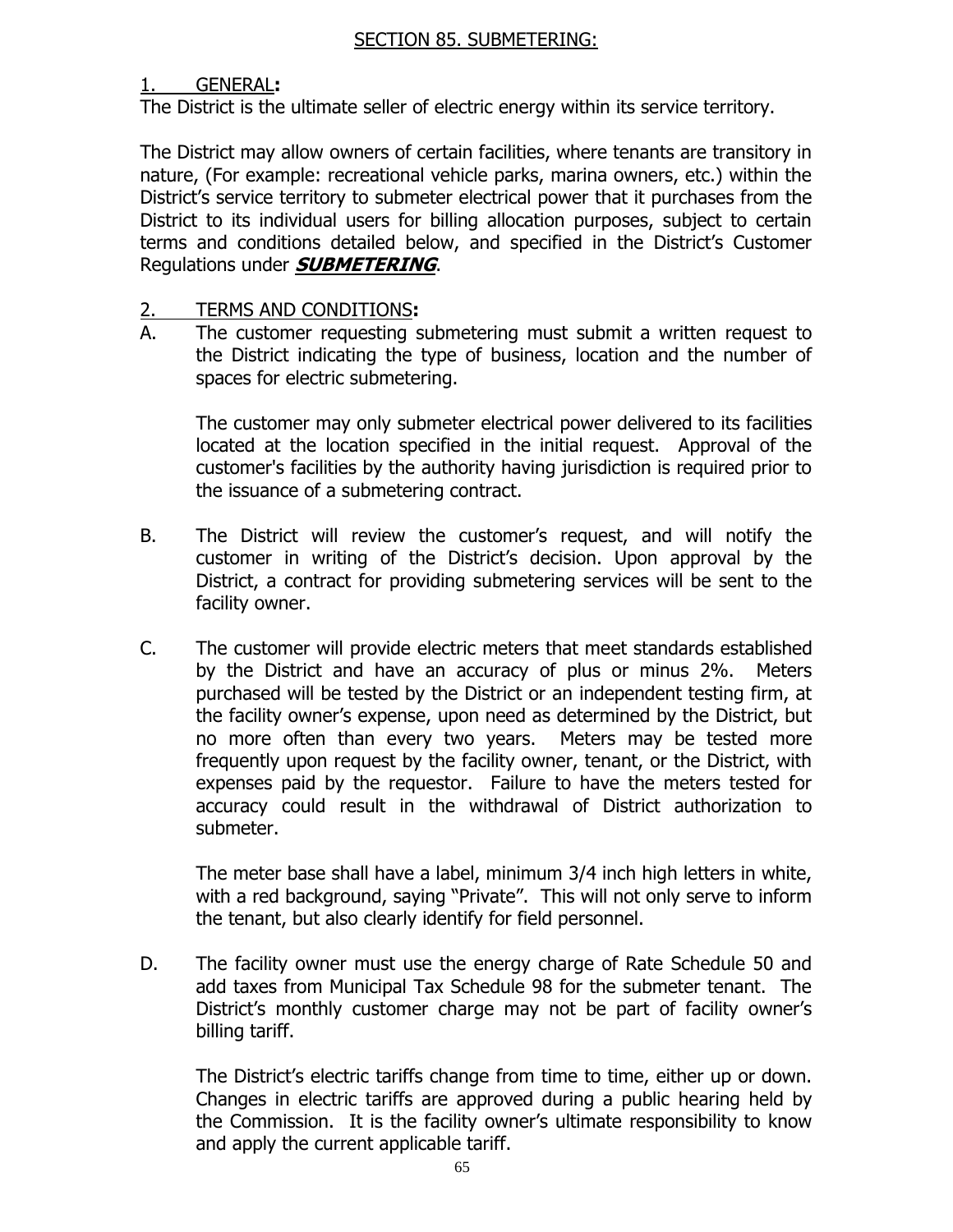- E. Service beyond the District's metering point shall be 200 amp or less.
- F. The facility owner will install, own, and be responsible for the care of all electric wire, meters, meter bases and any other equipment necessary to submeter electric service from the District's point of delivery. The facility owner will sign a contract with the District which holds the District harmless and indemnifies the District against any suit by tenants of the facility owner. (See hold harmless, indemnification and insurance provisions of contract.) Note: The facility owner shall post the District's current Rate Schedule 50 on the premise and inform each tenant that the meters are private.
- G. The submetering installation shall be inspected by the Washington State Department of Labor and Industries or the local municipal inspector if within the city limits of a city with the appropriate inspection authority.
- H. Failure of the facility owner to comply with the above terms and conditions: A) may result in withdrawal of District permission to submeter and immediate cancellation of the sub metering agreement contract; and B) may result in termination of electric service to the facility.

This Policy provides exceptions to the District's Service Policies only in the areas specified by the Policy. All other Service Policy requirements are still in effect.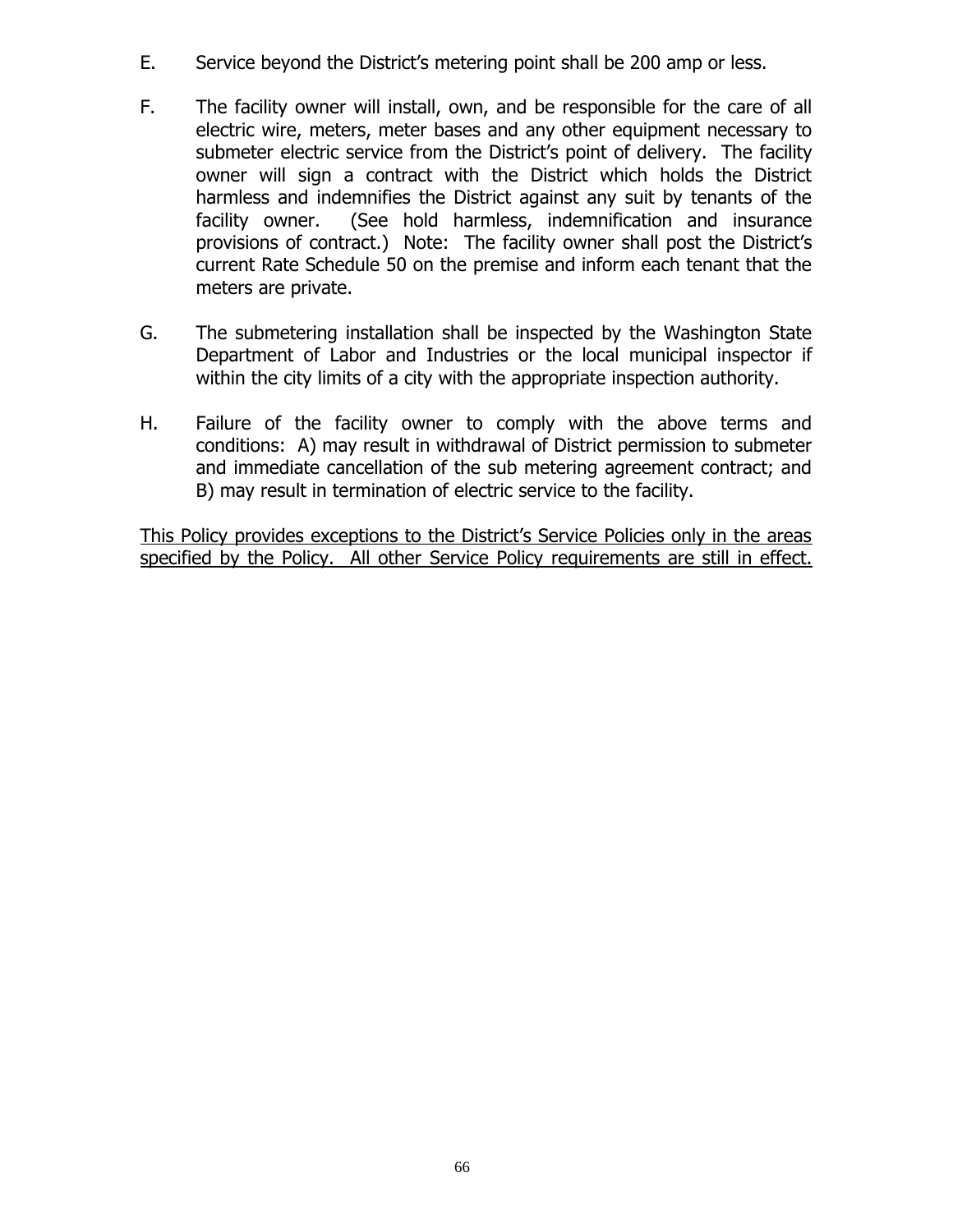### SECTION 86. SERVICE POLICY FOR NET METERING OF SMALL, CUSTOMER-OWNED RENEWABLE OR FUEL CELL GENERATION SYSTEMS

#### INDEX

- 1. General
- 2. Availability
- 3. Maintenance and Permits
- 4. Interconnection
- 5. Safety
- 6. Billing Adjustments
- 7. Interruption or Reduction of Deliveries
- 8. Access to Premises

#### 1. GENERAL

It is the policy of the District to provide Net Metering service to customers in all areas of the District's service area under the following conditions.

#### 2. AVAILABILITY

This policy applies to customers who have electric generation with a total nameplate capacity of one hundred (100) kW AC output or less and which is fueled by wind, solar, or hydropower, or a fuel cell with a nameplate capacity of one humdred (100) kW AC output or less. The customer must receive service from the District under the provisions of another District rate schedule, and the generation must be located at the same address at which the cutomer receives this service. The customer must sign a Net Metering Agreement with the District allowing them to interconnect to and operate in parallel with the Distict's electric distribution system.

The Net Metering Program is available to new participants until such time as the cumulative nameplate capacity of fuel cells and other generators participating in the program exceeds 0.255 MW, and it shall be closed to new participants operating fuel cells once the aggregate nameplate capacity of fuel cells exceeds 0.127 MW.

### 3. MAINTENANCE AND PERMITS

It is the customer's responsiblility to perform all required maintenance and to comply with all applicable codes and regulations of the appropriate jurisdictional authorities, including but not limited to the following: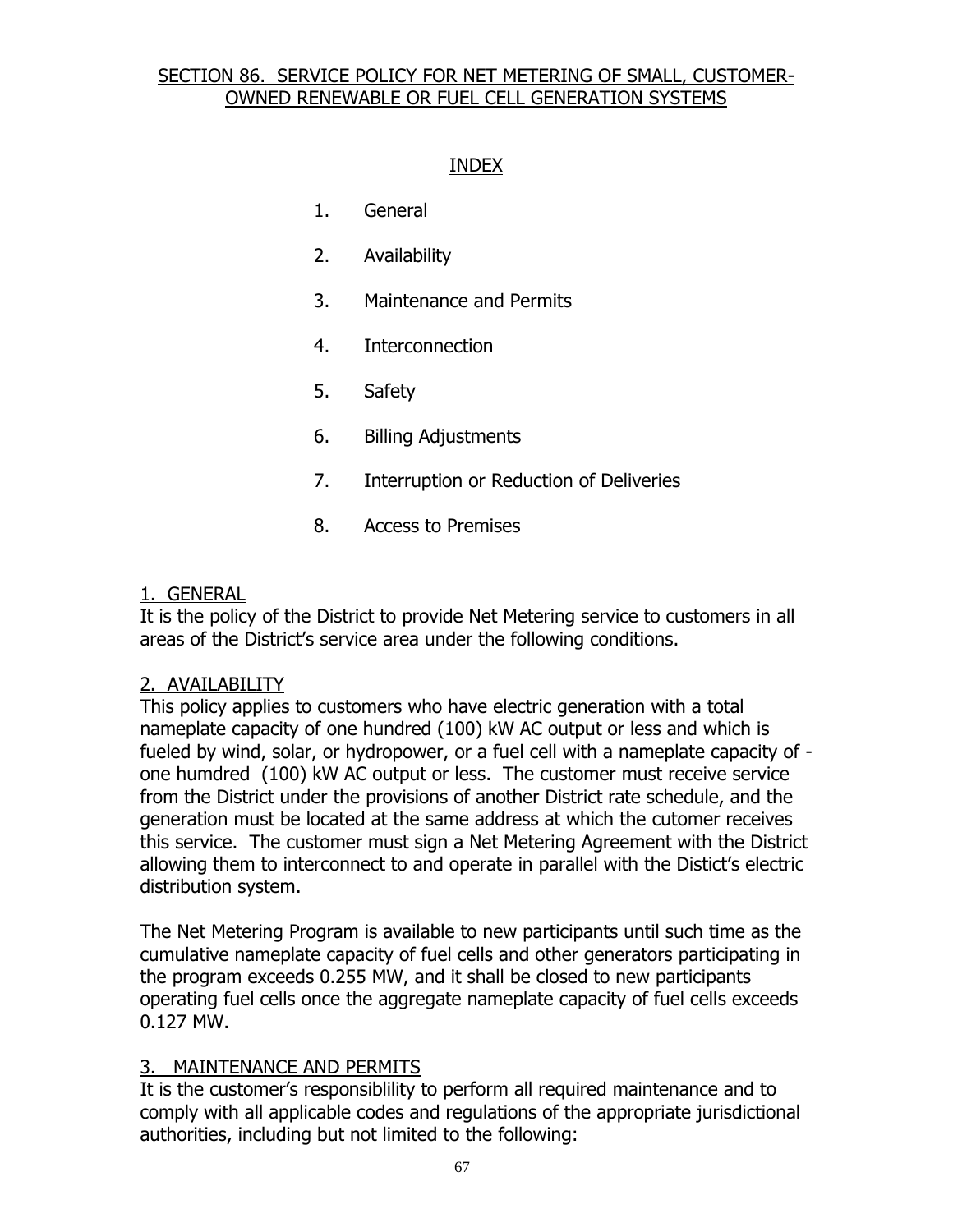- a. Customer shall maintain the electric generating system and interconnection facilities in a safe and prudent manner and in conformance with all applicable laws and regulations including, but not limited to, the District's Interconnection Standards;
- b. Customer shall obtain any governmental authorizations and permits required for the construction and operation of the electric generating system and interconnection facilities, including electrical permit;
- c. Customer shall reimburse the District for any and all losses, damages, claims, penalties, or liability it incurs as a result of customer's failure to obtain or maintain any governmental authorizations and permits required for construction and operation of customer's generating system or failure to maintain customer's facility as required in this section.

## 4. INTERCONNECTION

Customers served under this policy shall deliver excess energy to the District at the District's meter, which shall be installed according to the applicable rules under the District's current service policy. In addition, the customer's generating facility shall be subject to the following requirements:

- a. Customer shall comply with all the latest applicable National Electric Code (NEC) requirements (NEC Articles 690 and 705), building codes, and shall obtain electrical permit(s) for the equipment installation.
- b. Customer shall provide space for metering equipment and meter base as per District requirements.
- c. Customer's over-current device at the service panel shall be marked to indicate power source and connection to the District's distribution system.
- d. The customer shall assume the full responsibility for all maintenance of the generator and protective equipment and keeping of records for such maintenance. These records shall be available to the District for inspection at all times.
- e. Customer's power production control system shall comply with NEC Articles 690 and 705; and applicable and current Institute of Electrical and Electronics Engineers (IEEE) Standards 929 for parallel operation with the District; in particular the:
	- i. Power output control system shall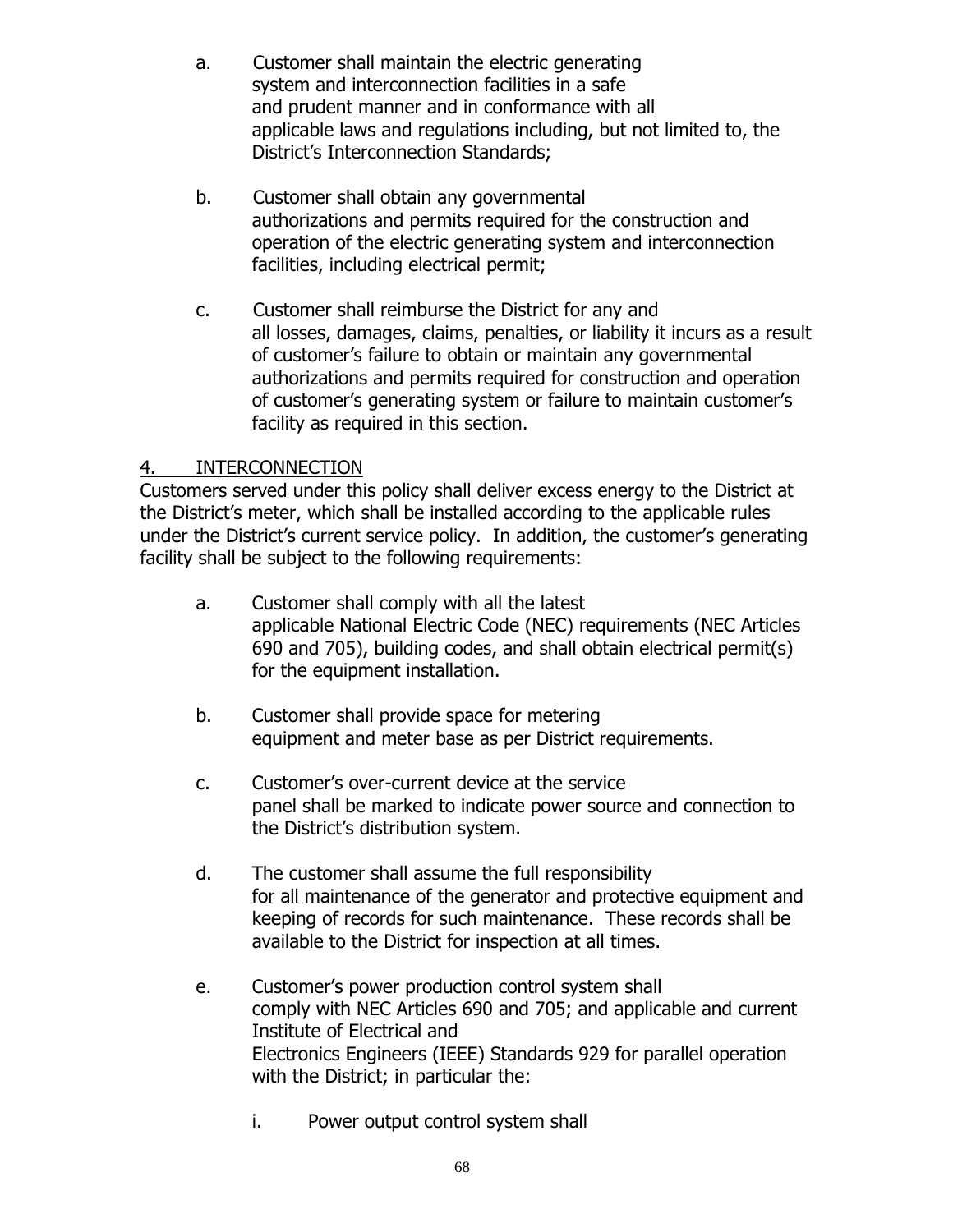automatically disconnect from the District power source upon loss of District voltage and not reconnect until the District's voltage has been restored for at least five (5) minutes continuously.

- ii. Power output control system shall Automatically initiate a disconnect from the District source within six (6) cycles if customer's voltage falls below 60 Volts rms to ground (nominal 120 V rms base) on any phase.
- iii. Power output control system shall automatically initiate a disconnect from the District's system within two (2) seconds if The voltage rises above 126 Volts rms phase to ground or falls below 114 Volts rms phase to ground (nominal 120 V rms base) on any phase.
- f. Customer shall pay all costs associated with the design, installation, operation, and maintenance of the generation equipment on the customer's side of the meter.
- g. Customer shall deliver the excess energy to the District at the customer's premises. The District will install and maintain a revenue meter capable of registering the bi-directional flow of electricity at the customer's premises at a level of accuracy that meets all applicable standards, regulations and statues. At the option of the District, a separate meter may be installed to measure production of the renewable generation source. Customer shall pay for any non-standard meter electrical hook-up requested by the customer.
- h. Customer shall not commence parallel operation of the generation equipment until inspection and written approval of the interconnection facilities has been provided by the District. Such approval shall not be unreasonably withheld. The District shall have the right to have representatives present at the initial testing of the customer's protective apparatus, and shall retain the right to periodically inspect the facility to ensure that appropriate safety standards continue to be met.
- i. Once in operation, Customer shall make no changes or modifications in the equipment, wiring, or the mode of operation without the prior approval of the District.
- j. **Solar Photovoltaic Equipment** shall be in compliance with Underwriters Laboratories (UL) 1741, Standard for Static Inverters and Charge Controllers for Use in Photovoltaic Systems; UL 1703. Standard for Safety: Flate-Plate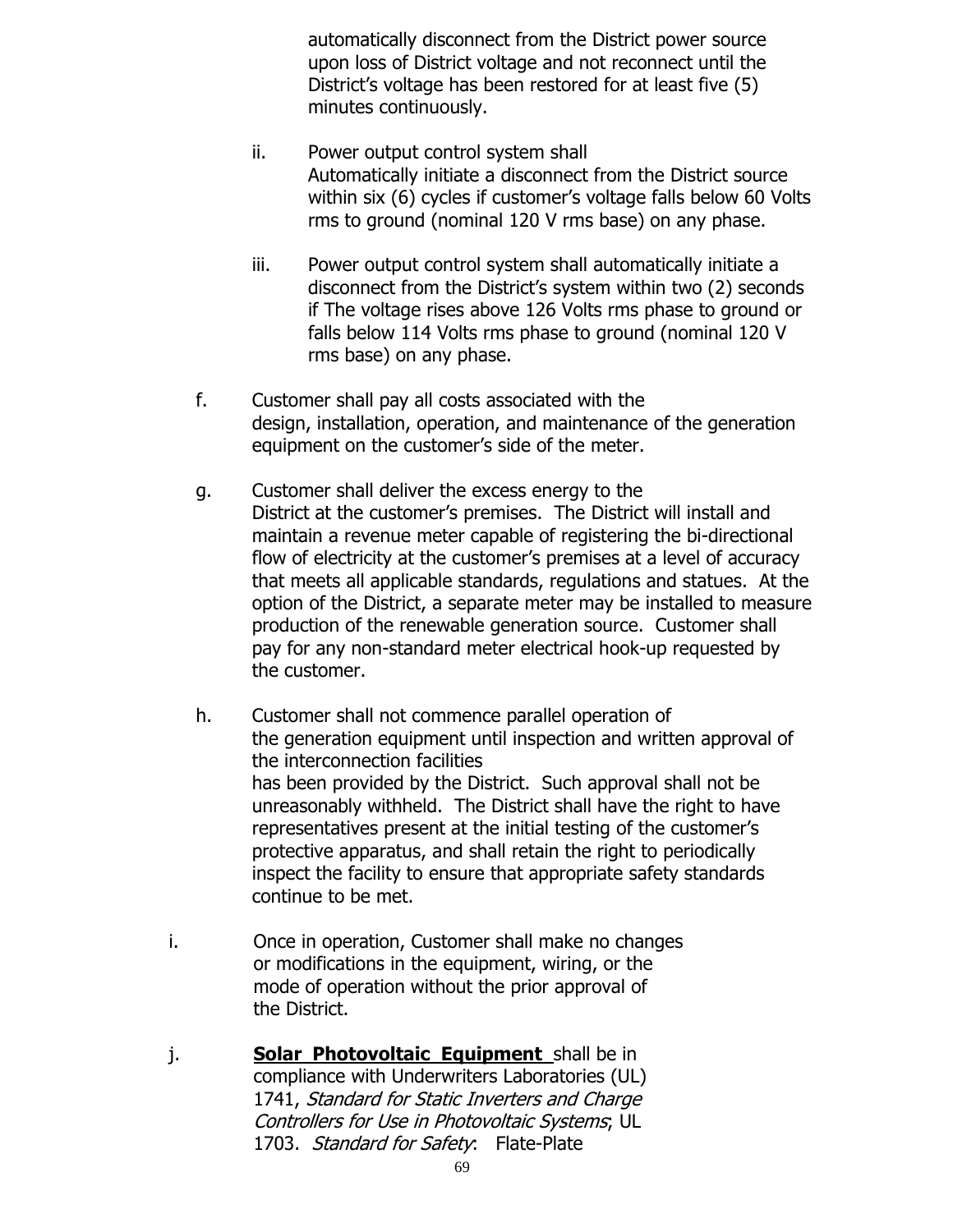Photovoltaic Modules and Panels; and IEEE 1262- 1995, Recommended Practice for Qualifications of Photovoltaic (PV) Modules; and the solar system shall be installed in compliance with IEEE standard 929-2000, Recommended Practice for Utility Interface of Photovoltaic Systems.

## 5. SAFETY

All Safety and operating procedures for joint use equipment shall be in compliance with the Occupational Safety and Health Administration (OSHA) standard 29 CFR 1910.269, the National Electrical Code (NEC), Washington Administrative Code (WAC) rules, the Washington Industrial Safety and Health Administration (WISHA) standard, District standards, and equipment manufacturer's safety and operating manuals.

# 6. BILLING ADJUSTMENTS

Customer served under a Net Metering Agreement shall be billed according to the schedule under which the customer would otherwise be served according to the District's current service policy, including the customer service charge and the minimum charge, if applicable, with the following additional provisions:

- a. In any billing period during which there is a net comsumption of electricity by the customer (i.e., consumption in excess of generation), the customer shall be billed according to the District Rate Schedule under which the customer receives service.
- b. In any billing period during which there is net excess generation, the excess kilowatt-hours generated will apprear as a credit on the customer's next bill.
- c. Prior to April 30th of each calendar year, any balance remaining under the provisions of paragraph (b) shall be credited to the customer at 50% of the current energy rate for the Rate Schedule under which the customer is normally billed. If the amount of the credit exceeds the current applicable system charge or minimum charge, the customer will receive a check for the balance. Otherwise, the customer will receive an account credit.

### 7. INTERRUPTION OR REDUCTION OF DELIVERIES

The District may require customer to interrupt or reduce deliveries as follows:

- a. When necessary in order to construct, install, maintain, repair, replace, remove, investigate, or inspect any of its equipment or part of its system; or
- b. If the District determines that curtailment, interruption, or reduction is necessary because of emergencies, or compliance with good electrical practices as determined by the